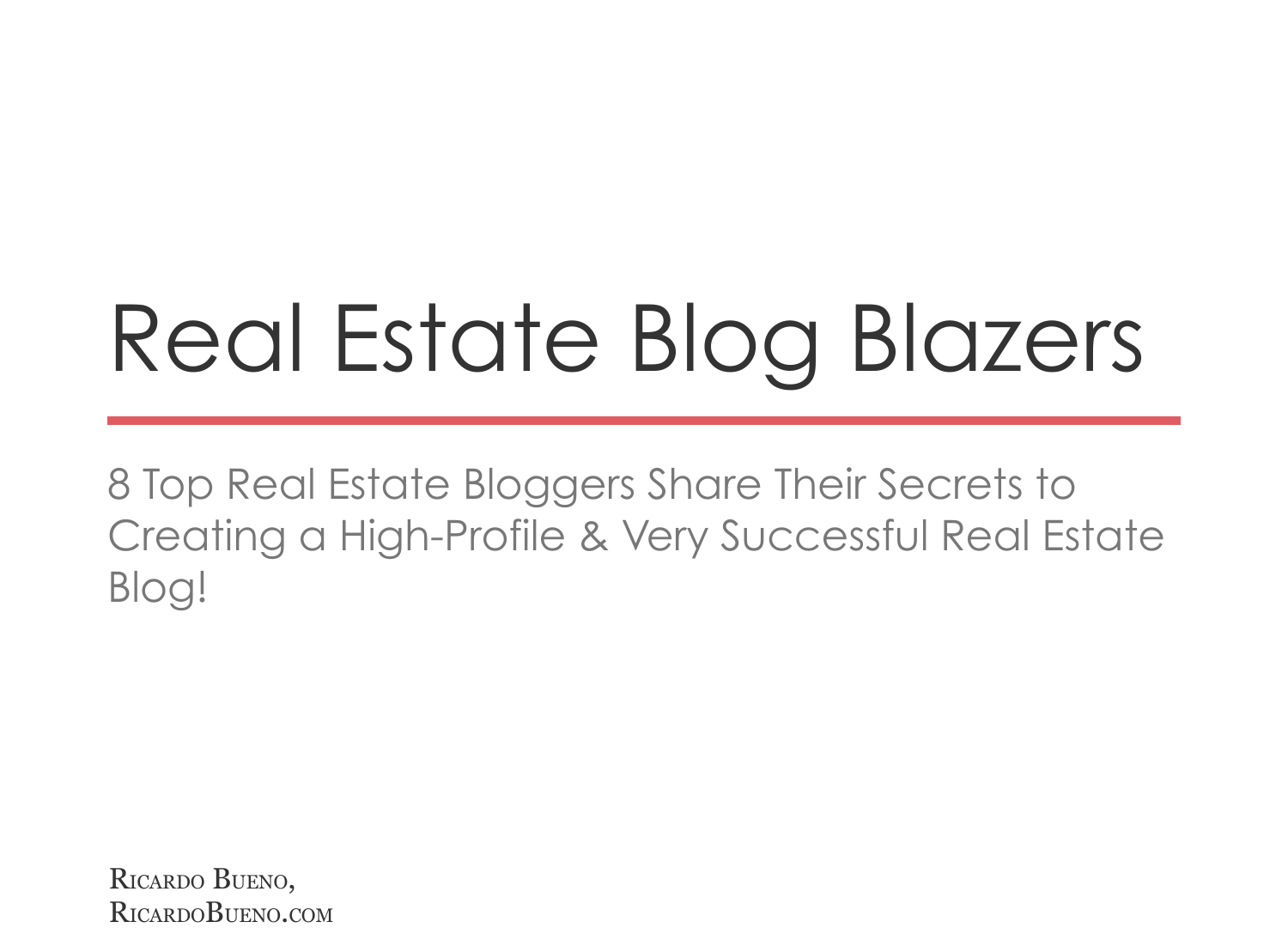#### Real Estate Blog Blazers

Find me on the web at [www.ricardobueno.com.](http://www.ricardobueno.com/) To report errors, please send a note to the contact form provided on the website.

Copyright © 2010 by Ricardo Bueno. All rights reserved, including the right of reproduction in whole or in part in any form. No parts of this book may be reproduced in any form without written permission of the copyright owner.

The author has used his best efforts in preparing this book and the instructions contained herein. However, the author and the publisher make no warranties of any kind, express or implied, with the regard of the information contained in this book, and specially disclaim, without limitation, any implied warranties of merchantability and fitness for any particular purpose. test

#### NOTICE OF LIABILITY

In no event shall the author or the publisher be responsible or liable for any loss of profits or other commercial or personal damages, including but not limited to special incidental, consequential, or any other damages, in connection with or arising out of furnishing, performance or use of this book.

#### TRADEMARKS

Throughout this book, trademarks are used. Rather than put a trademark symbol in every occurrence of a trademarked name, we state that we are using the names in an editorial fashion only and to the benefit of the trademark owner with no intention of infringement of the trademarks.

Thus, copyrights on individual photographic, trademarks and clip art images reproduced in this book are retained by the respective owner.

#### WHAT YOU CAN DO

You are given the unlimited right to print this ebook and to distribute it electronically (via email, your website, or any other means). You can print out the pages and put them in your favorite coffee shop windows, your real estate office, heck, you can even share it at your kids school during parent-teacher conferences. The more you share it, the better!

However, you may not alter this ebook in any way and you may not charge for it.

#### ABOUT THE AUTHOR

I write about Social Media and Technology for Real Estate. I'm interested in helping real estate agents build a better real estate blog. I regularly speak and consult with some of the most influential organizations in real estate about blogging, social networking, lead generation through social media and technology. Some of my speaking experience includes Inman Connect San Francisco 2009, REtechSouth 2010, Real Estate WordCamp 2010 and the REALTOR® Rally 2010. I'm also the Founder of REBarCamp Los Angeles (a one-day social media conference, BarCamp style, for the real estate industry).

Visit and subscribe to my blog at:

[http://www.ricardobueno.com](http://www.ricardobueno.com/)

For speaking inquiries (and a list of upcoming engagements), visit:

<http://www.ricardobueno.com/speaking>

#### CONNECT WITH ME ELSEWHERE:

- **–** Twitter: <http://www.twitter.com/ribeezie>
- **–** Facebook: <http://www.facebook.com/ribeezie>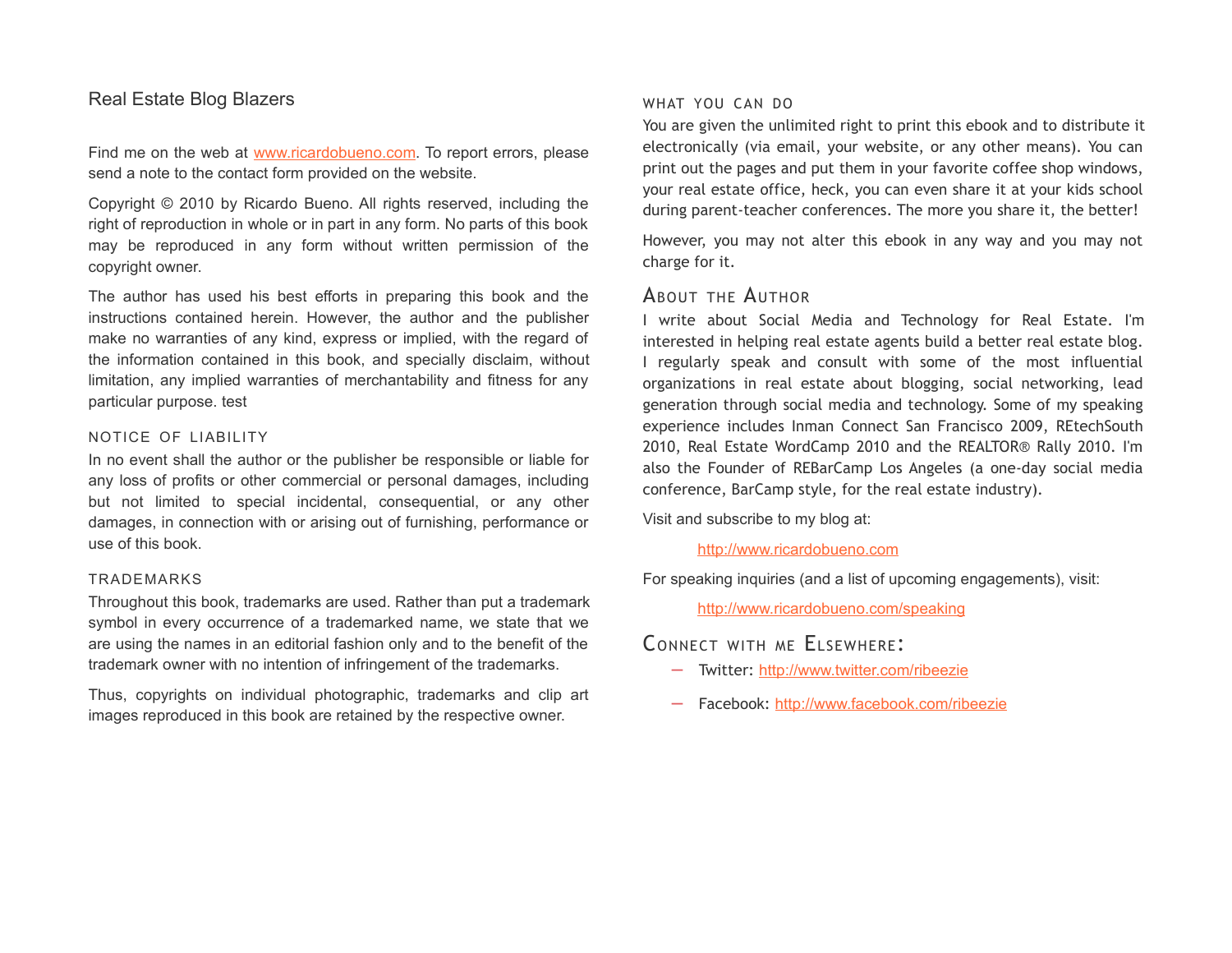*many thanks and in no particular order to irina netchaev, ines hegedus-garcia, jim duncan, brian copeland, rhonda porter, teresa boardman, nick bastian, ted mackel, and stacey soleil for her encouragement and support*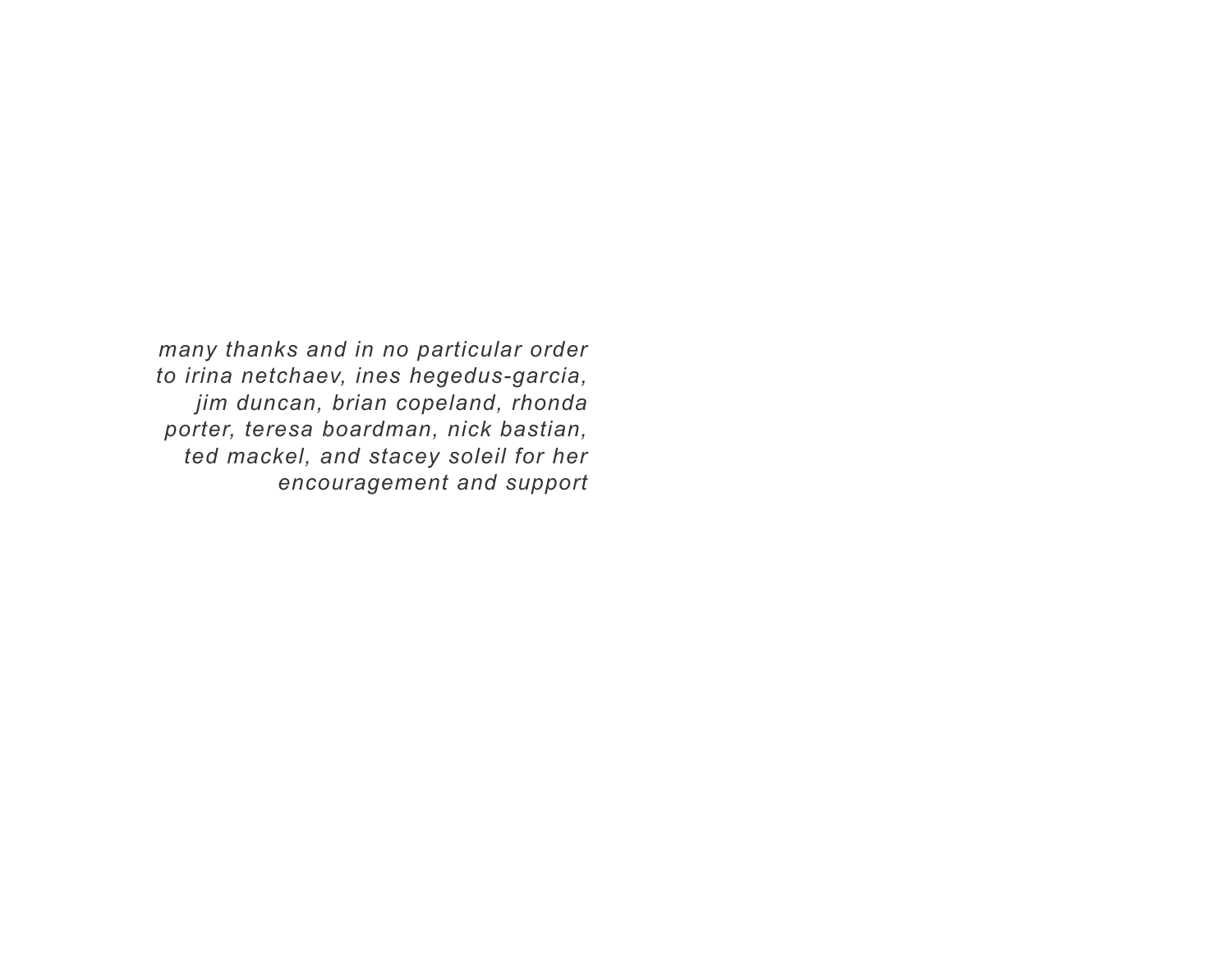### Table of Contents

### [Introduction](#page-4-0)

[Starter Steps](#page-5-0)

 [1 Irina Netchaev](#page-8-1) [Interview With Real Estate Blog Blazer, Irina Netchaev](#page-8-0)

### [2 Nick Bastian](#page-13-1)

[Interview With Real Estate Blog Blazer, Nick Bastian](#page-13-0)

### [3 Teresa Boardman](#page-17-1)

[Interview With Real Estate Blog Blazer, Teresa](#page-17-0) [Boardman](#page-17-0)

### [4 Ted Mackel](#page-22-1)

[Interview With Real Estate Blog Blazer, Ted Mackel](#page-22-0)

- [5 Rhonda Porter](#page-28-1) [Interview With Real Estate Blog Blazer, Rhonda Porter](#page-28-0)
- [6 Jim Duncan](#page-35-1) [Interview With Real Estate Blog Blazer, Jim Duncan](#page-35-0)
- [7 Brian Copeland](#page-41-1) [Interview With Real Estate Blog Blazer, Brian Copeland](#page-41-0)
- [8 Ines Hegedes-Garcia](#page-47-1)

[Interview With Real Estate Blog Blazer, Ines Hegedus-](#page-47-0)[Garcia](#page-47-0)

 [9 Tools And Resources](#page-52-0)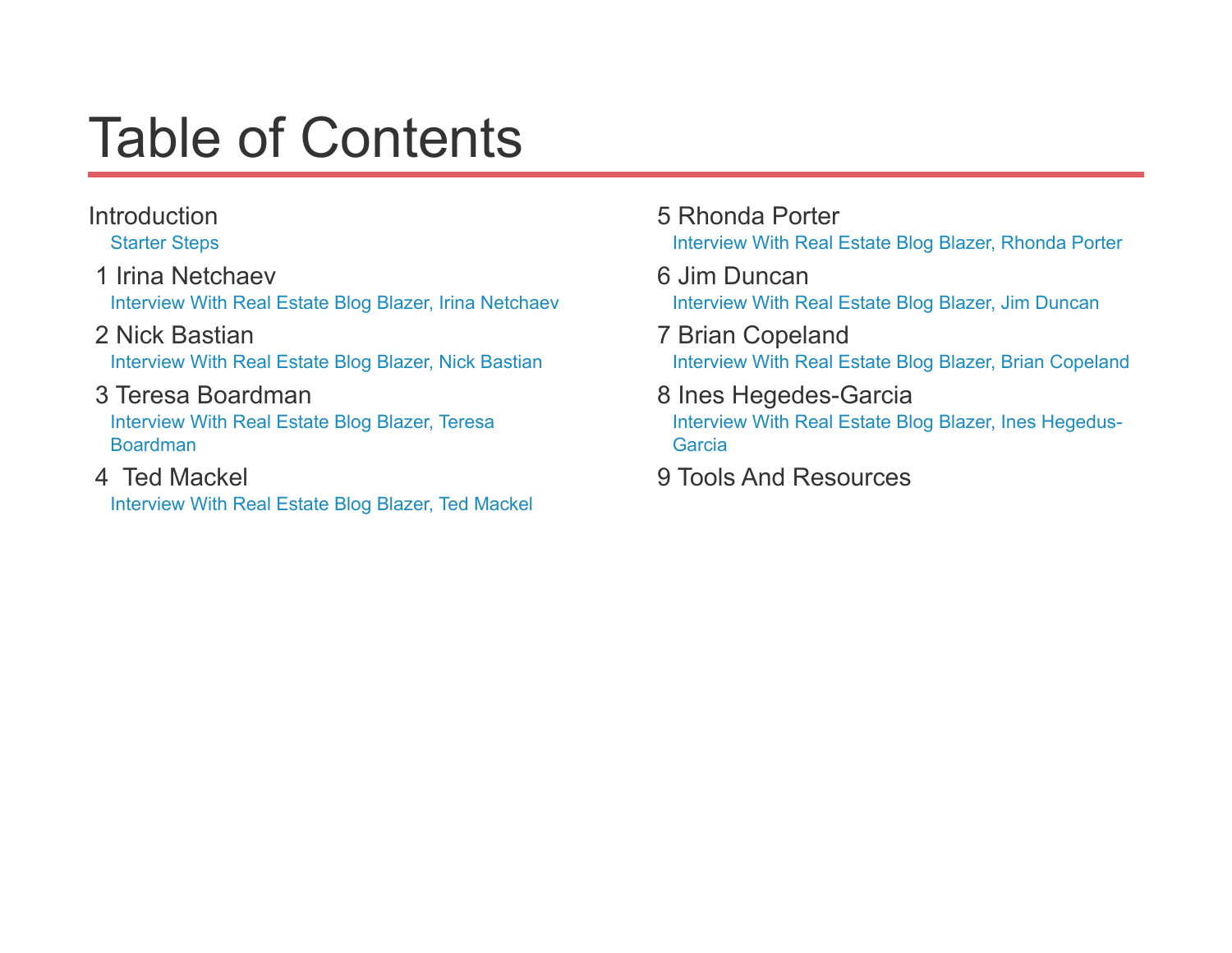## <span id="page-4-0"></span>Introduction

t's what the client is doing that drives an industry to change. Do you know the percentage of consumers who begin their home search online? Recent statistics show that an estimated 90%+[1](#page-4-1) of home buyers begin their home search online. Staggering statistics which beg the question, what are YOU doing TODAY to position yourself to reach those buyers? I

What's important is that it is now common, and will soon be expected, that every intelligent person (and quite a few unintelligent ones) will have a media platform where they will share what they care about with the world." - Seth Godin $2$ platform w<br>world." - Se<br>Buyers and Sellers, <u>the Ruyers</u> and Sellers, <u>the Mondale</u><br>0/05/05/social-media

With an estimated 200,000,000<sup>[3](#page-4-3)</sup> blogs making up the blog-o-sphere, more and more real estate agents are turning to WordPress as their website solution of choice. It's quickly becoming a big player both as a blogging solution and as a listing publication solution.

<span id="page-4-2"></span>2 [http://www.sethgodin.typepad.com](http://www.sethgodin.typepad.com/)

<span id="page-4-1"></span><sup>1</sup> 2009 NAR Profile of Home Buyers and Sellers, <http://www.realtor.org/prodser.nsf/products/186-45-09?OpenDocument>

<span id="page-4-3"></span><http://socialnomics.net/2010/05/05/social-media-revolution-2-refresh>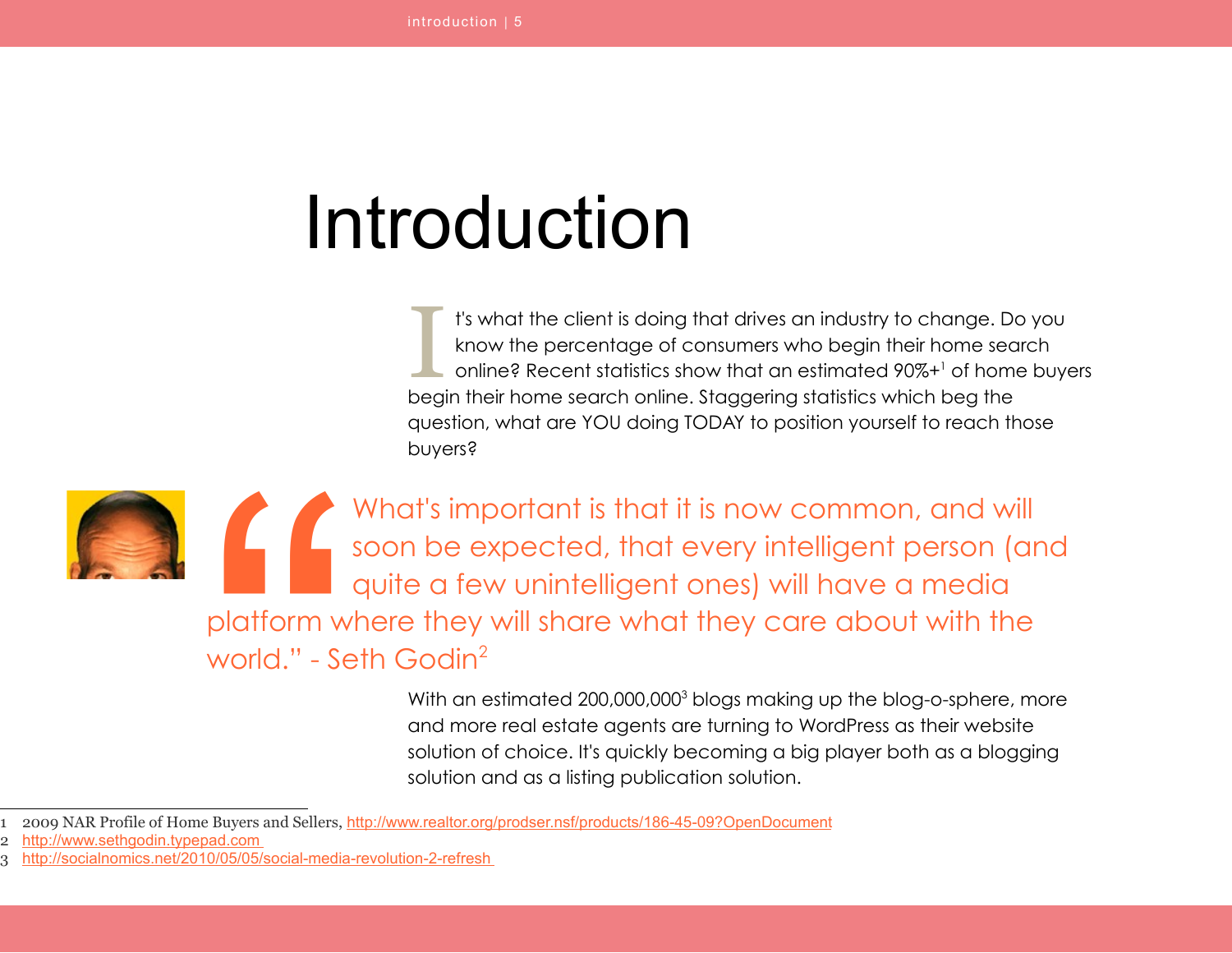**Important Things**

Get a Google Reader account:

[http://www.google.com/rea](http://www.google.com/reader) [der.](http://www.google.com/reader) Start subscribing to other blogs who's style you like (both inside and outside of your industry). **1**

Pick a domain and choose a blog platform: Wordpress.com, wordpress.org, typepad.com, etc. When it comes to domain name, pick something memorable versus something that's keyword rich. 2

For branding purposes, register your profile/username across multiple platforms. se [usernamecheck.com](http://www.usernamecheck.com/) and [knowem.com](http://www.knowem.com/) allow you to check your username across multiple social networks. Grab your name and secure your brand online before someone else does. 3

Why? Well, because there's virtually nothing that you can't design on the WordPress platform and it ranks just too darn well in search results.

In this ebook, we'll explore how some agents have managed to build name/brand recognition and profitability through their blogging efforts showcasing how blogging has emerged as an effective real estate marketing tool.

### <span id="page-5-0"></span>Starter Steps

Every tool that social media counts in it's arsenal is empowering (blogging, photo-blogging, video-blogging, micro-blogging, podcasting, etc.). Gives the individual an opportunity to build name/brand recognition for himself without "breaking the bank." With the right kind of strategy and tact, even the little guy can compete against big business by carving out a little media empire of his/her own.

So where do you start?

#### *Picking A Domain Name*

When picking a domain name, it's best to go with something memorable versus something that's keyword rich. This is not said to undermine the importance of keywords it's just that you'll get your blog to rank in more significant ways than having a keyword rich domain.

See, here's how blogs like WordPress work. Every time you write a new post, you create a new page on your site (with it's own unique url). The more pages Google has indexed, the more likely it is for your site to show up in the SERPs (search engine results pages) for whatever keywords you specify.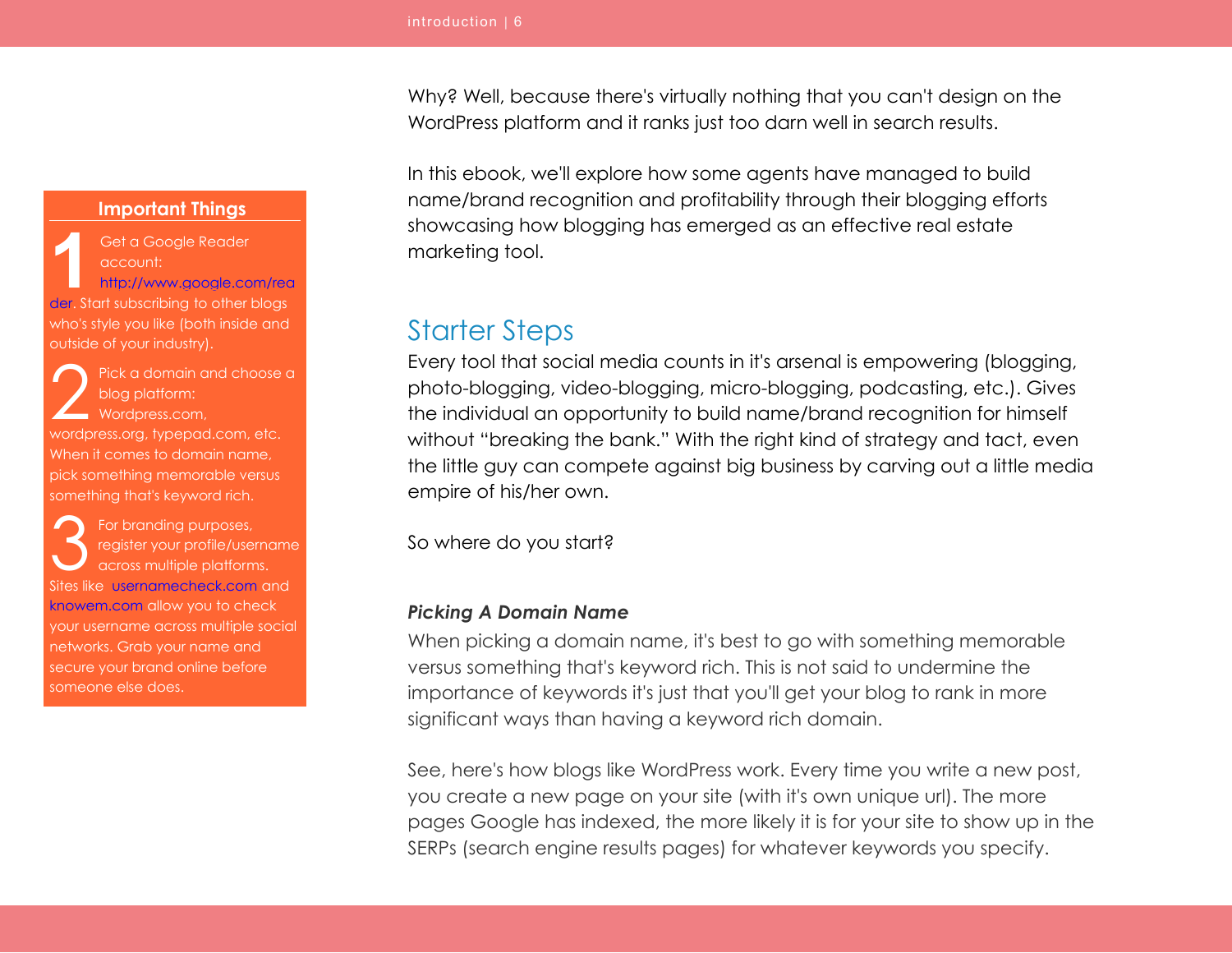Establish your permalink structure early on and stick to it. Then focus on using keywords in the titles to your posts when you publish something new. This is significantly more important than having a keyword rich domain.

#### *Choose a Blogging Platform*

I'm biased towards **[wordpress.org](http://www.wordpress.org/)** (it's what we use to design our clients' sites). Why? Because there's just about nothing that you can't design on the platform, and it ranks extremely well in search. Other platforms you might consider using are Blogger<sup>[4](#page-6-0)</sup>, Typepad<sup>[5](#page-6-1)</sup>, and wordpress.com<sup>[6](#page-6-2)</sup> (the free, hosted version of the WordPress platform).

Whichever platform you decide to use, the important thing to consider is your url and branding. In other words, don't include the name of the blogging platform in the url (purchase your own unique domain). For example, most blogs read: \_\_\_\_\_\_\_\_\_\_\_\_\_\_.blogger.com, \_\_\_\_\_\_\_\_\_\_\_\_.typepad.com or \_\_\_\_\_\_\_\_\_\_\_\_\_\_\_.wordpress.com. Instead of building brand/authority for those platforms, purchase your own unique domain and redirect your blog no a subdomain like: blog.yourwebsitename.com or yourwebsitename.com/blog.

#### *Starter Steps: Things to Avoid*

Here's a list of things you might want to try and avoid when launching your new blog:

**• Don't delete comments.** Inflamatory comments or direct self-promotional type comments are fair game. You can delete those. But if someone offers a comment

- <span id="page-6-0"></span>4 [http://www.blogger.com](http://www.blogger.com/)
- <span id="page-6-1"></span>5 [http://www.typepad.com](http://www.typepad.com/)

<span id="page-6-2"></span><sup>6</sup> [http://www.wordpress.com](http://www.wordpress.com/)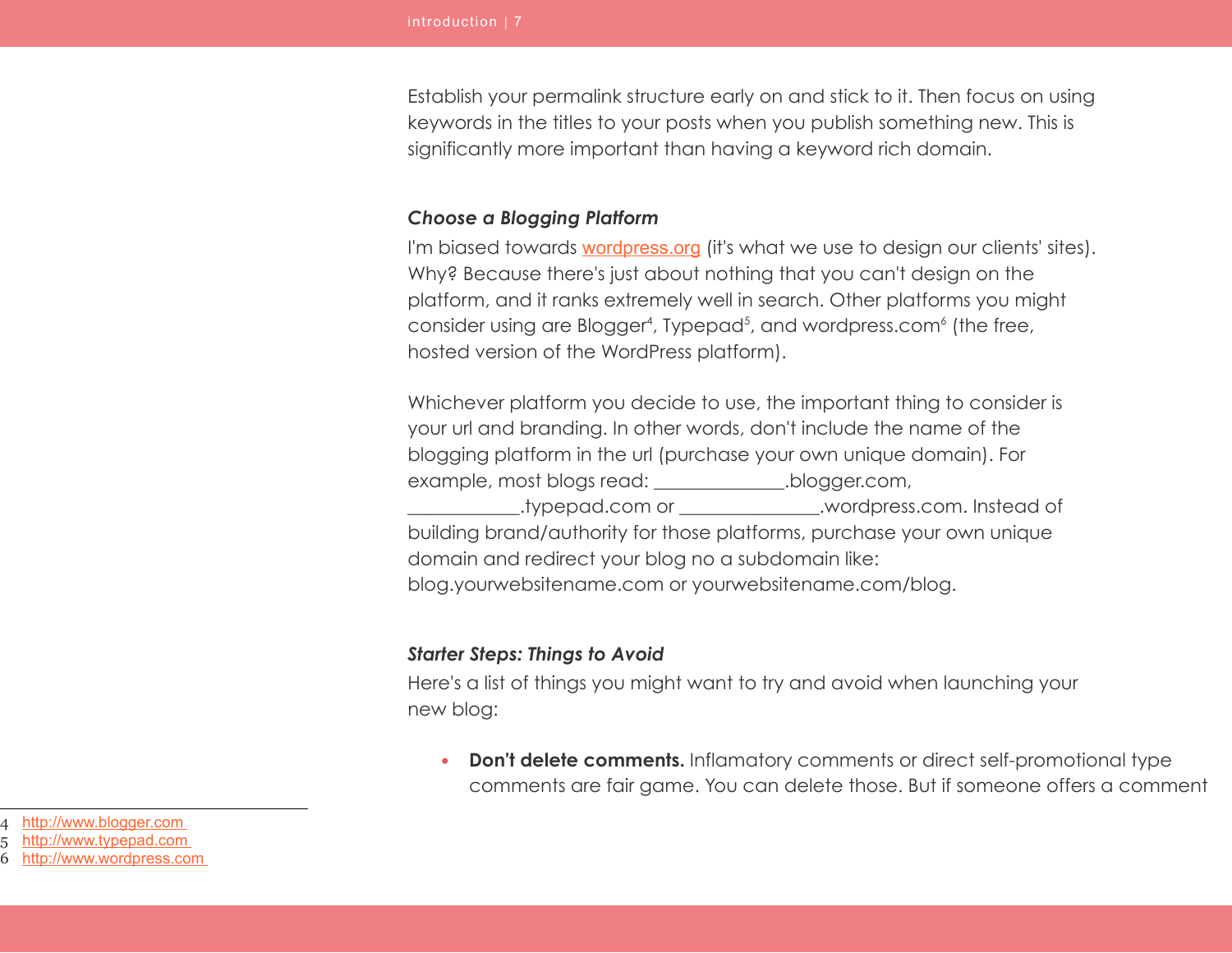from a very differing point of view, leave it. Be responsive and agree to disagree. Flat out deleting the comment on the other-hand is begging for an argument. Here's an example of a great comment policy from The Phoenix Real Estate Guy: <http://www.phoenixrealestateguy.com/about-jay-and-francy/blogcomment-policy>

- **Don't steal other people's content.** For obvious reasons and it's just not nice. Familiarize yourself with RSS (Really Simple Syndication). You might want to use Feedburner for this: **[http://www.feedburner.com](http://www.feedburner.com/)** (you'll be able to track RSS subscriber counts and also allow for people to subscribe to an email version of your blog. Another thing you might want to familiarize yourself with is Creative Commons Licenses: **<http://creativecommons.org/choose>** (you essentially keep copyright to your work but allow people to copy and distribute your work provided that they give you credit.).
- **• Don't overload your site with a bunch of random stuff.** Many people think that the more they overload their sidebar content the better when in fact, less is more. The most important features include: IDX, contact form, newsletter form, and RSS subscription options. Everything else you can basically do without. Why would you want to link people to external site like your social networks if the goal from the beginning was to get them to your site to search for homes. Think about it. The less information you have on your website, the better (go with the essentials).

This ebook isn't exactly a thorough step-by-step guide but rather a starter step resource and a look at how other practitioner's are implementing these techniques to build brand/name recognition and generate business. So without further ado, let's jump right in shall we...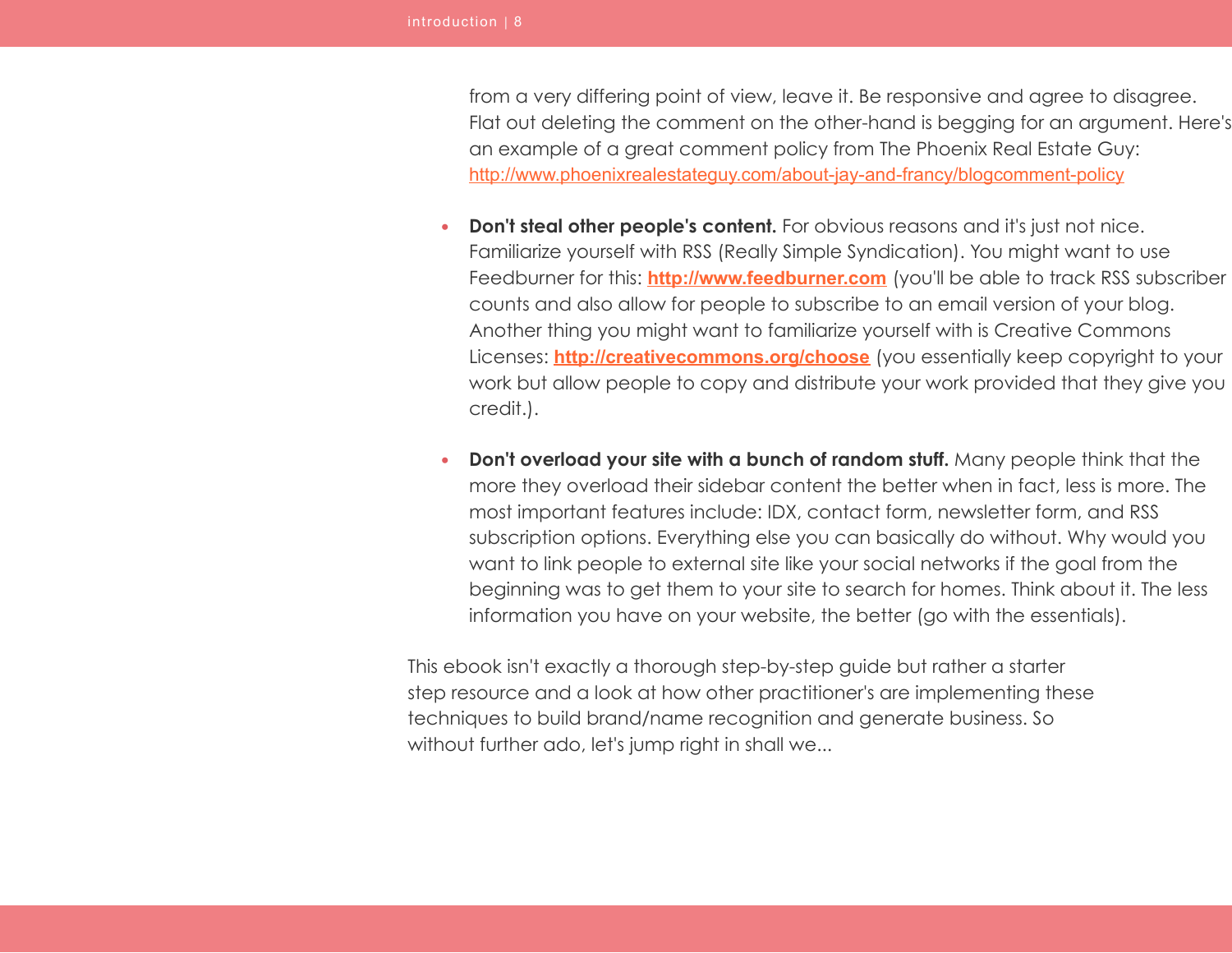## <span id="page-8-1"></span>**1 Irina Netchaev**



**Irina Netchaev** [@PasadenaViews](http://www.twitter.com/pasadenaviews) [pasadenaviews.com](http://www.pasadenaviews.com/)

rina Netchaev is a Broker Associate with Keller Williams Realty in Pasadena, CA. Passionate about her city and all things real estate, Irina has emerged as a valuable local resource for all things Pasadena (dining, entertainment, real estate and more). She's not only savvy about all things real estate, she's also quite savvy about the ways of the web and how search and social media impact your bottom line. I

#### <span id="page-8-0"></span>Interview With Real Estate Blog Blazer, Irina Netchaev

**@Ribeezie:** What defines a successful blog for you? Is it site traffic, number of subscribers, number of comments, revenue, etc.?

**@PasadenaViews:** A successful real estate blog is one that generates leads.

**@Ribeezie:** When did you decide you finally reached success with your blog?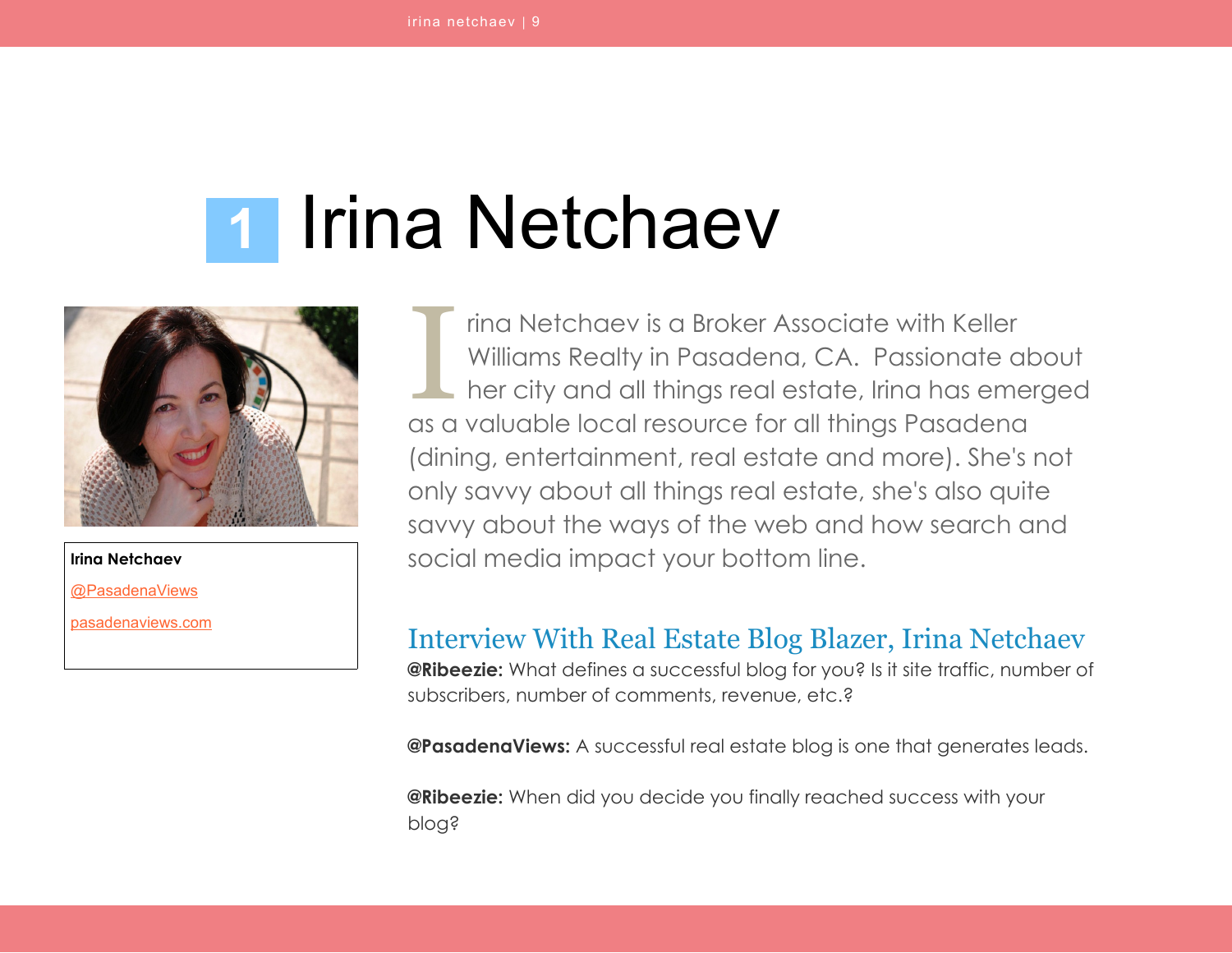**@PasadenaViews:** I am still working on the success part. However, I think my blog is moderately successful – it's increasing in readership and the number of leads that I'm getting. For me, a minimum of 5 to 8 leads a day is a successful blog.

**It finally dawned on me that I had to look at developing content as prospecting time. I made a decision to allocate an hour a day for research and writing. My goal was to have 3 to 5 posts a week, especially when my blog was still a baby. Example 12**<br>Writing. My g<br>when my blo

**@Ribeezie:** What do you consider to be your most successful blog post ever?

**@PasadenaViews:** My annual state of the city post seems to always get a ton of hits - http://www.pasadenaviews.com/state-of-the-pasadenahousing-market-and-california-real-estate-forecast-for-2010/ This year, as of April 15, it had over 1,000 unique visitors - on average 10 a day.

**@Ribeezie:** What's your best advice on writing a successful blog post?

**@PasadenaViews:** It has to be a combination of what consumers want and calls for action.

**@Ribeezie:** What's your best advice on developing content and writing consistently on your blog?

**@PasadenaViews:** It finally dawned on me that I had to look at developing content as prospecting time. I made a decision to allocate an hour a day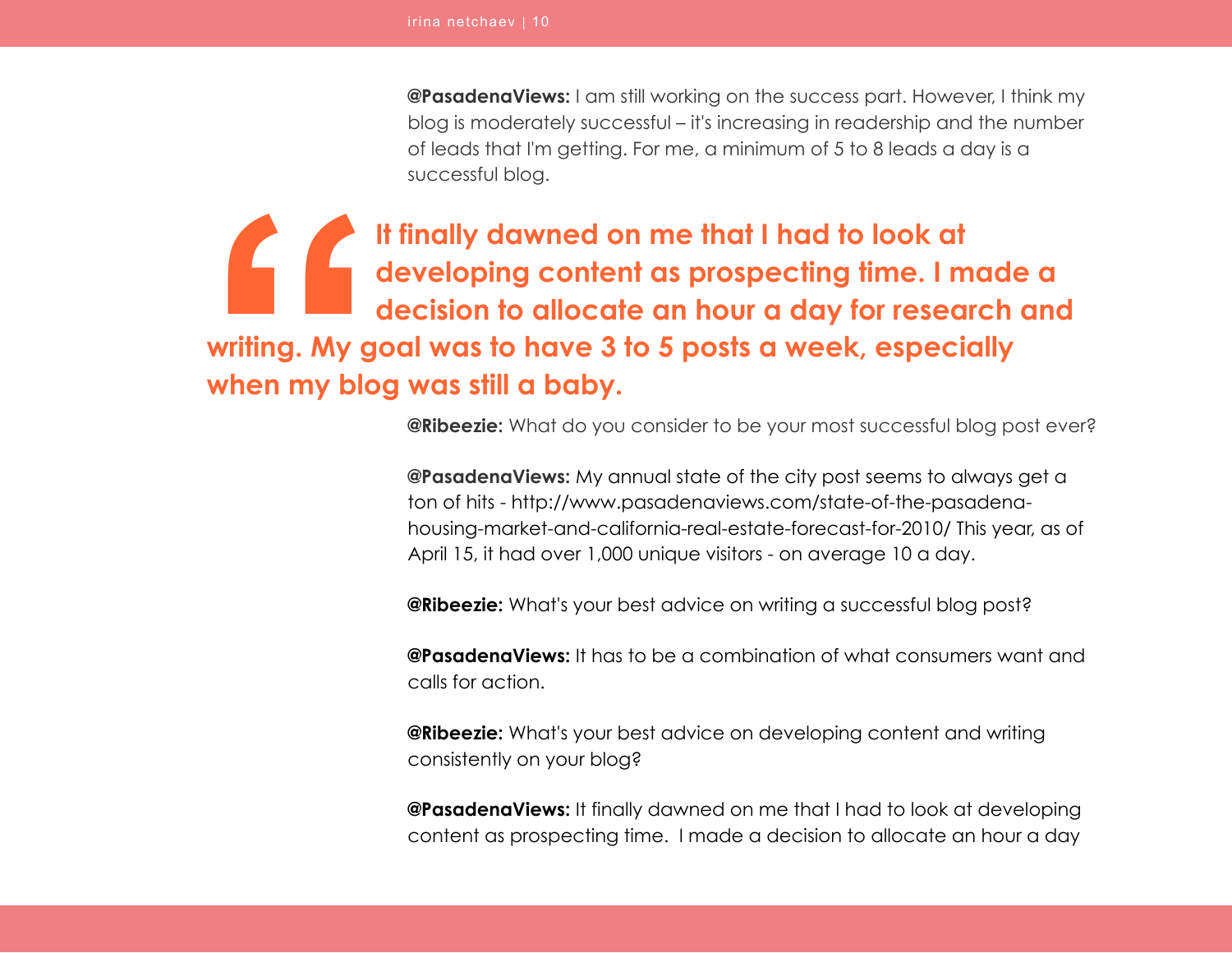for research and writing. My goal was to have 3 to 5 posts a week, especially when my blog was still a baby.

**@Ribeezie:** How important do you think headlines are when writing content for your blog?

**@PasadenaViews:** Critical... titles or headlines can make or break your post. You have to write for SEO and readers. Tough combination, but a skill that you need to acquire.

**@Ribeezie:** Do you spend any time and money marketing your blog?

**@PasadenaViews:** I spend time by marketing my blog on social media networks. I have not spend any dollars yet for PPC or other types of advertising. However, I also use my blog's domain in my email signature, business cards, flyers and every piece of marketing material that I produce.

**@Ribeezie:** How do you measure results (if at all)?

**@PasadenaViews:** I look at site stats and the number of leads that I get. My leads are separated into Home Search memberships, phone calls and emails. I then track the number of leads converted to appointments and the number of closings that I get from these leads. For example, 17 of 21 2009 transactions were internet produced leads. I had close to 59,000 unique visitors my sites last year. For every 57 unique visitors, I had a registered home search user. I generated 1 sale for every 48 registered users. My goal this year is to continue to maintain and increase registered home search users and to convert more of them into sales.

**@Ribeezie:** What's your best success story or experience that happened as a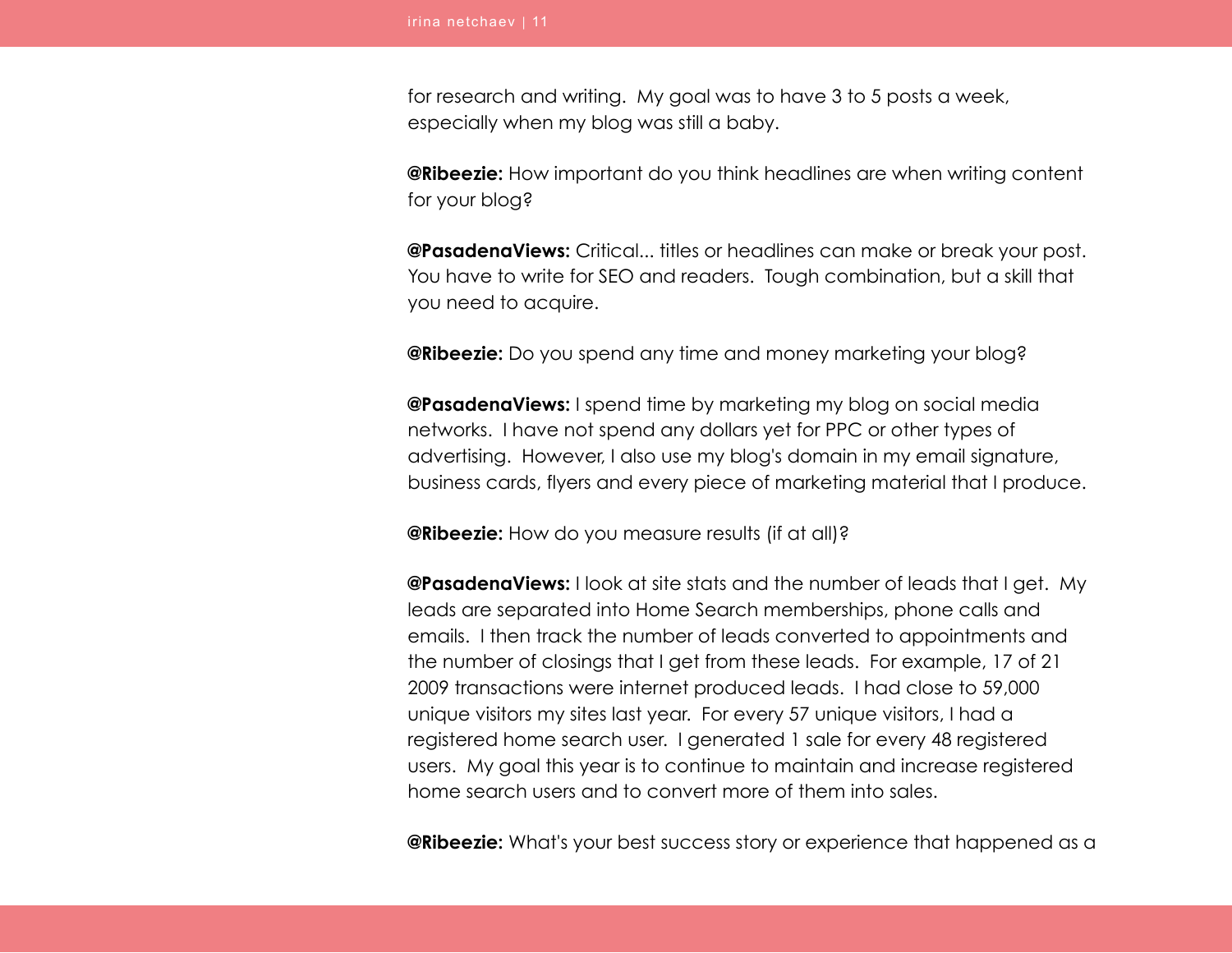result of the blog?

**@PasadenaViews:** I can't think of one particular experience, but my blog certainly exploded my production levels and changed my approach to prospecting and marketing.

**@Ribeezie:** In your opinion, what are the elements of a successful blog design?

**@PasadenaViews:** Keep it clean and crisp.

**@Ribeezie:** What are your best Top Five tips for better blogging? (In 140 characters or less).

**@PasadenaViews:** 1. Be consistent. 2. Be timely... Write about topics of interest today. 3. Don't get off on too many tangents. It's okay to have fun with your blog once in a while, but if you're in real estate, write about homes, real estate statistics, community, etc. 4. Stay positive. 5. Don't give up.

**@Ribeezie:** What do you think are the most common mistakes newbie bloggers make?

**@PasadenaViews:** Expect to see immediate results and give up too early.

**@Ribeezie:** If you knew then, what you know now, what would you have done differently?

**@PasadenaViews:** I'd reach out to more experienced bloggers earlier and ask questions.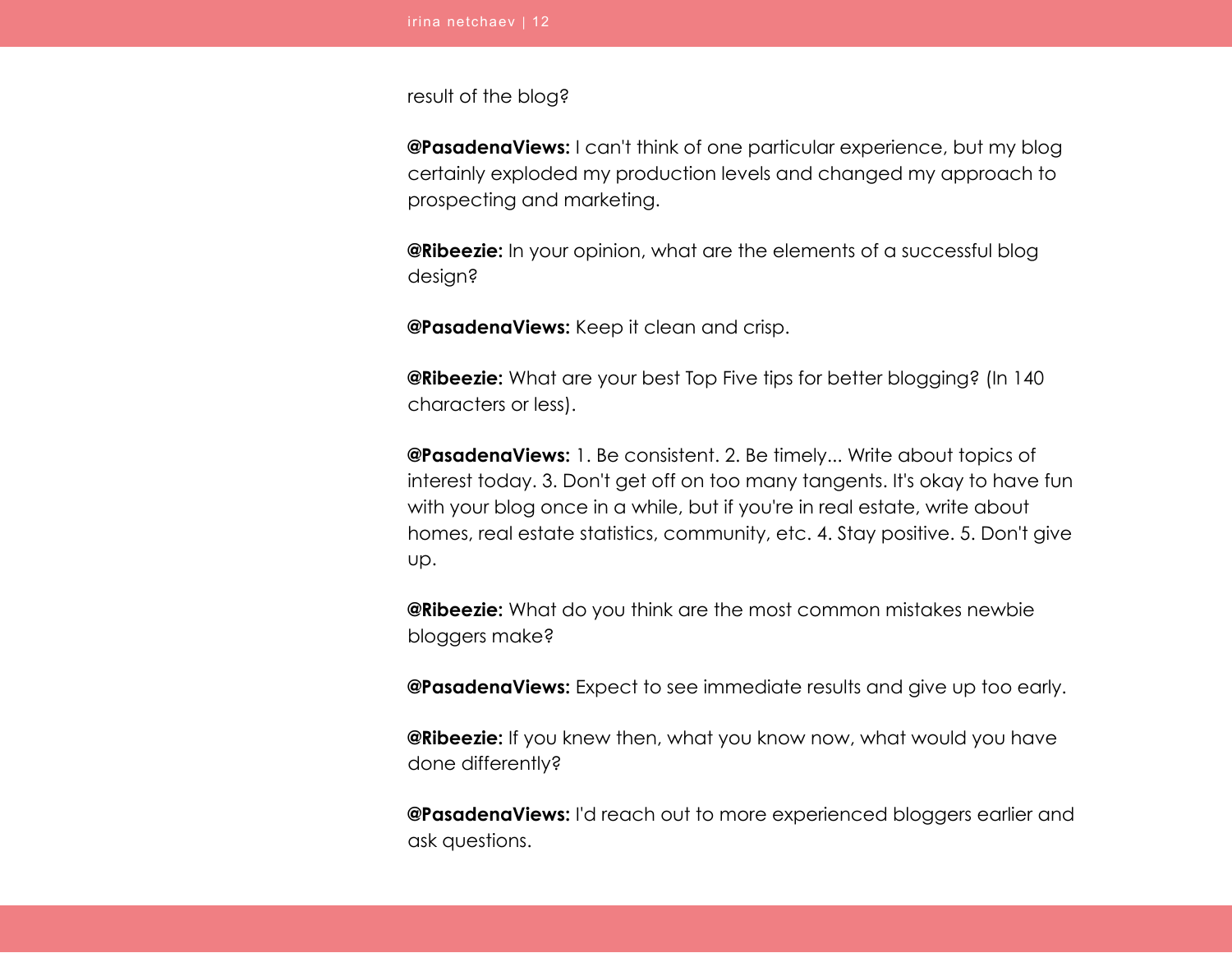**@Ribeezie:** What advice would you give to someone who wants to start their first blog?

**@PasadenaViews:** Just do it... start on a free platform like Wordpress. Attend REBarCamps. Join ActiveRain. Explore and read other bloggers sites to get a feel for what you like and do not like.

**@Ribeezie:** What are some of your favorite blogs? ("Must Reads" that you visit daily).

**@PasadenaViews:** Honestly, I don't have time to visit blogs daily... I like www.bubbleinfo.com, problogger, and Inman.

**@Ribeezie:** What are some of your favorite books that you recommend to other (especially newbie) bloggers?

**@PasadenaViews:** Books get outdated too quickly... I just read lots of articles and follow links on twitter and facebook.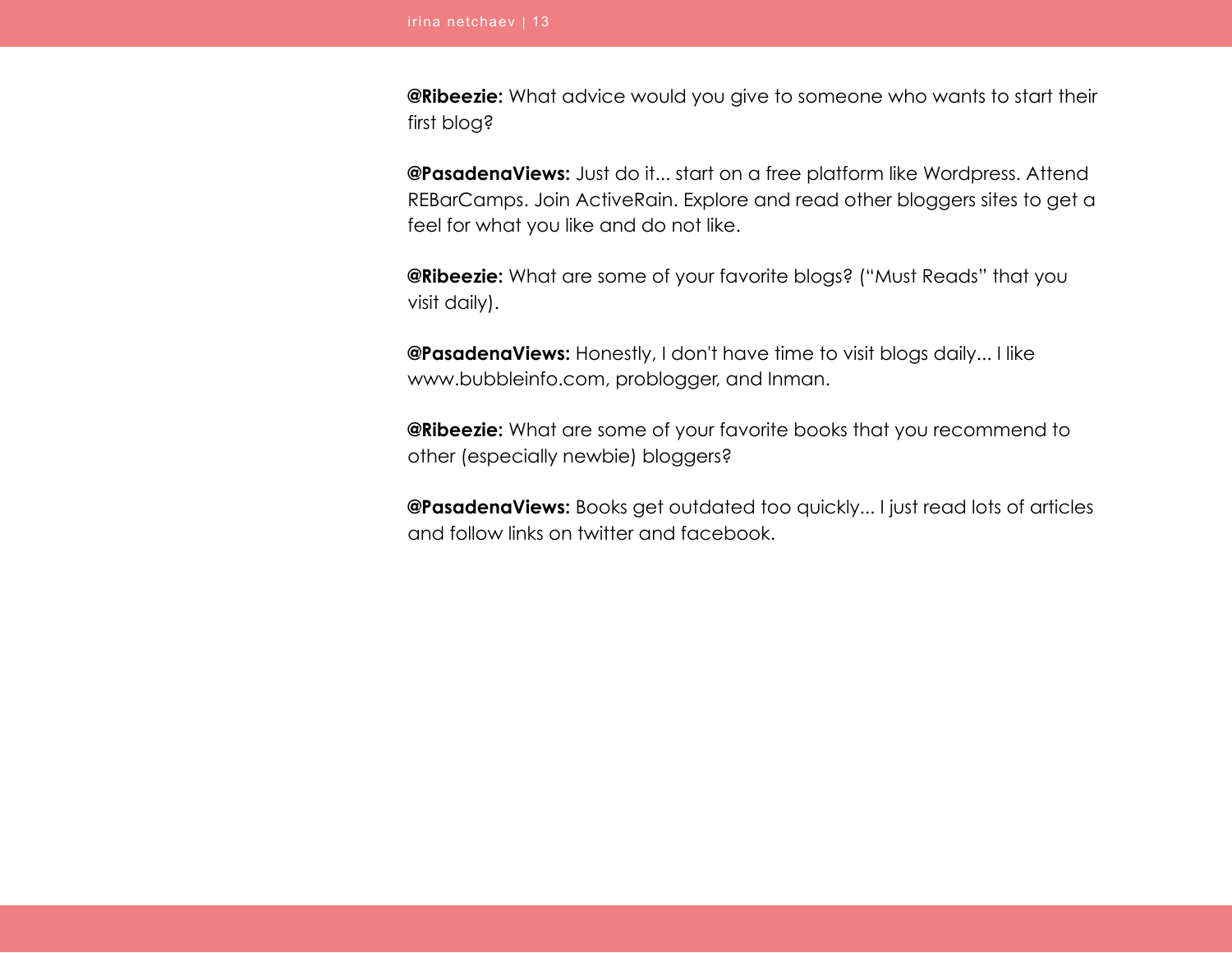## <span id="page-13-1"></span> **2** Nick Bastian



**Nick Bastian** [@RailLife](http://www.twitter.com/raillife) [raillife.com/blog](http://www.raillife.com/blog)

ick Bastian is a Real Estate Agent licensed with Realty Executives in Tempe, Arizona with 17+ years experience. In 2006 he co-founded Rail Life, LLC which caters to business owners, commuters, sports fans, convention goers, property owners, students, art lovers, vacationers, etc. in learning more about the areas and venues surrounding the rail line in Phoenix, Tempe and Mesa. He's done a fantastic job of capturing substantial local media attention and is recognized as someone to follow. N<br>III

### <span id="page-13-0"></span>Interview With Real Estate Blog Blazer, Nick Bastian

**@Ribeezie:** What defines a successful blog for you? Is it site traffic, number of subscribers, number of comments, revenue, etc.?

**@RailLife:** To me, a successful blog combines a passion for what you do and an interactive audience.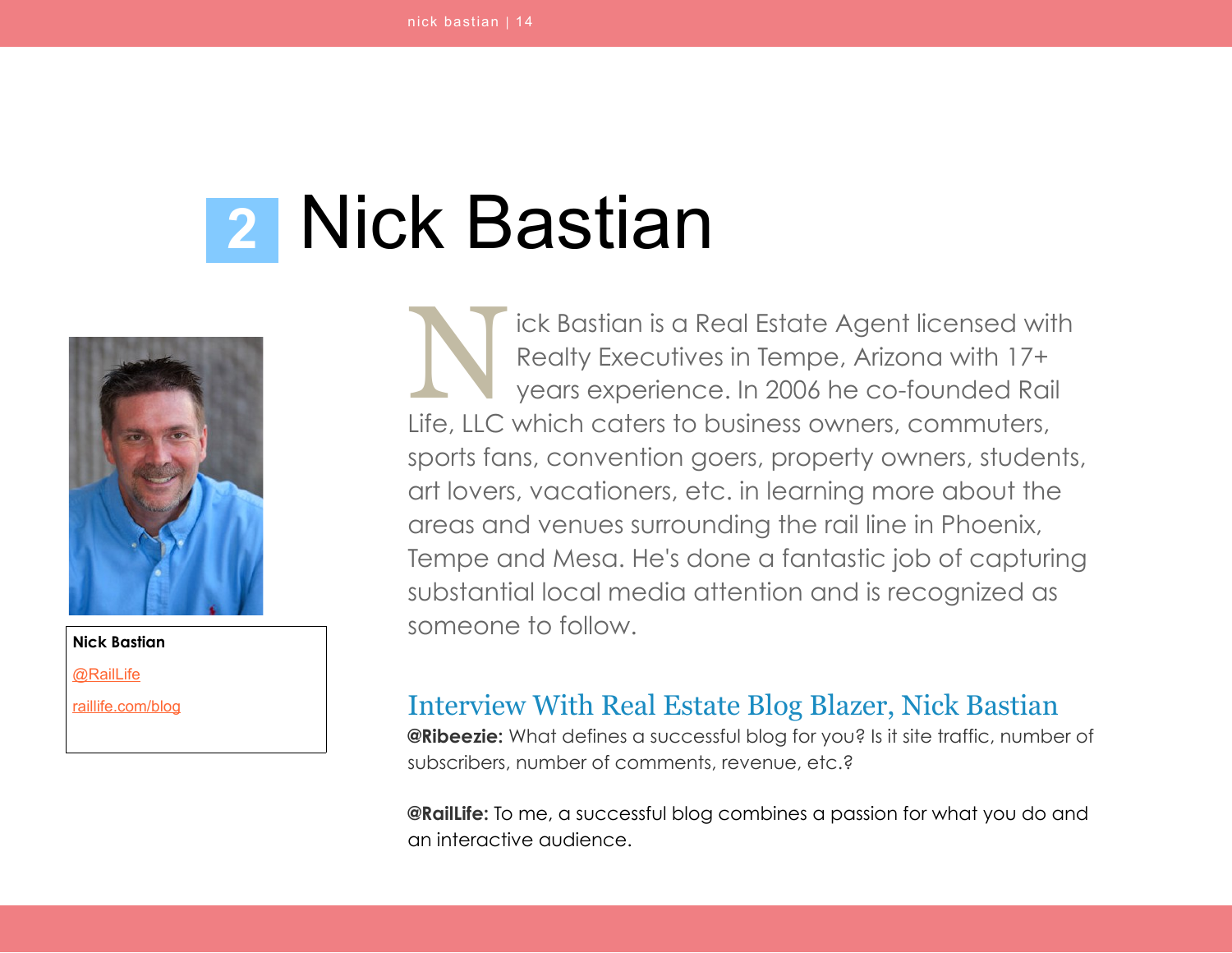**@Ribeezie:** When did you decide you finally reached success with your blog?

**@RailLife:** I am still trying to decide that!

## **High expectations of immediate successes. The "magic bullet" syndrome of thinking there will be measurable results after a couple of posts is probably why so many blogs fail. 1**

**@Ribeezie:** What do you consider to be your most successful blog post ever?

**@RailLife:** Strange as it may sound, I can't think of one specific post.

**@Ribeezie:** What's your best advice on writing a successful blog post?

**@RailLife:** Don't worry too much about "sculpting a perfect post" because most people really don't care if you make a mistake now and then...

**@Ribeezie:** What's your best advice on developing content and writing consistently on your blog?

**@RailLife:** Enjoy what you do and write about things that interest you. Blogging just to get something out can be such a waste of time.

**@Ribeezie:** How important do you think headlines are when writing content for your blog?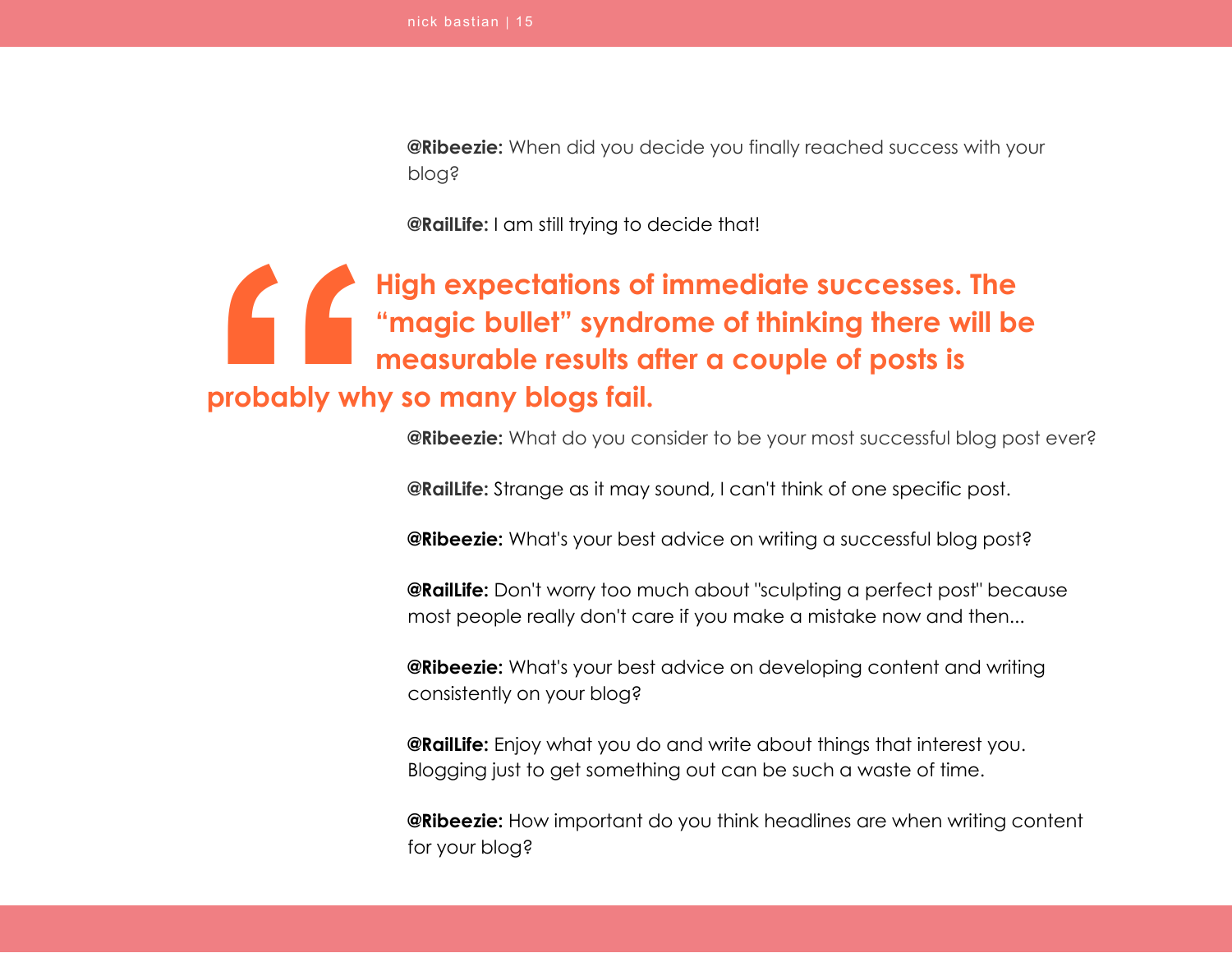**@RailLife:** Headlines are important a majority of the time but I think too many people worry about cramming in a key word and don't just go with a more natural headline that might be a better fit.

**@Ribeezie:** Do you spend any time and money marketing your blog?

**@RailLife:** I have been known to have the Rail Life brand show up at a place, or two... :-)

**@Ribeezie:** How do you measure results (if at all)?

**@RailLife:** I try to keep track of what interests people and write as much as possible about those things. It can sometimes be a tricky balance and can make some aspects of my particular blog more challenging. Some things that tend to do well are not always my strongest points to write about.

**@Ribeezie:** What's your best success story or experience that happened as a result of the blog?

**@RailLife:** I am always very thankful when my peers in the real estate industry say they like what I am doing with Rail Life. Having a trackback to a post I wrote in the past can put a smile on my face...

Given that, I gotta' say that having a consumer in my car saying they saw me "everywhere" before making a decision on which agent to work with, is pretty cool, too.

**@Ribeezie:** What are your best Top Five tips for better blogging? (In 140 characters or less).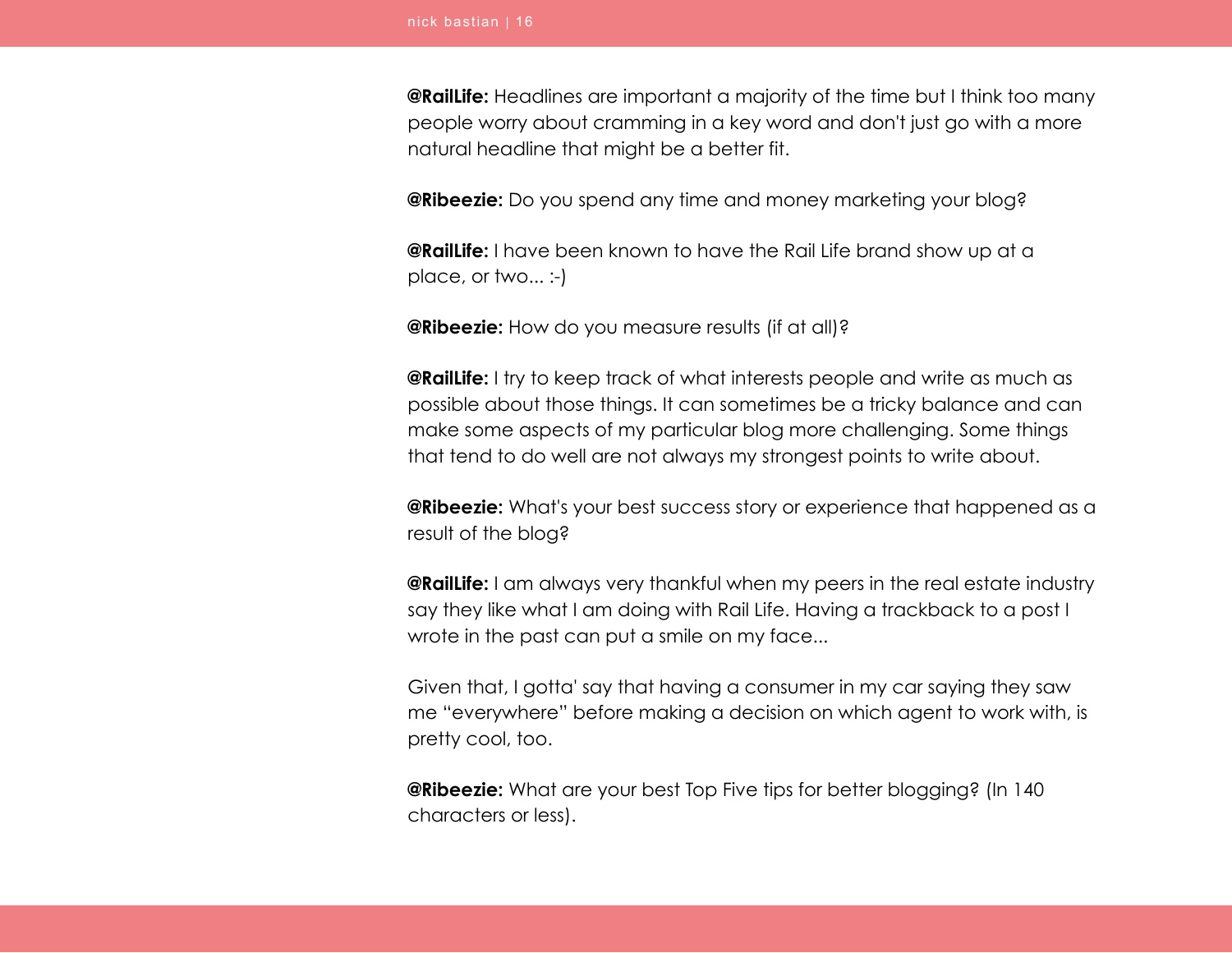**@RailLife:** Have fun. Be consistent. Don't flame or pick fights. Write good content. Have fun!

**@Ribeezie:** What do you think are the most common mistakes newbie bloggers make?

**@RailLife:** High expectations of immediate successes. The "magic bullet" syndrome of thinking there will be measurable results after a couple of posts is probably why so many blogs fail.

**@Ribeezie:** If you knew then, what you know now, what would you have done differently?

**@RailLife:** If I would have known how much work this crap is, I would have never started...

**@Ribeezie:** What advice would you give to someone who wants to start their first blog?

**@RailLife:** Just write...

**@Ribeezie:** What are some of your favorite blogs? ("Must Reads" that you visit daily).

@RailLife: I like what Heather does at [http://www.locomusings.com.](http://www.locomusings.com/) The [http://www.miamism.com](http://www.miamism.com/) blog is one of my favorites and [http://www.RainCityGuide.com](http://www.RainCityGuide.com/) is one that I like to try and keep up with. [Http://www.HyperlocalBlogger.com](http://www.HyperlocalBlogger.com/) is another that I like to get ideas from on a regular basis.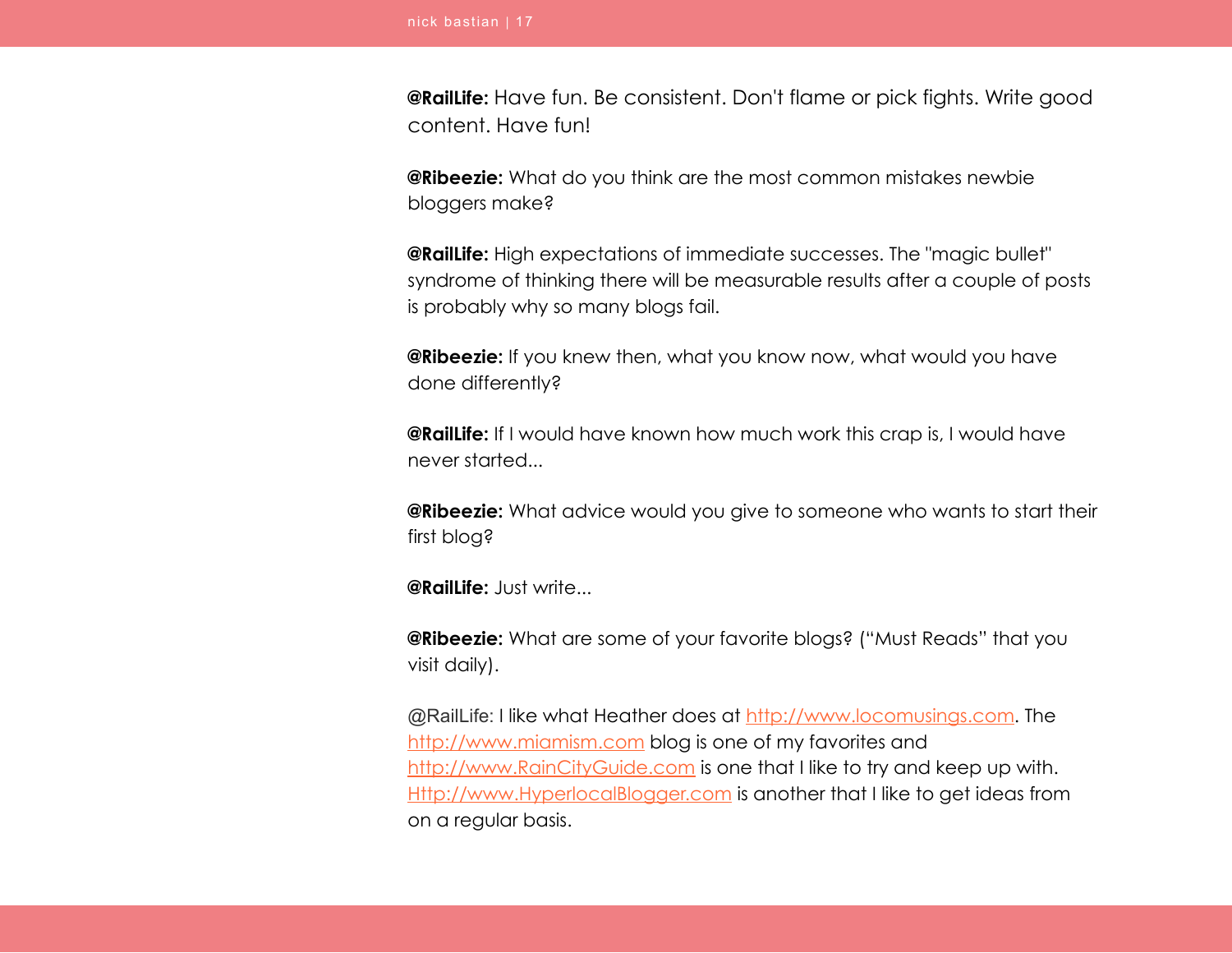## <span id="page-17-1"></span> **3** Teresa Boardman



**Teresa Boardman**

[@TBoard](http://www.twitter.com/tboard)

[stpaulrealestateblog.com](http://www.stpaulrealestateblog.com/)

eresa Boardman is the Associate Broker at Saint Paul Home Realty. She currently sells real estate in St. Paul, Minnesota and writes a weekly column for Inman News. Blogging since 2005, Teresa has amassed quite the following in her own digital corner of the blog-o-sphere.  $\prod_{\text{for } \text{lim}}$ 

### <span id="page-17-0"></span>Interview With Real Estate Blog Blazer, Teresa Boardman

**@Ribeezie:** What defines a successful blog for you? Is it site traffic, number of subscribers, number of comments, revenue, etc.?

**@TBoard:** A successful blog is one that is read by it's target audience and if it is a business blog revenue is generated. Blogs with no traffic rarely get generate business and there is no correlation between comments and business or comments and reader ship. Part of success depends upon what the blogger is looking to achieve.

**@Ribeezie:** When did you decide you finally reached success with your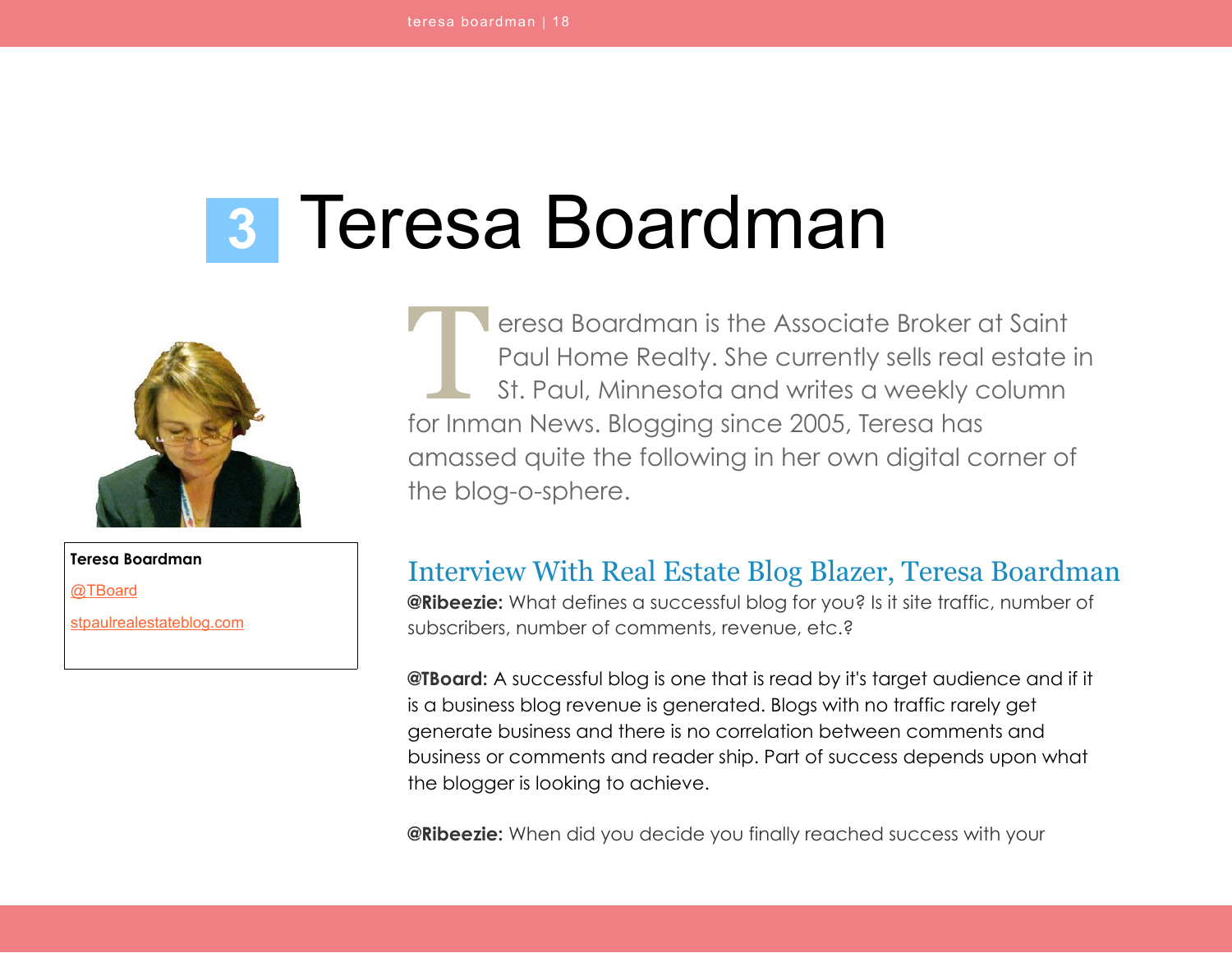#### blog?

**@TBoard:** In early 2006 when it started generating revenue. It took others who started in 2005 longer to generate revenue becasue even though they started a few months before I did they wrote like 10 posts for the whole year and I wrote one a day. I add that because success is achieved by getting readers which is achieved by having content not by having a blog for a certain amount of time.

**Don't spend hours and hours working on plugins and platforms, start writing. Blogs are still about content and without content there is no readership and that applies to all platforms. SEPTEMBER 1999** 

**@Ribeezie:** What do you consider to be your most successful blog post ever?

**@TBoard:** I have over 1800 posts. There is one that gets more visits than any other and it is about a local realtor and lender who went to jail for mortgage fraud.

**@Ribeezie:** What's your best advice on writing a successful blog post?

**@TBoard:** Write from your own experience in your own voice don't imitate anyone else. Always think about your readers not about what you want to write but what others want to read.

**@Ribeezie:** What's your best advice on developing content and writing consistently on your blog?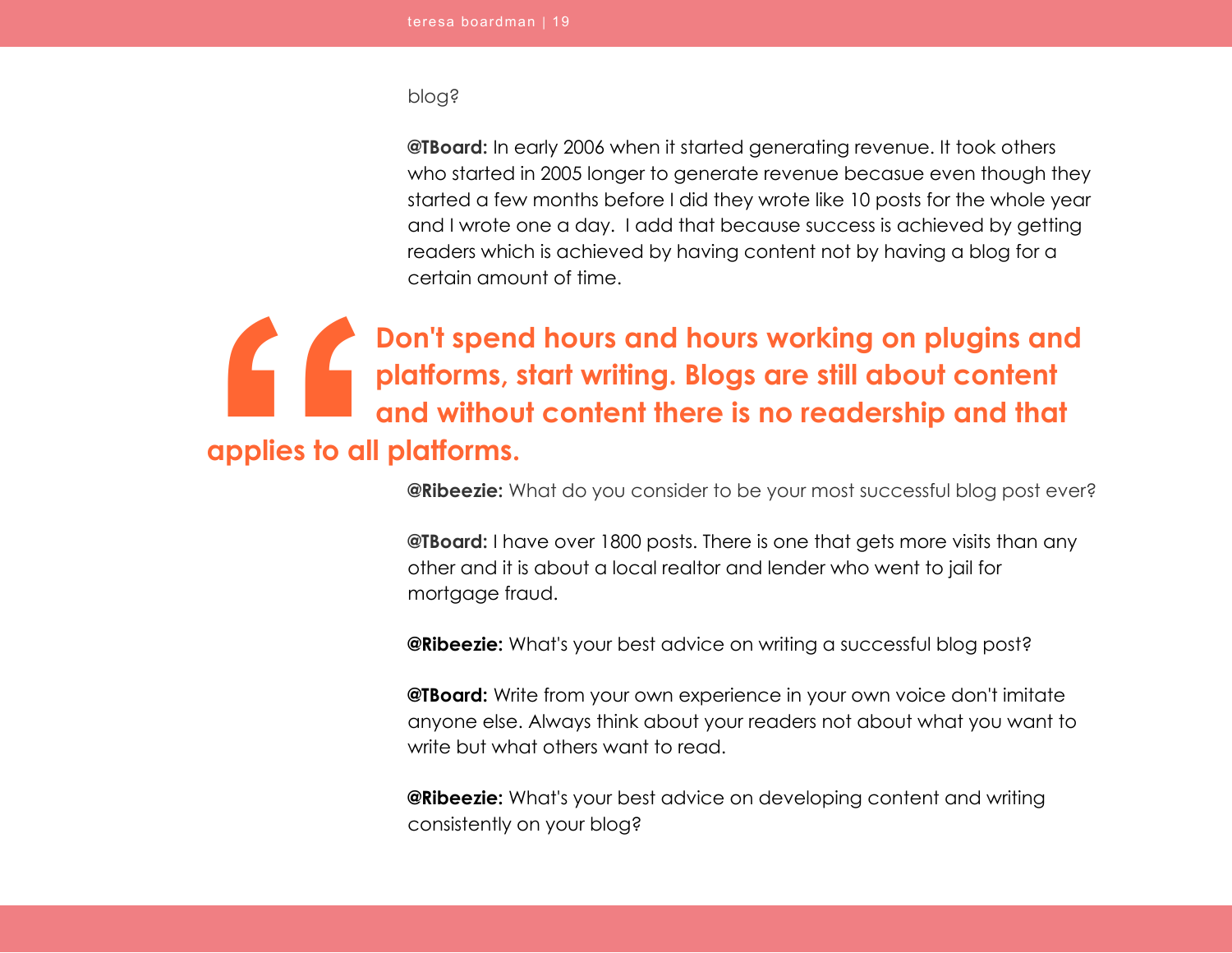**@TBoard:** For people who have business blogs and are doing business the ideas happen all day long. A note book and a camera should be available at all times. Content can be stock piled too. write when the ideas come and save the posts for later.

**@Ribeezie:** How important do you think headlines are when writing content for your blog?

**@TBoard:** I think they are important to get reader attention. I suck at headlines but I have a lot of readers anyway.

**@Ribeezie:** Do you spend any time and money marketing your blog?

**@TBoard:** no time . . no money Google does it all. There is no point in marketing it.

**@Ribeezie:** How do you measure results (if at all)?

**@TBoard:** The number of inquires for CMA's and sign ups for home searches, emails, traffic and revenue generated.

**@Ribeezie:** What's your best success story or experience that happened as a result of the blog?

**@TBoard:** The teacher who found my blog and bought a house two years later and recommended by services to other teachers who recommended them to still more teachers.

**@Ribeezie:** In your opinion, what are the elements of a successful blog design?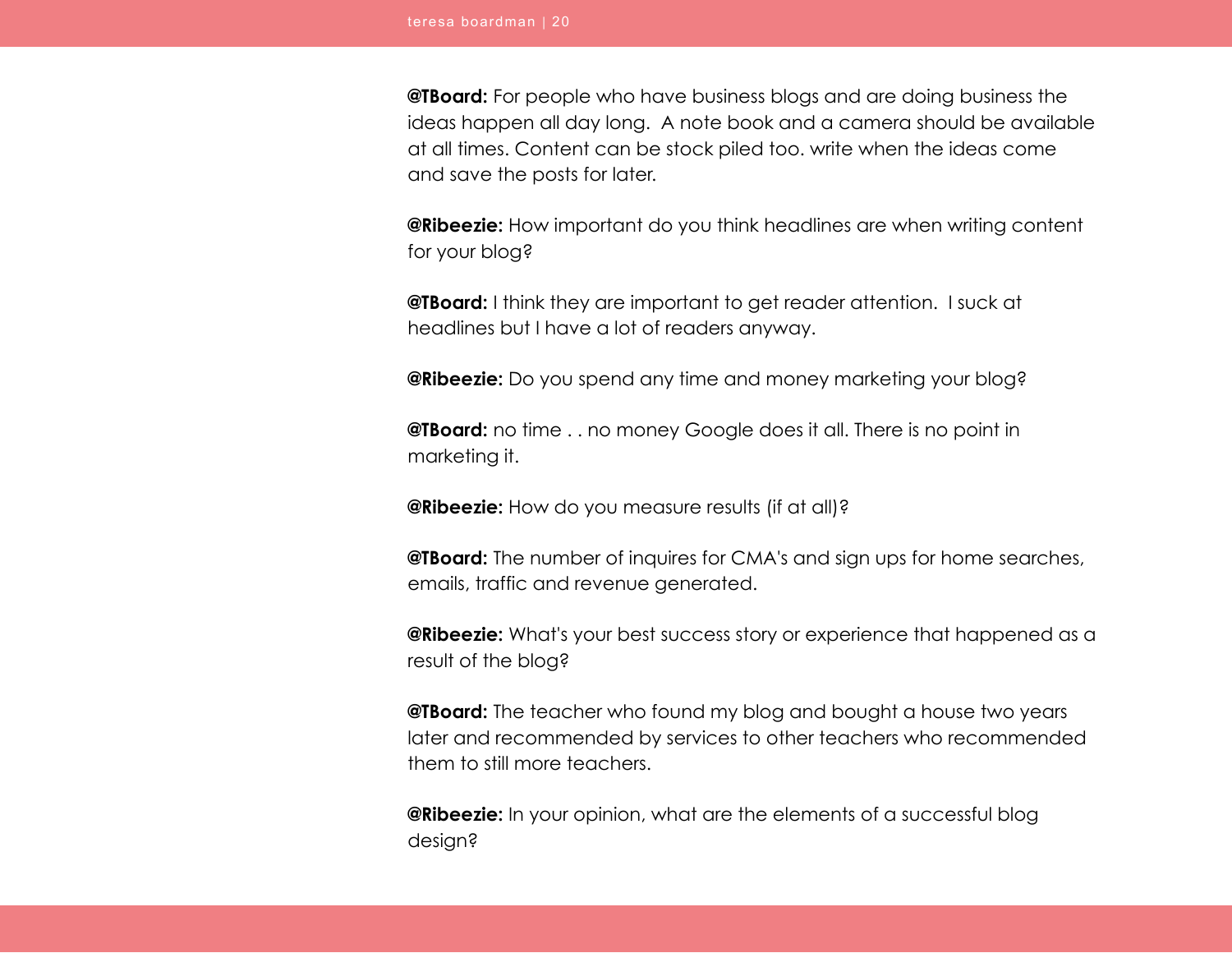**@TBoard:** the blog should be friendly, non commercial looking, easy to navigate and have a lot of photos. Calls to action and contact information should be easy to find.

**@Ribeezie:** What are your best Top Five tips for better blogging? (In 140 characters or less).

**@TBoard:** Imagination, a spell checker, photographs, timely topics, local topics and humor.

**@Ribeezie:** What do you think are the most common mistakes newbie bloggers make?

**@TBoard:** They give up too quickly. They don't get any comments so they don't write very much. A post a week isn't enough. The other mistake is using active rain as a main blog. It is better to blog to your neighbors than to other realtors. Active rain is more fun becasue of the comments so some never leave it and it is their only blog.

**@Ribeezie:** If you knew then, what you know now, what would you have done differently?

**@TBoard:** My blog has evolved over a five year period. I can't really piece it all together.

**@Ribeezie:** What advice would you give to someone who wants to start their first blog?

**@TBoard:** don't spend hours and hours working on plugins and platforms, start writing. Blogs are still about content and without content there is no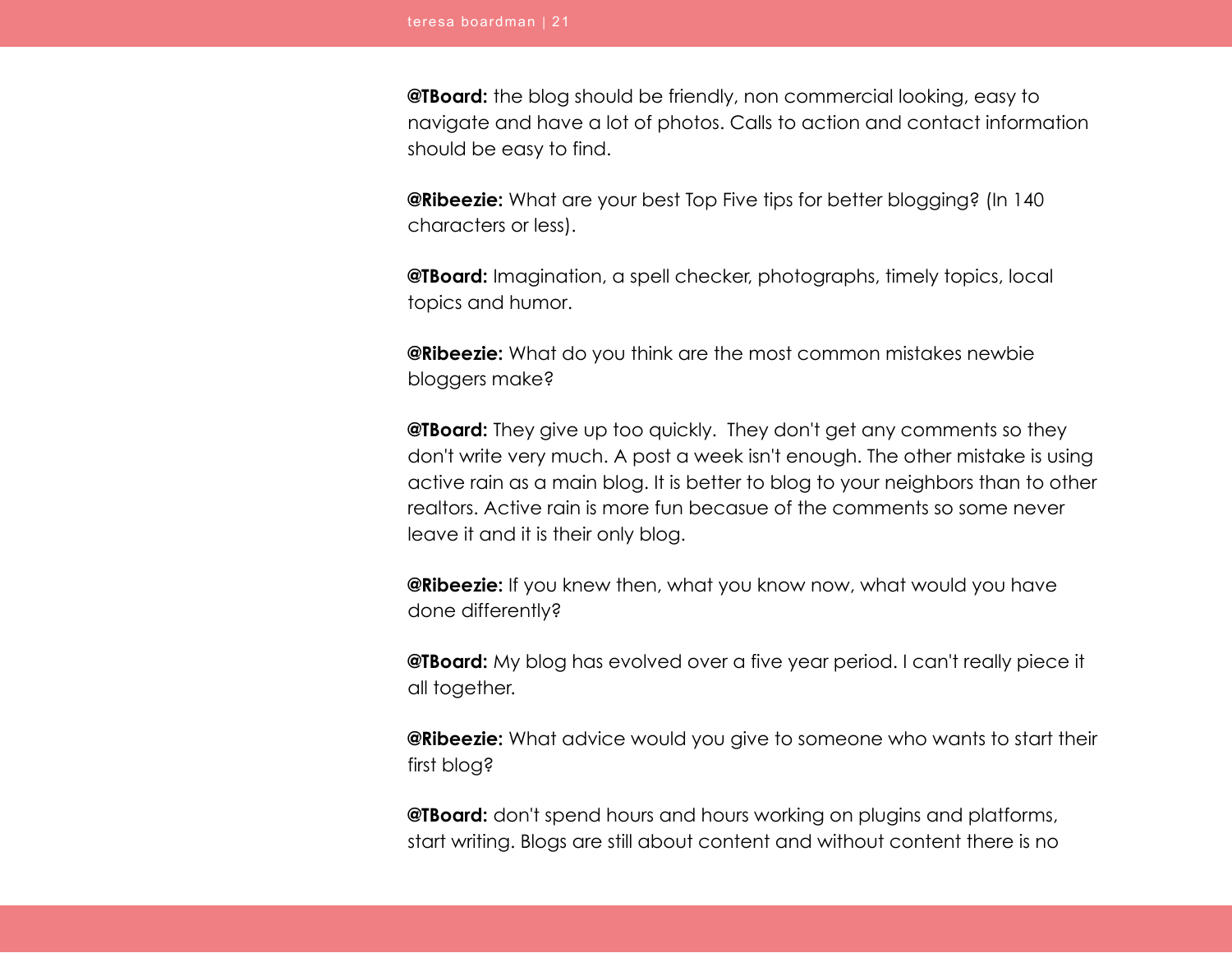readership and that applies to all platforms. I have a typepad blog, a self hosted wordpress blog and web site and a blogger blog.

**@Ribeezie:** What are some of your favorite blogs? ("Must Reads" that you visit daily).

**@TBoard:** DPS, Make Magazine, Pro blogger, news cut, MN tech evangelist.

**@Ribeezie:** What are some of your favorite books that you recommend to other (especially newbie) bloggers?

**@TBoard:** sorry I started it before anyone wrote a book on real estate blogs. There is one book that influenced me and my philosophy about blog type marketing and that is "Small is the New big" by Seth Godin It is not a book about blogging but many of the ideas behind my blog are in it.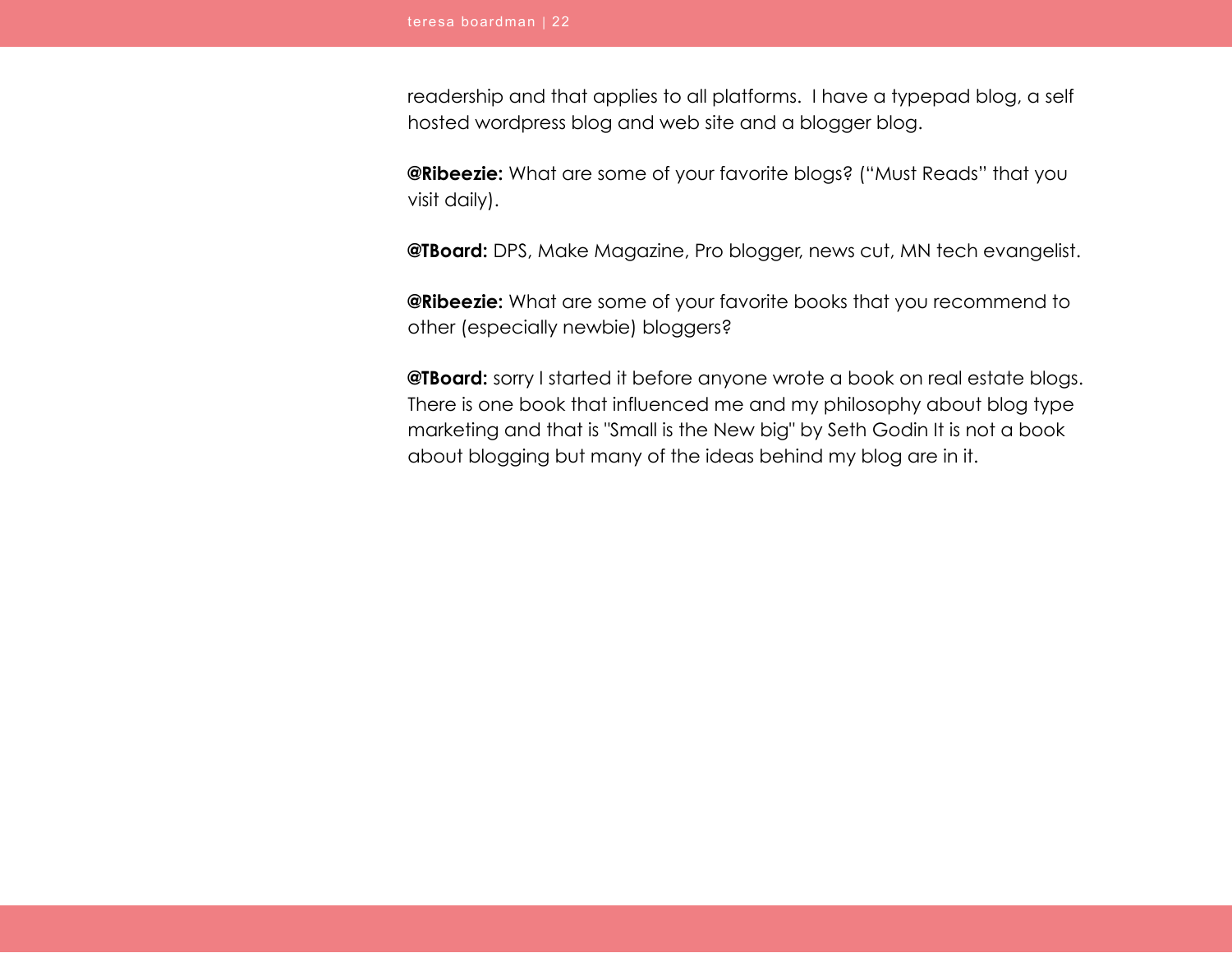# <span id="page-22-1"></span> **4** Ted Mackel



**Ted Mackel** [@RealtorTed](http://www.twitter.com/realtorted) [homebuysblog.com](http://www.homebuysblog.com/)

ed Mackel comes from a generation of selling real estate. A third generation native Southern Californian, Ted Mackel sells real estate with Keller Williams Realty in San Fernando Valley, Simi Valley and East Ventura County. No stranger to the new media landscape, Ted markets himself and his business very well. Always passionate about real estate and doing creative things with video, Ted is a leader in both selling real estate and marketing on the web.  $\prod_{\text{Kollor } V}$ 

### <span id="page-22-0"></span>Interview With Real Estate Blog Blazer, Ted Mackel

**@Ribeezie:** What defines a successful blog for you? Is it site traffic, number of subscribers, number of comments, revenue, etc.?

**@RealtorTed:** Subscribers. My blog is design to function as a virtual resume. The type subscribers, then I am potential referral sources. Not everyone reading as a buyer or seller, but everyone who does read knows a buyer or seller.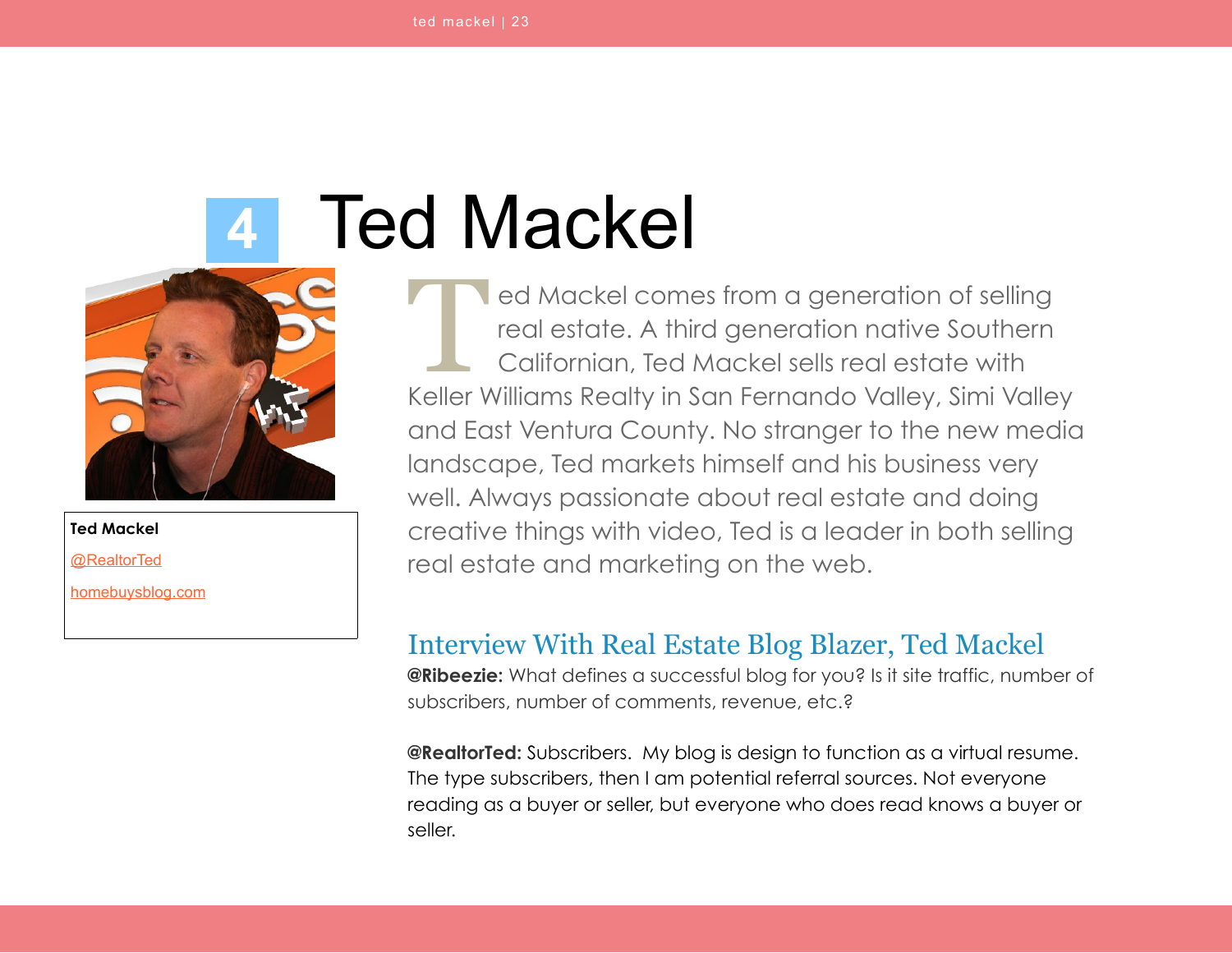**@Ribeezie:** When did you decide you finally reached success with your blog?

**@RealtorTed:** The answer this question is more so, when I run into people around town that I know and they comment about something I posted or a video I have created.

There is a huge population of voyeurs who read but never participate. Continually running into these voyeurs and hearing their comments about what they see me doing was what helps me understand the success of my blog.

**@Ribeezie:** What do you consider to be your most successful blog post ever?

**@RealtorTed:** My article on 12 tips to making your REO offer more attractive generates the most traffic. The idea was to write a piece so the readers could feel like they were on the inside and get a peek at the process from the listing agent's point of view on an REO. It definitely gets the most hits daily.

**@Ribeezie:** What's your best advice on writing a successful blog post?

**@RealtorTed:** I really don't care whether people like or hate Fox news. An important lesson can be learned from the O'Reilly's, Hannity's, Limbaugh's and it's not their belief or position, it's that their opinion is black and white it's very easy for people to understand where they stand on any one issue and that is why the ratings for those shows are so high. There is an old saying that if you don't stand for something you'll fall for anything - Alexander Hamilton.

People buying and selling houses want to know what you think. Wishy-washy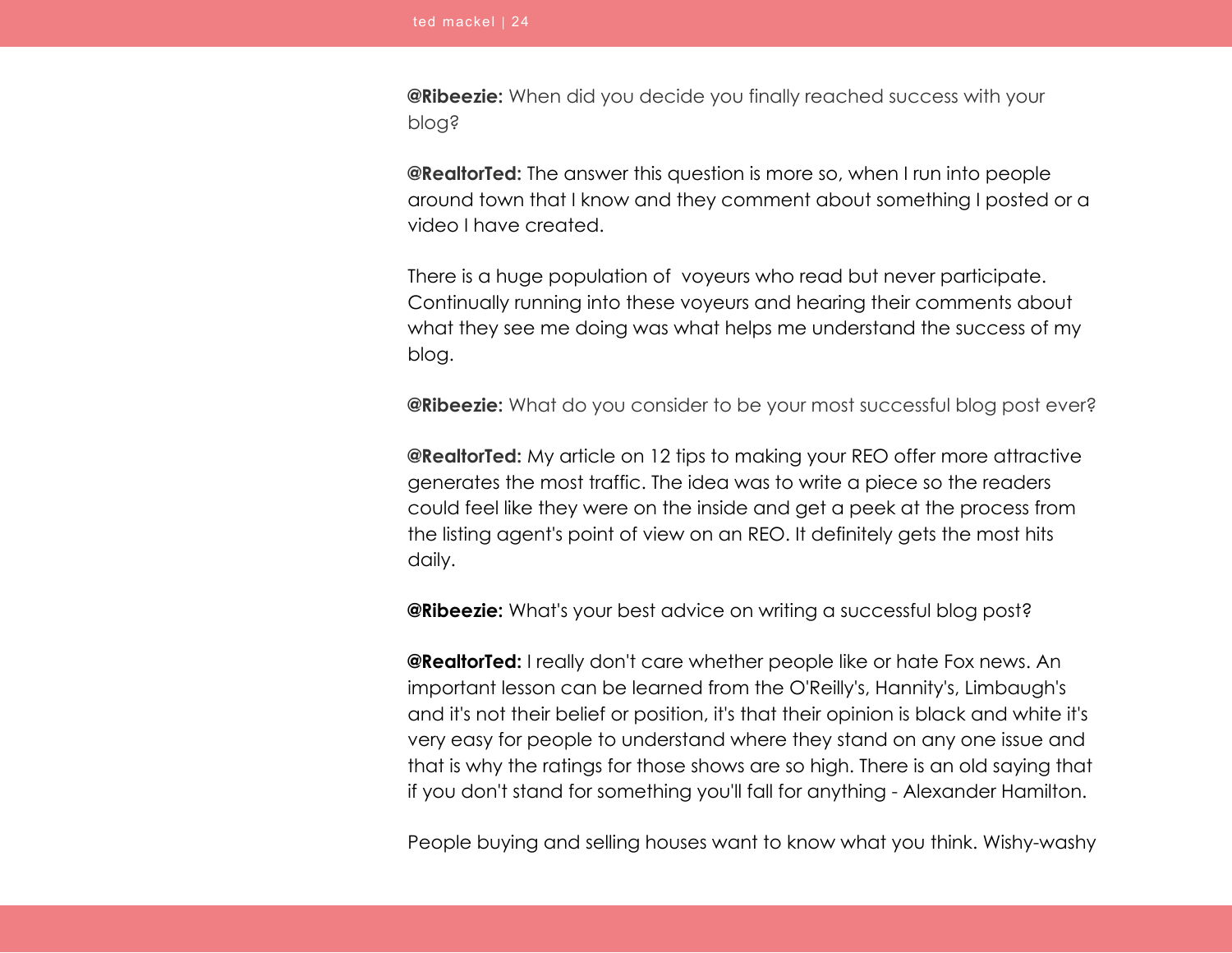ideas and cheerleading spin does not attract traffic or readers.

If you are a true practitioner don't be afraid to show off your knowledge.

**@Ribeezie:** What's your best advice on developing content and writing consistently on your blog?

**@RealtorTed:** Write down a list of the top 10 things that you believe buyers and sellers need to know. There's 20 topics. Where do you think buyers and sellers are being left behind by the agents representing them now? Write about that. Tell buyers and sellers how to stay out of trouble. Look for things going on in your community you can talk about.

If you live in a smaller community; development issues like a new shopping center or housing project are great to write about, keep people in the loop.

**'Talking about what you do for a living' is not the same as bugging the living daylights out of people with a sales pitch. 'Talking about what you do for a living' is about educating and helping people.' Earn people's trust and respect and then LATER you can ask for their business. 1**<br>**Iiving' is abo**<br>and respect

**@Ribeezie:** How important do you think headlines are when writing content for your blog?

**@RealtorTed:** Just write for what people are asking on Google, forget about "Extra, Extra! Read All About It!"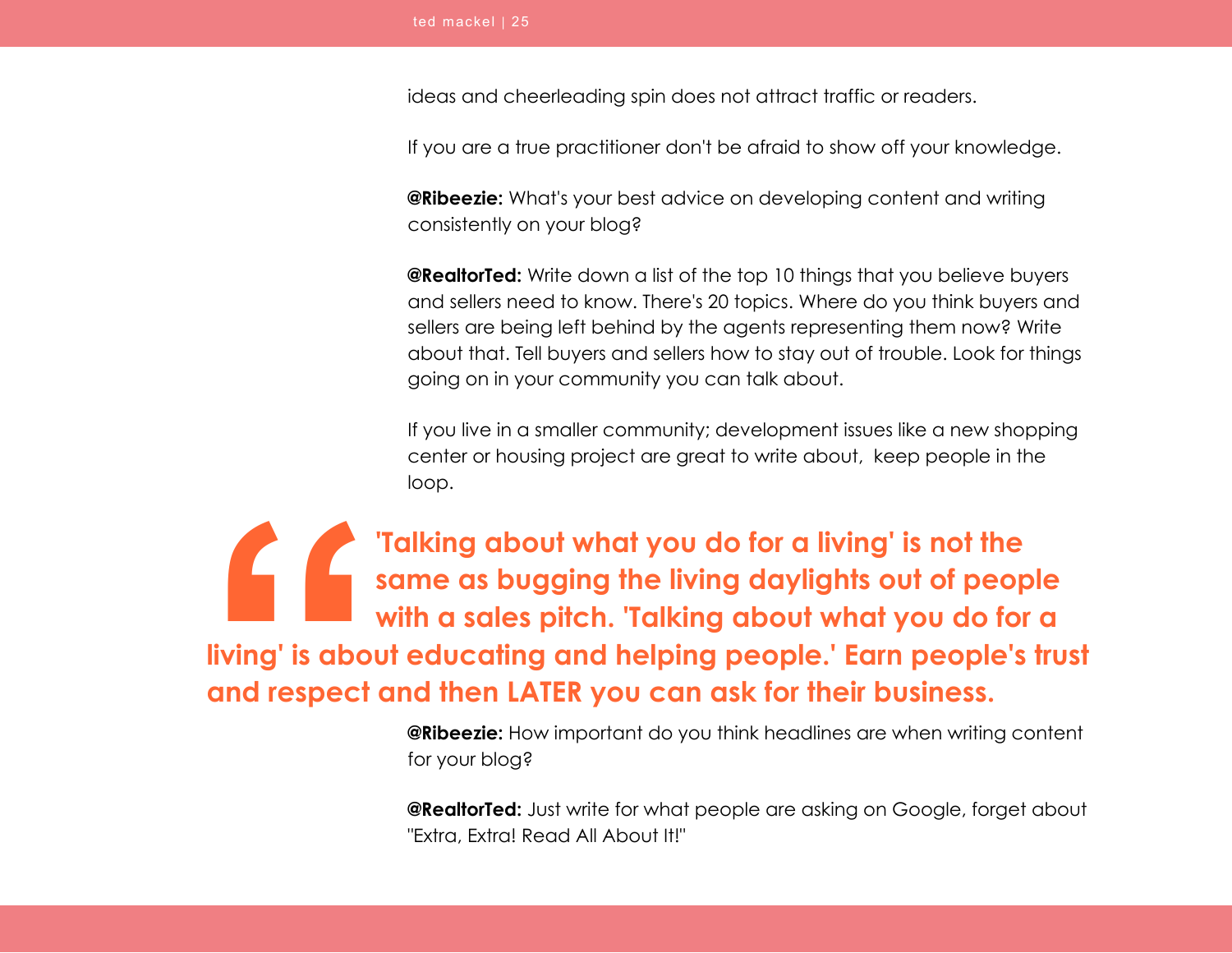**@Ribeezie:** Do you spend any time and money marketing your blog?

**@RealtorTed:** When I door knock or farm, I pitch my blog first. I tell people looking for good information about the local market conditions that should be reading my blog.

I post links to my blog everywhere I put it on all my printed material in one of run into people I'm always directing them to have a look.

I also create events with local businesses and show them what I'm doing with my blog and how they can do the same for their businesses.

**@Ribeezie:** How do you measure results (if at all)?

**@RealtorTed:** I use woopra.com, so far this has been the best tool for me. It helps me understand how people get to my site and what they're reading. Contacts are important part, but more on the quality side. You can have 1000 Mickey Mouses and Donald Ducks registered but that doesn't mean much.

**@Ribeezie:** What's your best success story or experience that happened as a result of the blog?

**@RealtorTed:** Listing appointments with people who have read the blog are much better. My Blog is a pre-interview/virtual resume on purpose.

**@Ribeezie:** In your opinion, what are the elements of a successful blog design?

**@RealtorTed:** I have no Idea - its a big fat lab experiment for me.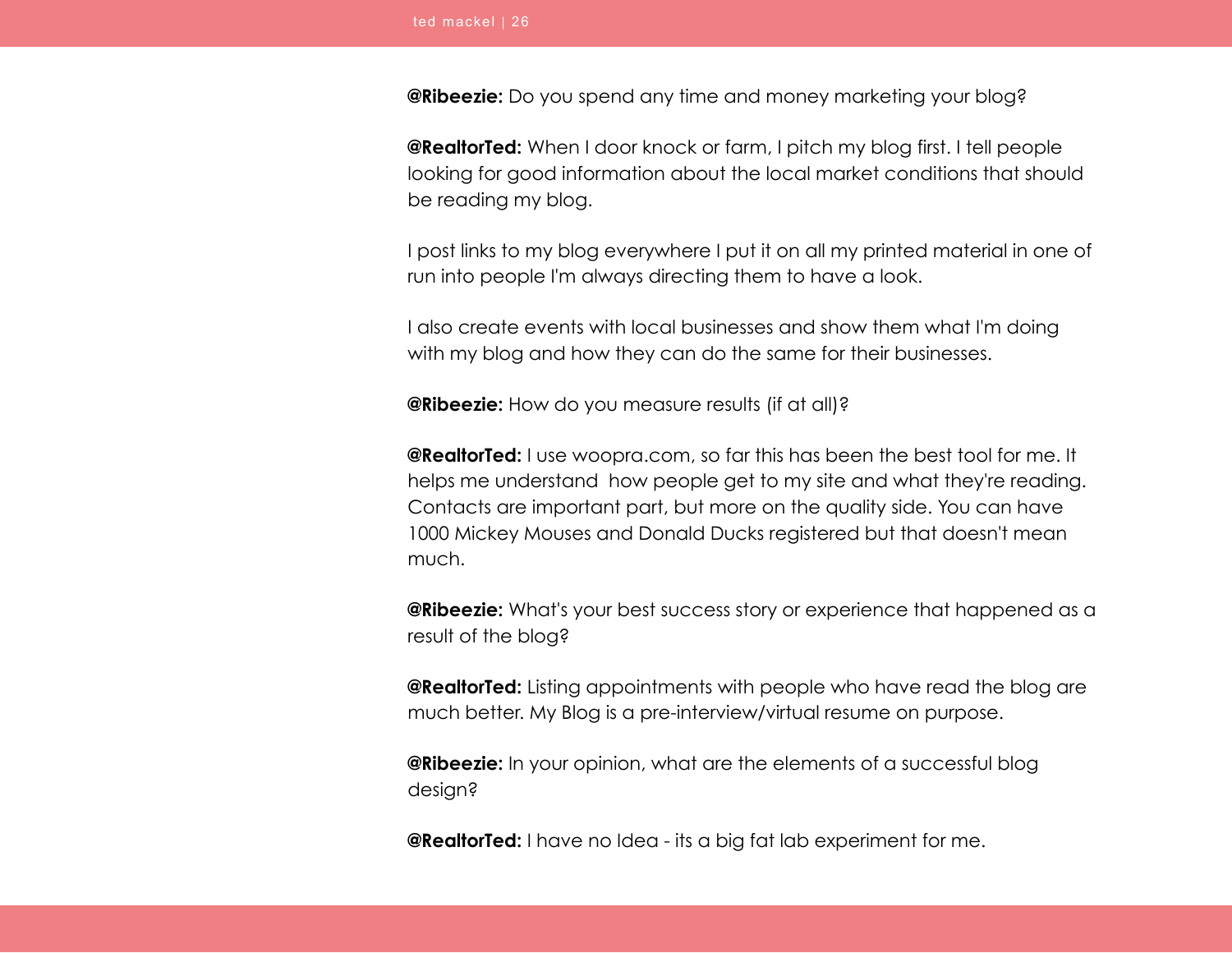**@Ribeezie:** What are your best Top Five tips for better blogging? (In 140 characters or less).

**@RealtorTed:** Be yourself, be opinionated, Show off your knowledge about real Estate & your community, be remarkable, be ubiquitous

**@Ribeezie:** What do you think are the most common mistakes newbie bloggers make?

**@RealtorTed:** Quitting before your 3 years into it ;). Seriously, forget about who is reading your blog. Your blog is your virtual resume for that next listing appointment. Content and plenty of it is KING.

**@Ribeezie:** If you knew then, what you know now, what would you have done differently?

**@RealtorTed:** I started in 2004 and stopped by the end of the year. I should have kept going.

**@Ribeezie:** What advice would you give to someone who wants to start their first blog?

**@RealtorTed:** If you don't like getting on a soapbox and you don't love talking about what you do for a living, then don't start.

"Talking about what you do for a living" is not the same as bugging the living daylights out of people with a sales pitch. "Talking about what you do for a living" is about educating and helping people. Earn people's trust and respect and then LATER you can ask for their business.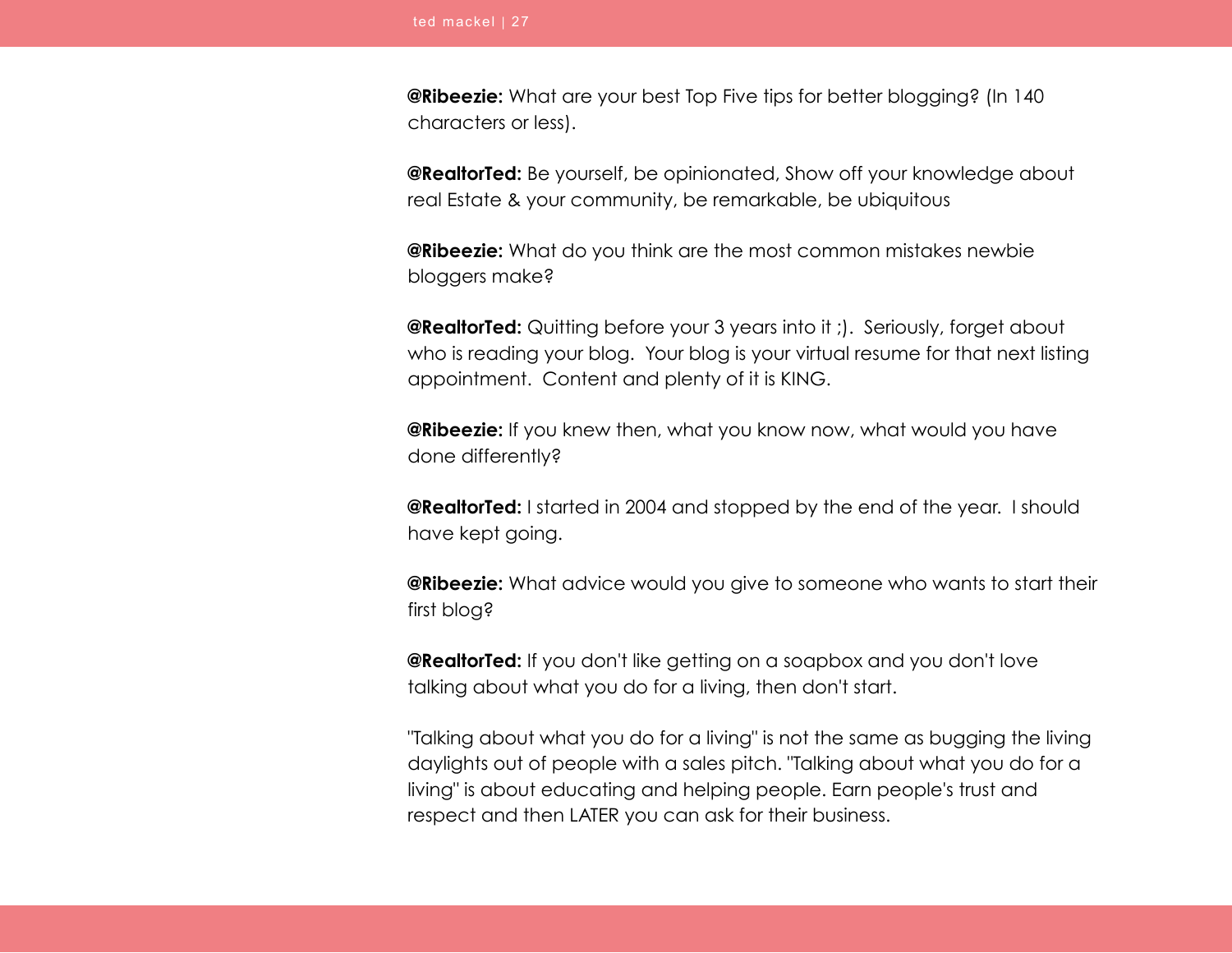**@Ribeezie:** What are some of your favorite blogs? ("Must Reads" that you visit daily).

**@RealtorTed:** [http://www.phoenixrealestateguy.com](http://www.phoenixrealestateguy.com/), [http://www.agentgenius.com](http://www.agentgenius.com/), [http://www.calculatedriskblog.com](http://www.calculatedriskblog.com/).

**@Ribeezie:** What are some of your favorite books that you recommend to other (especially newbie) bloggers?

**@RealtorTed:** Tipping Point, Outliers, Purple Cow, Never Eat Alone, Trust Agents.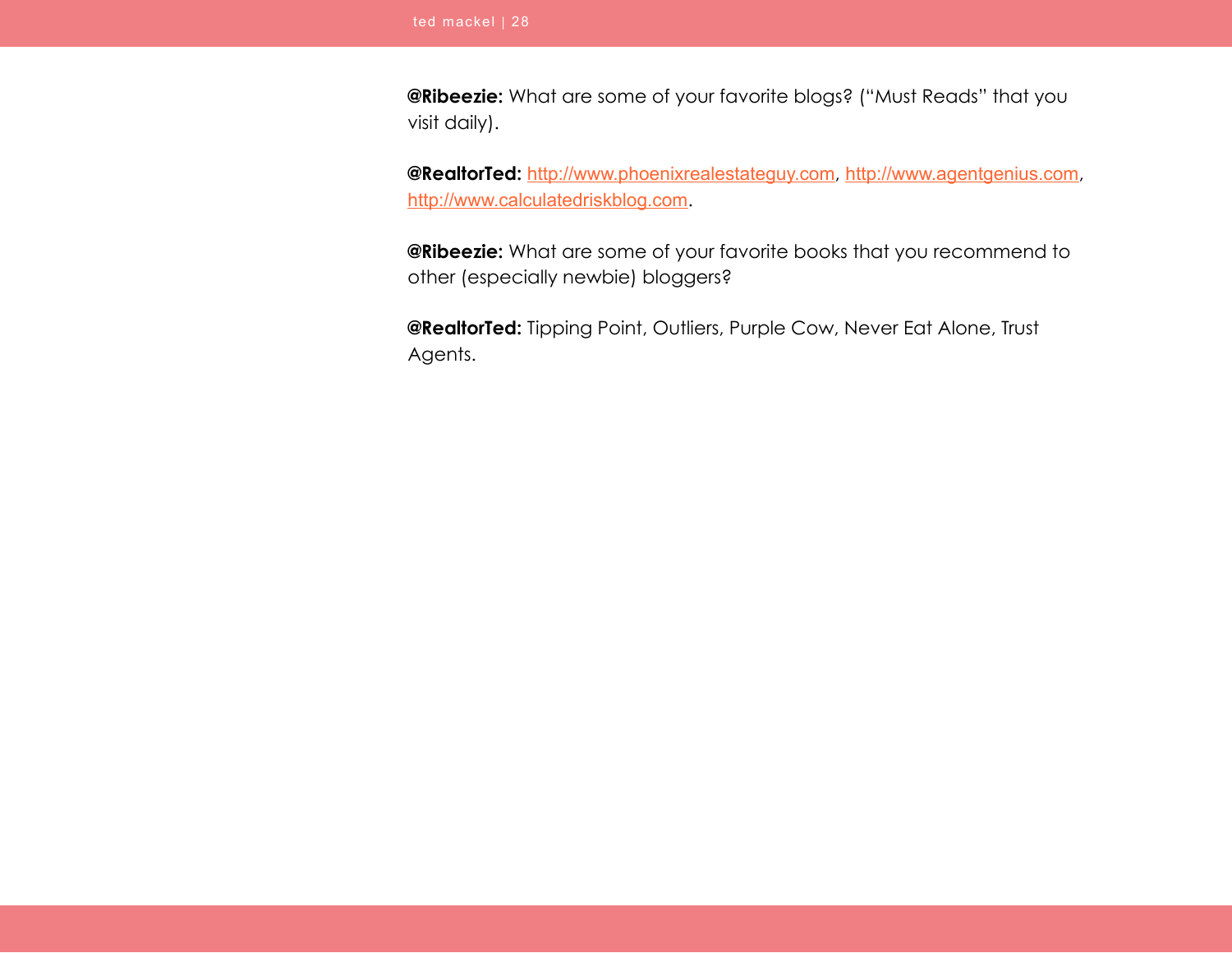# <span id="page-28-1"></span> **5** Rhonda Porter



**Rhonda Porter** [@mortgageporter](http://www.twitter.com/mortgageporter)

[mortgageporter.com](http://www.mortgageporter.com/)

honda Porter is a started blogging in late 2006 after watching a news report involving a local case of mortgage fraud and hearing misstated facts about the legislation of mortgage originators. She writes as a way to help consumers learn more about their mortgage and the process of buying a home and does so from a financial planning perspective. A Top Producer at Mortgage Master Service Corporation, Rhonda is someone to follow closely as a top blogger in the lending space. R

### <span id="page-28-0"></span>Interview With Real Estate Blog Blazer, Rhonda Porter

**@Ribeezie:** What defines a successful blog for you? Is it site traffic, number of subscribers, number of comments, revenue, etc.?

**@mortgageporter:** I do look at my site traffic and number of subscribers.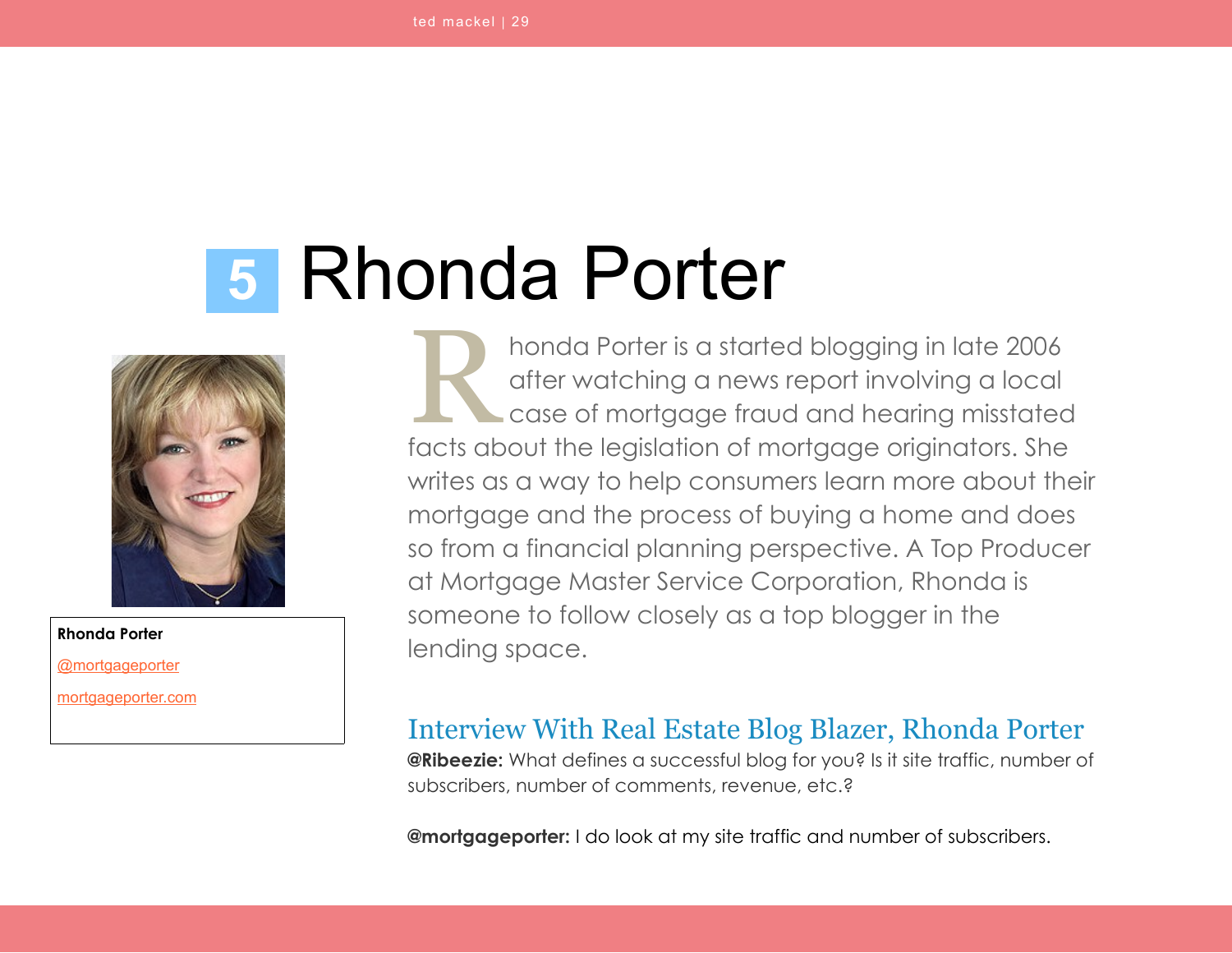What's more important to me than "how many" is "who". For example, it doesn't matter to me if I have thousands of people following me on Twitter or friends on Facebook if they are not people who I would like to be having a dialogue with.

In my opinion, comments are a great way to measure a successful blog. People are interested in the content and what you have to say and are engaged with you.

**@Ribeezie:** When did you decide you finally reached success with your blog?

**@mortgageporter:** I've had different areas of success with my blog. Since a majority of my clients are people who first learned of me through my blog, I have to count that as a "success". This began to happen on a regular basis after six months of writing at Mortgage Porter. Another success has been the attention I have received from the media with interview requests. Without my blog, I'm pretty sure that I would not have been on their radar or preceived as an expert.

**I constantly have the "back end" of my blog up when I'm at my computer. My job and my clients constantly provide me with ideas for future topics. If I don't have time to write a post at "the moment" I have an idea, I will at the very least, enter in a blog title/topic and jot down some bullet points or links as a draft on my blog platform... "**

**@Ribeezie:** What's your best advice on writing a successful blog post?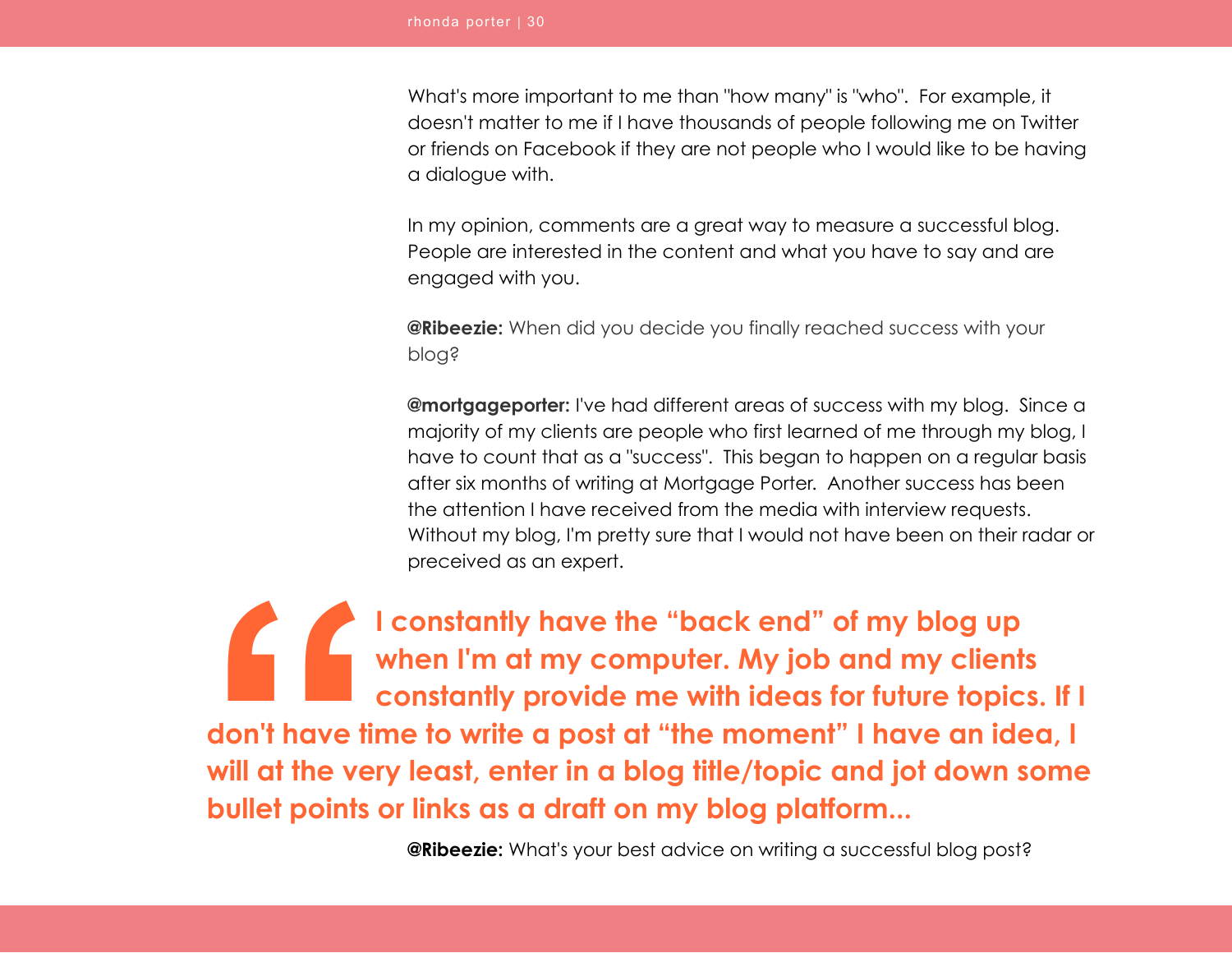**@mortgageporter:** It's important to not get too wordy when writing a post. If you have a long subject, then break up the article into a series of posts. I think we live in times where people have very short attention spans...and venues like Twitter probably don't help our society in that regard!

Be personable. I like feeling like someone is talking to me when I read their blog...not like I'm reading a text book.

**@Ribeezie:** What's your best advice on developing content and writing consistently on your blog?

**@mortgageporter:** I constantly have the "back end" of my blog up when I'm at my computer. My job and my clients constantly provide me with ideas for future topics. If I don't have time to write a post at "the moment" I have an idea, I will at the very least, enter in a blog title/topic and jot down some bullet points or links as a draft on my blog platform. That way, when I do have more time, I can revisit my drafts and I write an article at my leisure.

I think it's important to plan how many articles you would like to post each week and try to stick with that. If you're just starting out, a good goal could be three articles per week.

**@Ribeezie:** How important do you think headlines are when writing content for your blog?

**@mortgageporter:** Headlines are very important to your blog post. Your headline is what will grab your reader's attention first. The nice thing about writing a blog post is that you can change your headlines before you publish them...I often don't come up with my headline until after I'm done writing my blog post.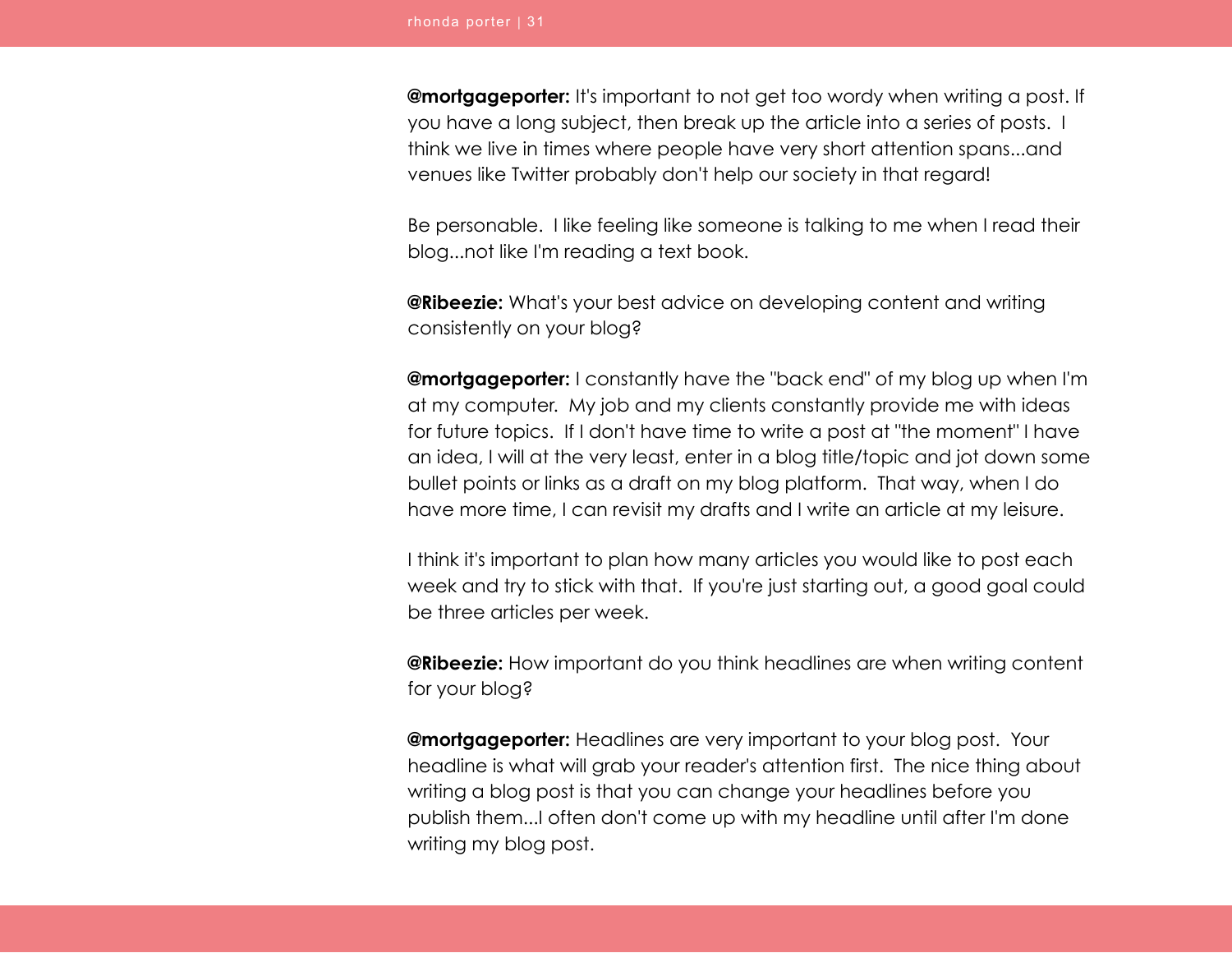**@Ribeezie:** Do you spend any time and money marketing your blog?

**@mortgageporter:** The only way I really promote Mortgage Porter is by using Twitter and Facebook. I'm fortunate that the Seattle Times and PI have links to it on the real estate sections and others have promoted it for me via links.

I do advertise monthly on a local blog, the West Seattle Blog, it's really more about supporting their community efforts. I do receive business from WSB readers and I'm told they've seen my ad, but more importantly, it's the feedback they read about me in the WSB forums.

**@Ribeezie:** How do you measure results (if at all)?

**@mortgageporter:** In 2009, when I review my "mortgage pipeline" here are my sources of business: 54% from blogging/social media, 27% past clients (returning or referring new clients), 19% real estate agent/financial planner referred. Some of the past clients and professional referred clients are from relationships I originally developed through my social media efforts.

**@Ribeezie:** What's your best success story or experience that happened as a result of the blog?

**@mortgageporter:** When I first started writing, I did not expect anyone to read my blog. I really wrote for myself. It was almost just for venting purposes because I was frustrated with the wrong information that the news media was giving to viewers about mortgage licensing back in late 2006. I wrote for myself and the fact that I have readers and people who contact me for help or advice, is something I feel very proud of.

I will often write a blog post to answer a question that I have received via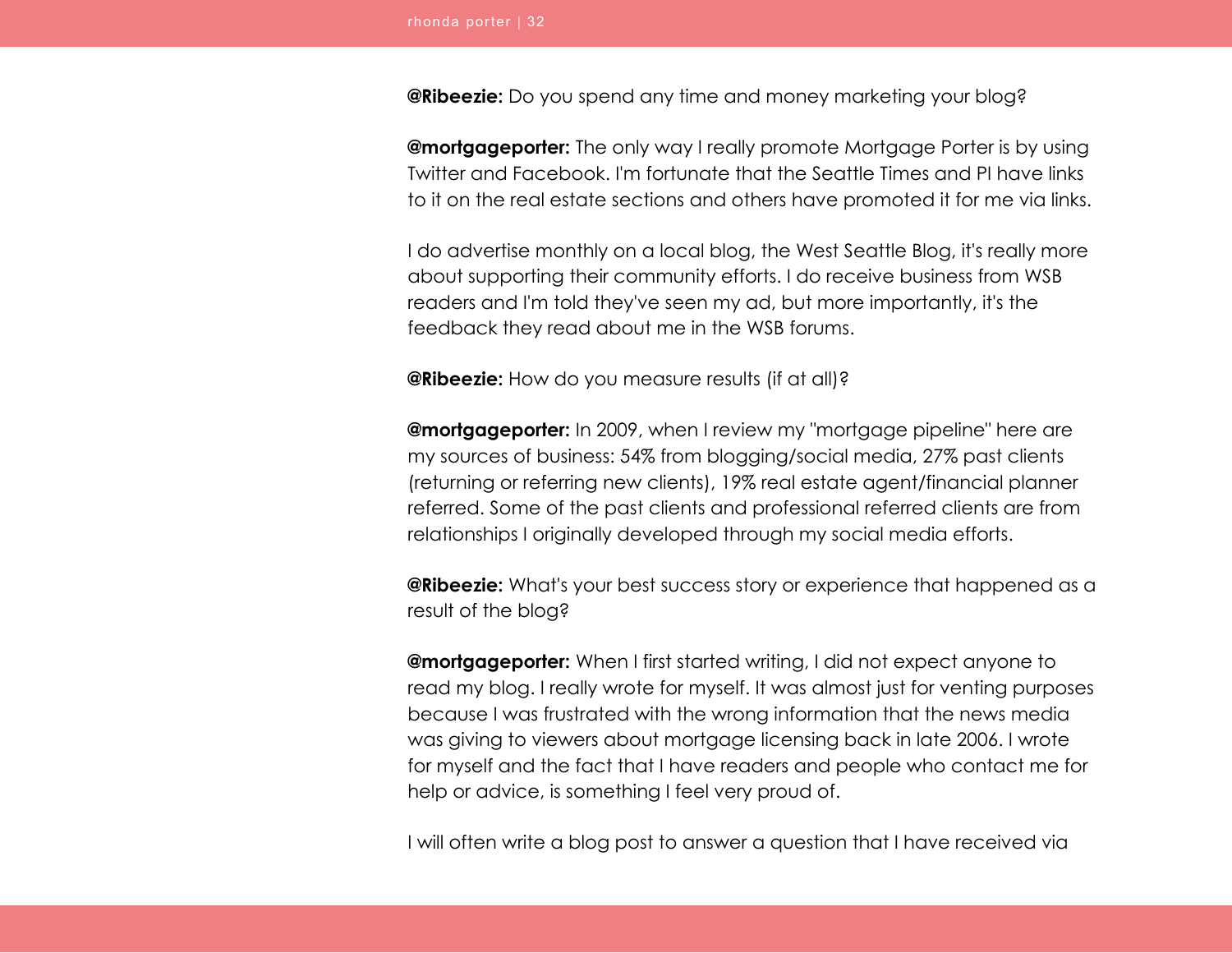email from a client or one of my readers. The post is written generically of course (not to Dear Suzy Jones and your 500 FICO) and once it's posted, I send my client the link to "their" post. They're often absolutely amazed that I cared enough to do that. What's nice for me is that not only did I add content, that article is available in the future should I need to refer or share it again with another blogger.

**@Ribeezie:** In your opinion, what are the elements of a successful blog design?

**@mortgageporter:** I like a clean looking blog meaning, not a lot of clutter or flashy objects. I want the font large and plain so my eyes can read it without strain. I like to see any ads or links off to one side. It's nice to see recent comments so you know what the trending topic is on that blog as well as search tools. It's also important to make it easy for readers to subscribe to your blog. I always have this in the upper corner of all the blogs that I've created. If someone wants to susbscribe to a blog, they shouldn't have to search for "how to".

**@Ribeezie:** What are your best Top Five tips for better blogging? (In 140 characters or less).

**@mortgageporter:** Just be yourself. Don't pretend to be someone else. People can spot someone insincere pretty quickly.

Read other people's blogs and don't be afraid to comment and participate...but don't do so just to promote your blog (that's spammy).

Write about things you are passionate about. If your career isn't one of those things--or find parts of your career that you ARE passionate about.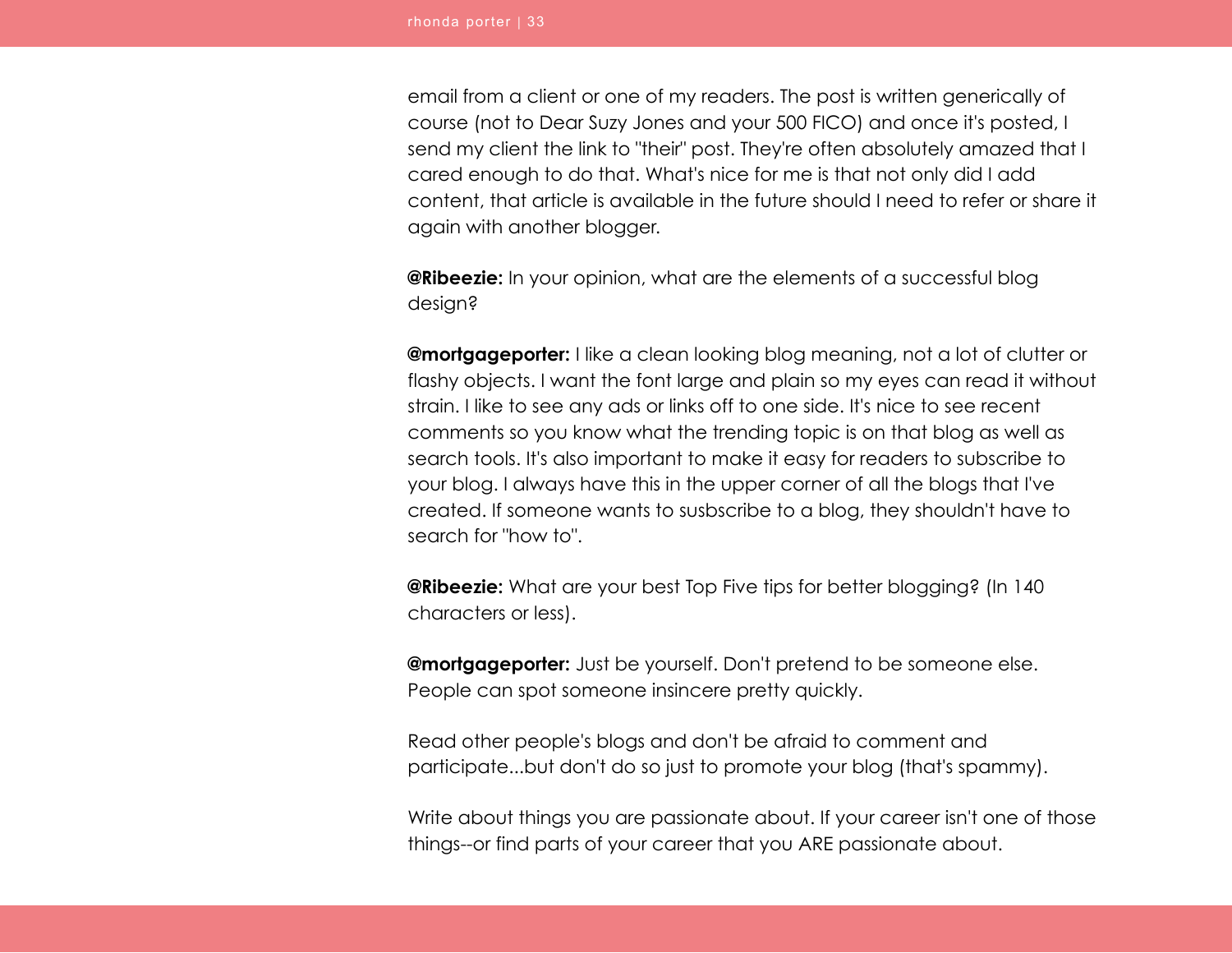Always have a note pad and pocket camera with you. I use live-scribe and I love it! You never know when you'll find something to write about.

I like to mix up my content a little. On weekends, you'll probably find more casual posts on my blog that are non-mortgage related. Weekdays-I'm all business.

**@Ribeezie:** What do you think are the most common mistakes newbie bloggers make?

**@mortgageporter:** The biggest mistake I see a newbie blogger make is having unrealistic expectations. Blogging is a time commitment and you need to be prepared to give 8-12 months of regular postings before you may see results. In fact, when I first started writing, I did not do it for business...it was really about trying to clear up mis-information from the media regarding licensing a few years ago.

**@Ribeezie:** If you knew then, what you know now, what would you have done differently?

**@mortgageporter:** I really stumbled into blogging and looking back, I'm not sure that it would have helped me to worry about SEO, html, etc. I probably would have over-thought blogging and may have never started.

I'm not sure that I would go back and change anything.

**@Ribeezie:** What advice would you give to someone who wants to start their first blog?

**@mortgageporter:** I think it's important to check out other blogs and learn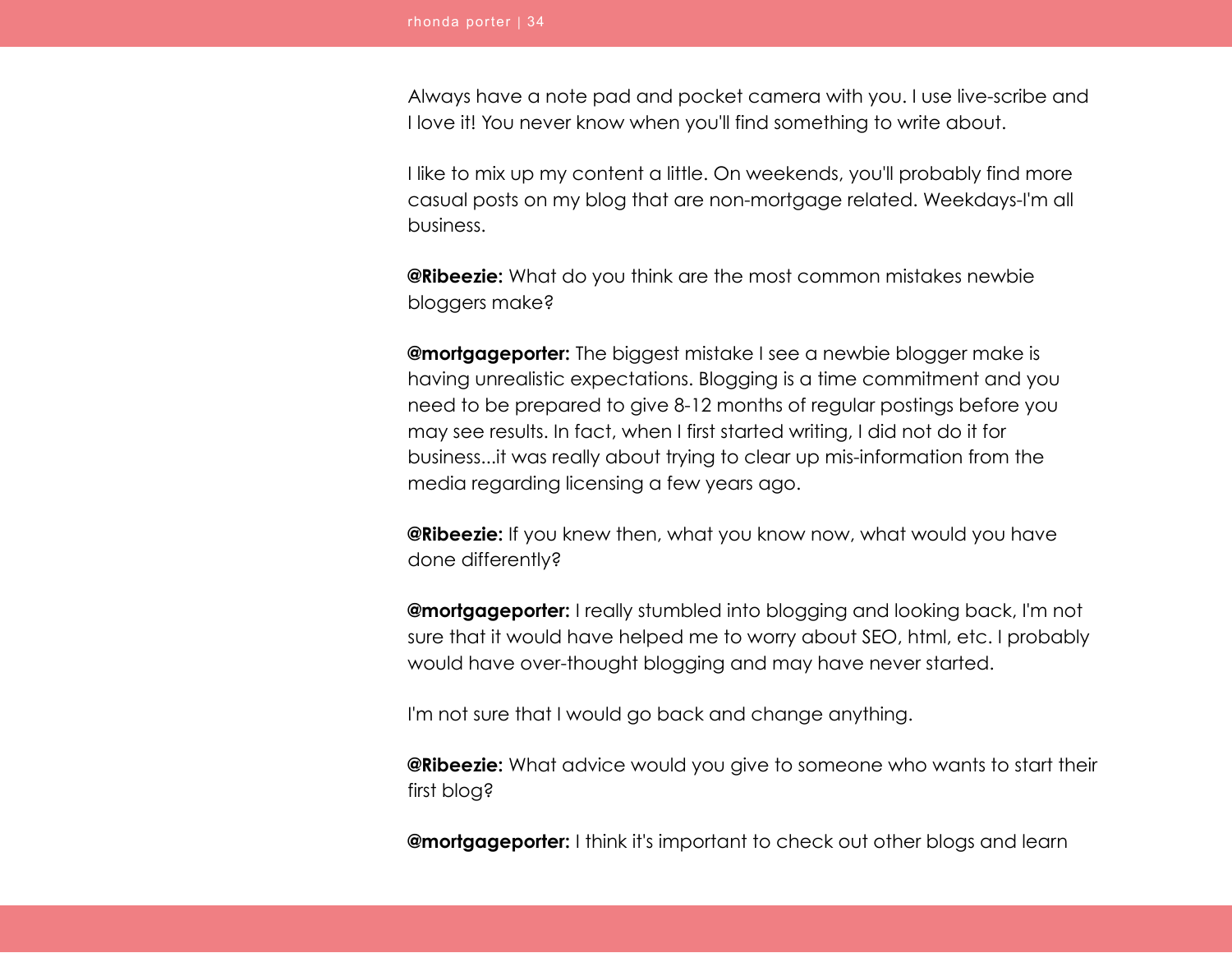what styles you like. When I first started blogging, it seememd like most of the blogs I liked the looks of, were Typepad and so that's what I have for Mortgage Porter. I'm NOT recommending Typepad one way or the other...it seems like Wordpress has more "community" support.

I think that picking a blogging platfrom is like picking out a pair of shoes--you want to make sure you'll be comfortable in them. With blogging, check out various platforms (most are free or cheap) and see which one you feel the most comfortable using so that when you decide to write a post, you won't dread using the platform.

**@Ribeezie:** What are some of your favorite blogs? ("Must Reads" that you visit daily).

**@mortgageporter:** Get Rich Slowly, The Mortgage Reports, The Phoenix Real Estate Guy, West Seattle Blog, Seattle Twist, Seattle Bubble.

**@Ribeezie:** What are some of your favorite books that you recommend to other (especially newbie) bloggers?

**@mortgageporter:** Realty Blogging.

**@Ribeezie:** Anything else that you'd like to add? (Closing comments, etc.)

**@mortgageporter:** I sometimes hear people say that it's too late to begin a real estate related blog or social media and I have to disagree. As long as you're writing for yourself, being true and allow time, I think it's worthwhile. If you are blogging to become a real estate tycoon in 6 months, you're going to be miserable. Be realistic, have worthy goals and you should have an enjoyable long term relationship with your blog.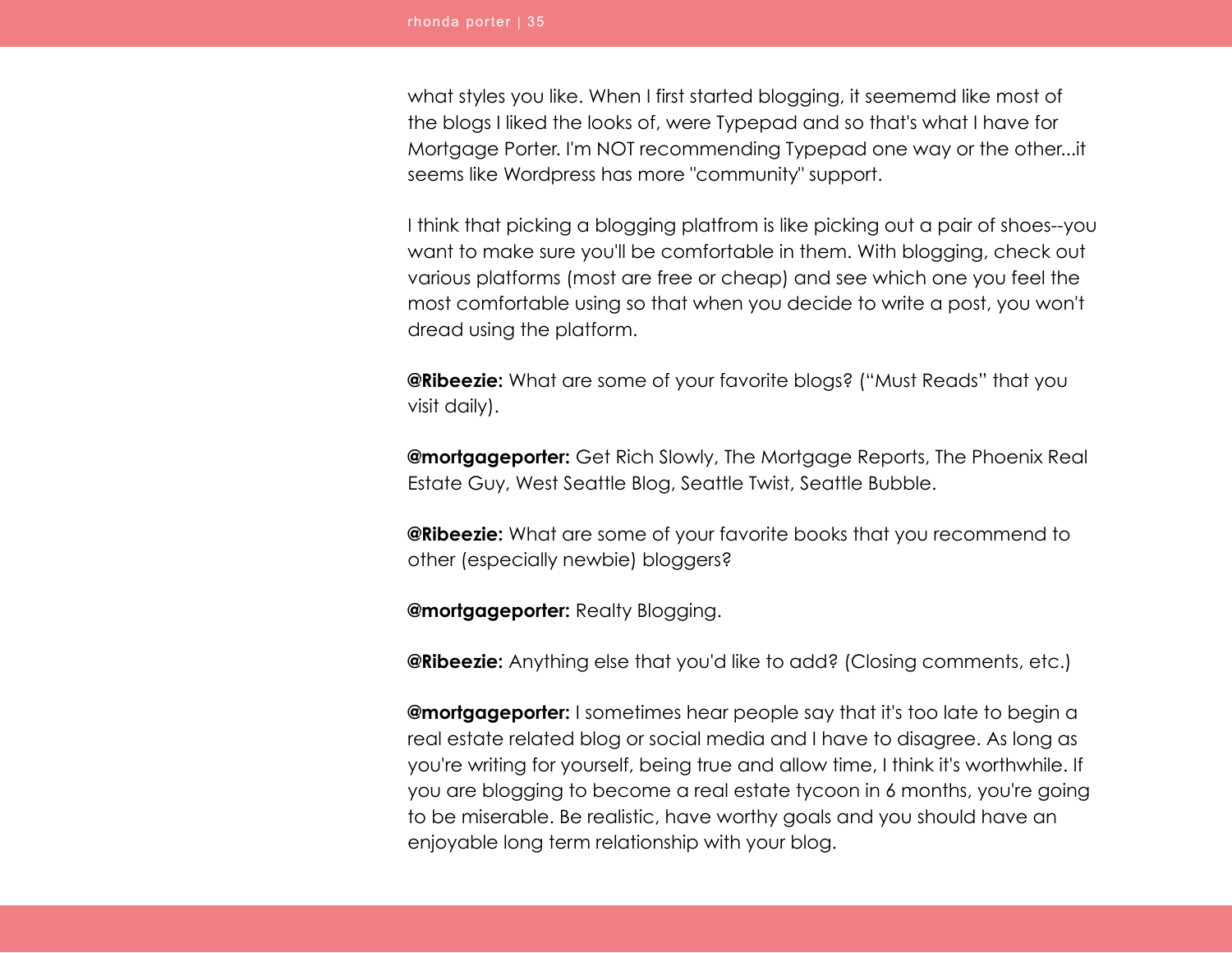# <span id="page-35-1"></span> **6** Jim Duncan



**Jim Duncan**

[@JimDuncan](http://www.twitter.com/jimduncan)

[realcentralva.com](http://www.realcentralva.com/)

im Duncan is an Associate Broker/Partner at Nest Realty Group in Charlottesville, Virginia. A real estate blogger, analyst and public speaker, Jim is an early adopter of emerging technologies. He writes about real estate on several blogs – locally in Charlottesville, for the State REALTOR® Association blog and nationally for Agent Genius. J

### <span id="page-35-0"></span>Interview With Real Estate Blog Blazer, Jim Duncan

**@Ribeezie:** What defines a successful blog for you? Is it site traffic, number of subscribers, number of comments, revenue, etc.?

**@JimDuncan:** A successful blog for me is one that provides fulfillment inclusive of all the above. If I am able to consistently produce quality content that is informative to me and to my readers, that is success.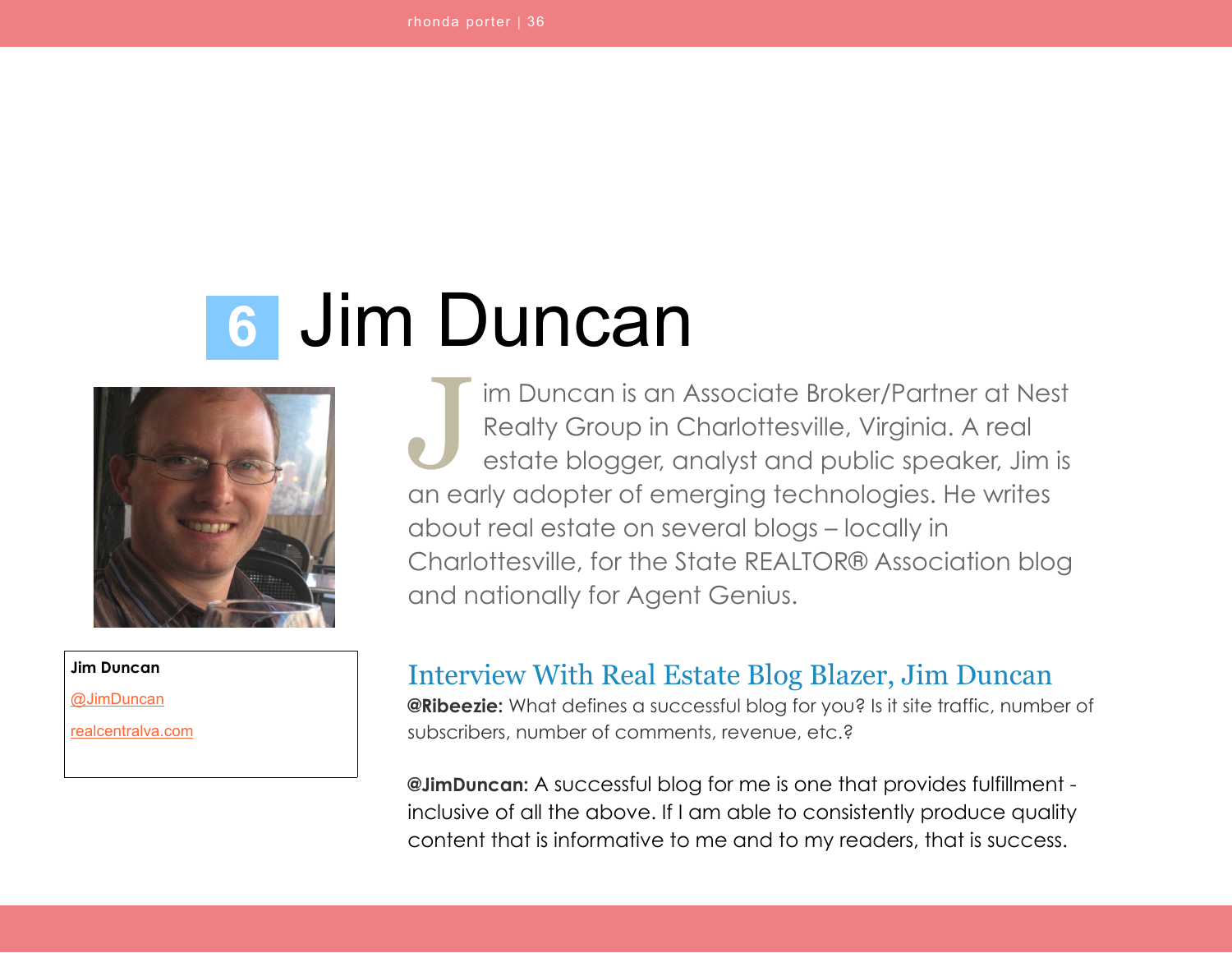**@Ribeezie:** When did you decide you finally reached success with your blog?

**@JimDuncan:** I'll look back and define success as the time when I realized I was getting business, referring to my blog and having clients and fellow Realtors refer to my blog.

It's become a source of information and conversation and occasionally controversy; when people started talking about my blog offline - without my being present - I recognized that I had achieved a modicum of success.

## **I measure results by the number of questions, emails and closings I get... My blog is a repository for the questions I answer for my clients as well as a place for me to express my opinions. "**

**@Ribeezie:** What's your best advice on writing a successful blog post?

**@JimDuncan:** A successful blog post is one that is well-written, wellconceived, researched, edited, produced and published... One that is informative and possibly thought-provoking.

If I can answer a question or spur someone to action through my writing, I'll be happy.

If I get no comments but have become more informed, knowledgeable and educated through the process of researching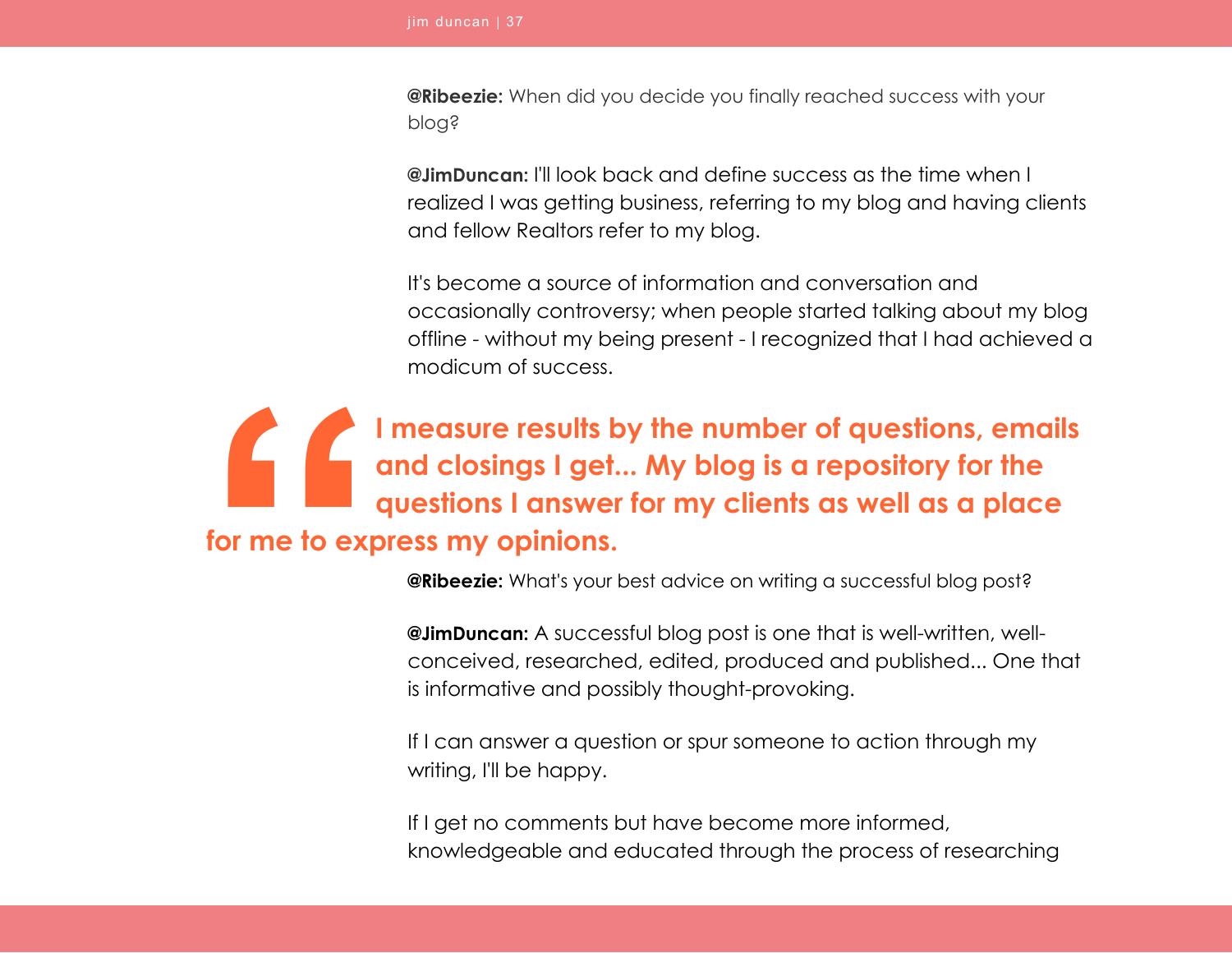and writing the post, it's a success.

**@Ribeezie:** What's your best advice on developing content and writing consistently on your blog?

**@JimDuncan:** Read, read, read. And practice real estate every single day. I write a lot because I work extremely hard at being a great real estate professional, consultant, analyst and Realtor. Without the practical daily experience, I would likely have nothing to write about.

**@Ribeezie:** How important do you think headlines are when writing content for your blog?

**@JimDuncan:** Headlines are crucial, and are something that I have never focused on. Lamentably.

**@Ribeezie:** Do you spend any time and money marketing your blog?

**@JimDuncan:** No.

**@Ribeezie:** How do you measure results (if at all)?

**@JimDuncan:** I measure results by the number of questions, emails and closings I get. Again, I choose to be different in that I use my blog as a means by which I sort through my own thoughts. My blog is a repository for the questions I answer for my clients as well as a place for me to express my opinions.

A good result is if I can send a post to a client rather than have to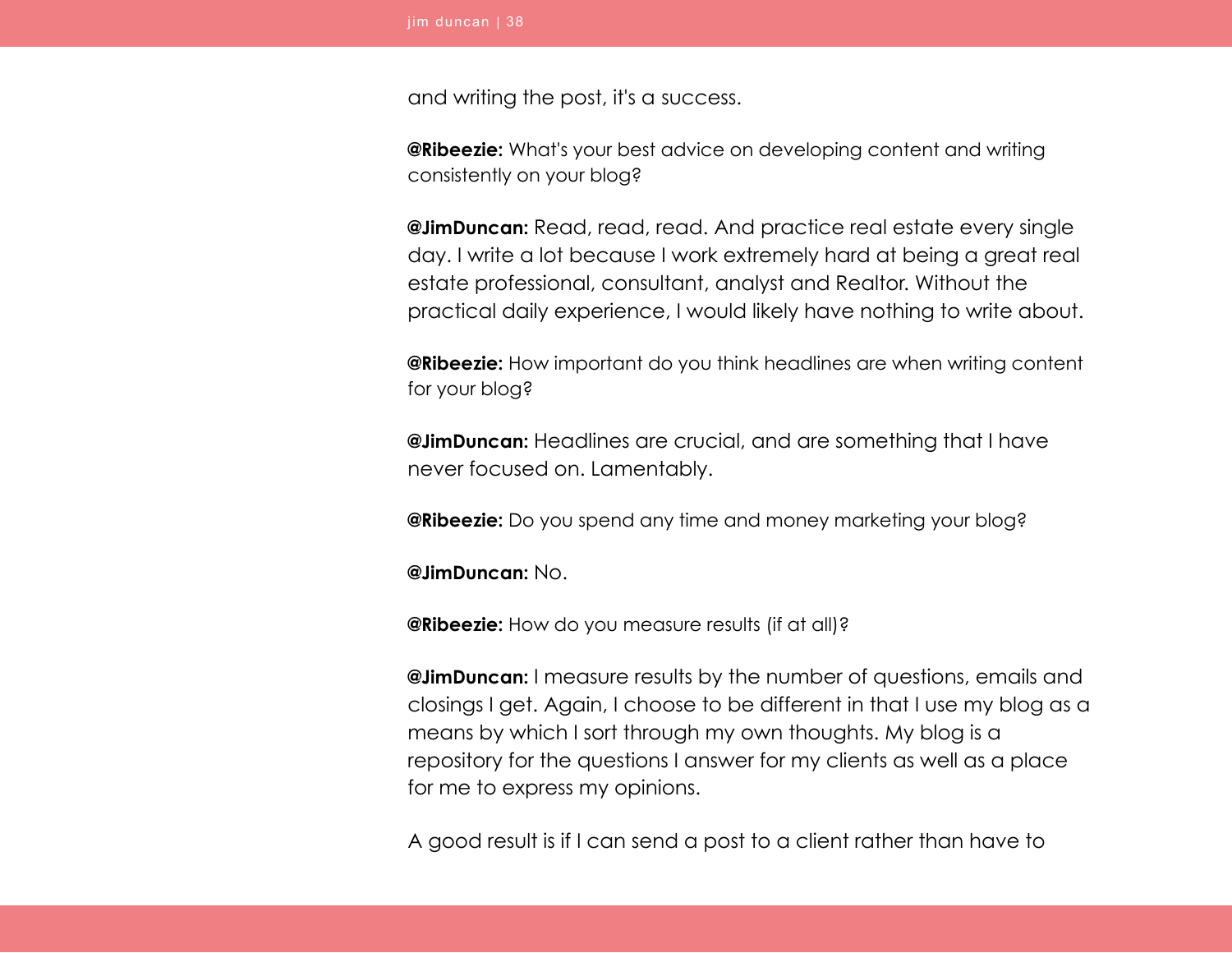answer the same question again and again and again.

For example: [http://www.realcentralva.com/2009/02/05/is-there-radon-in](http://www.realcentralva.com/2009/02/05/is-there-radon-in-charlottesville)[charlottesville](http://www.realcentralva.com/2009/02/05/is-there-radon-in-charlottesville)

**@Ribeezie:** What's your best success story or experience that happened as a result of the blog?

**@JimDuncan:** No one story, other than the tremendous friendships, connections, clients and closings I have generated by virtue of doing this every day.

**@Ribeezie:** In your opinion, what are the elements of a successful blog design?

**@JimDuncan:** Simplicity of navigation and speed.

**@Ribeezie:** What are your best Top Five tips for better blogging? (In 140 characters or less).

**@JimDuncan:** Be consistent.

Be yourself, be authentic and be true to yourself.

Read as much as you can digest.

Ask questions - of yourself and your readers.

Admit mistakes and be nice.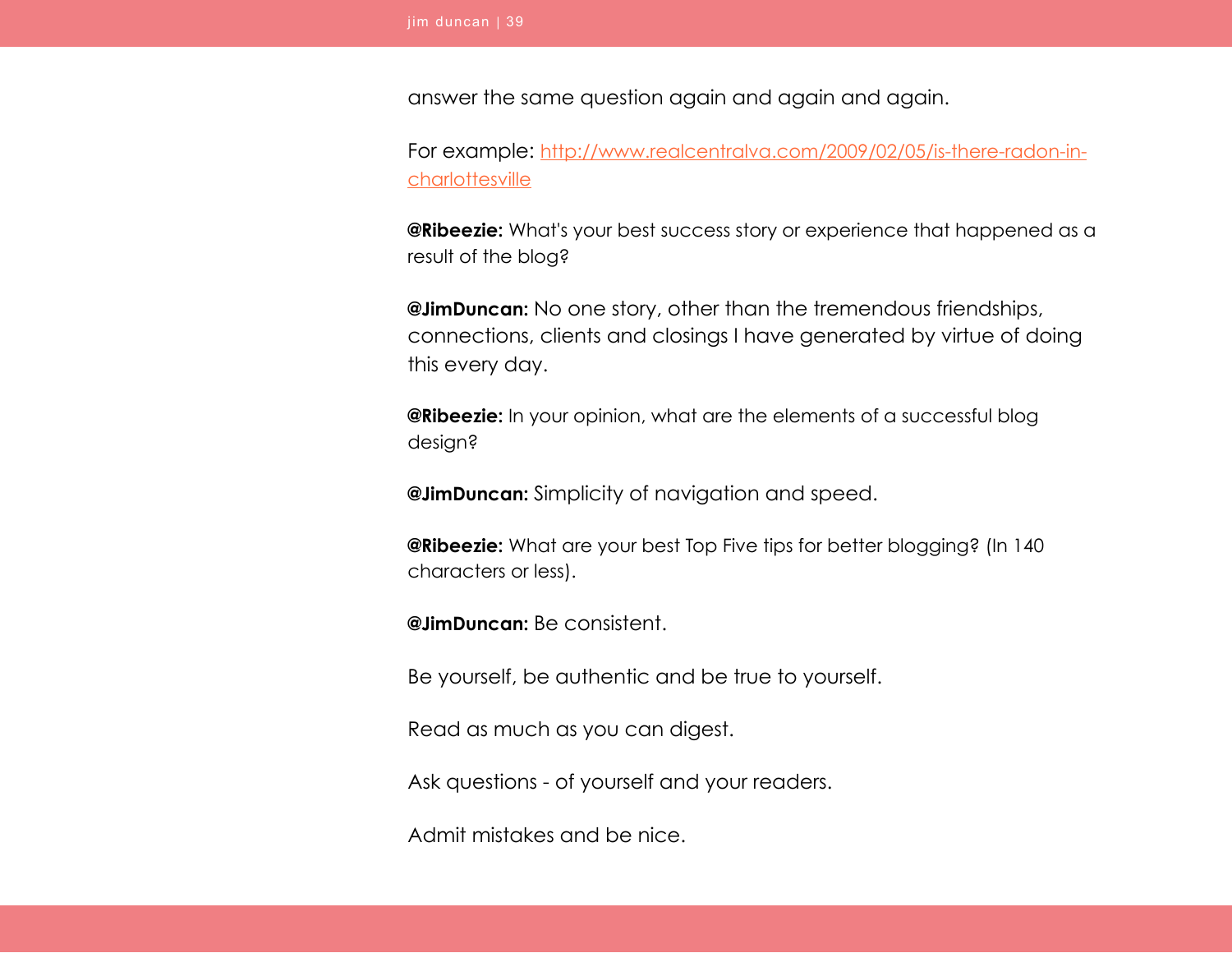**@Ribeezie:** What do you think are the most common mistakes newbie bloggers make?

**@JimDuncan:** They follow the advice of those who are trying to sell them something. Blogging is a \*tool\* and is not the \*answer\*.

Practice, write for a few months before releasing it to the masses. Ensure that you can do this consistently and well.

Not focusing on quality of writing is a huge mistake newbies make.

Grammar matters. Spelling matters. Writing well matters. You spell legal descriptions on contracts correctly - why not on a blog post that will never go away?

Thinking that participation in the "re.net" will equate success is a ridiculous concept. It's a wonderful part of what's out there, but it likely will not generate a closing any more than joining Rotary or your local social media clubs.

**@Ribeezie:** If you knew then what you know now, what would you have done differently?

**@JimDuncan:** If I had known that I would be doing this five years later, I would have hired a wordpress person to design my site more professionally from the beginning - not just the external design but to ensure that the structure of the site was sufficient to grow to the level it has.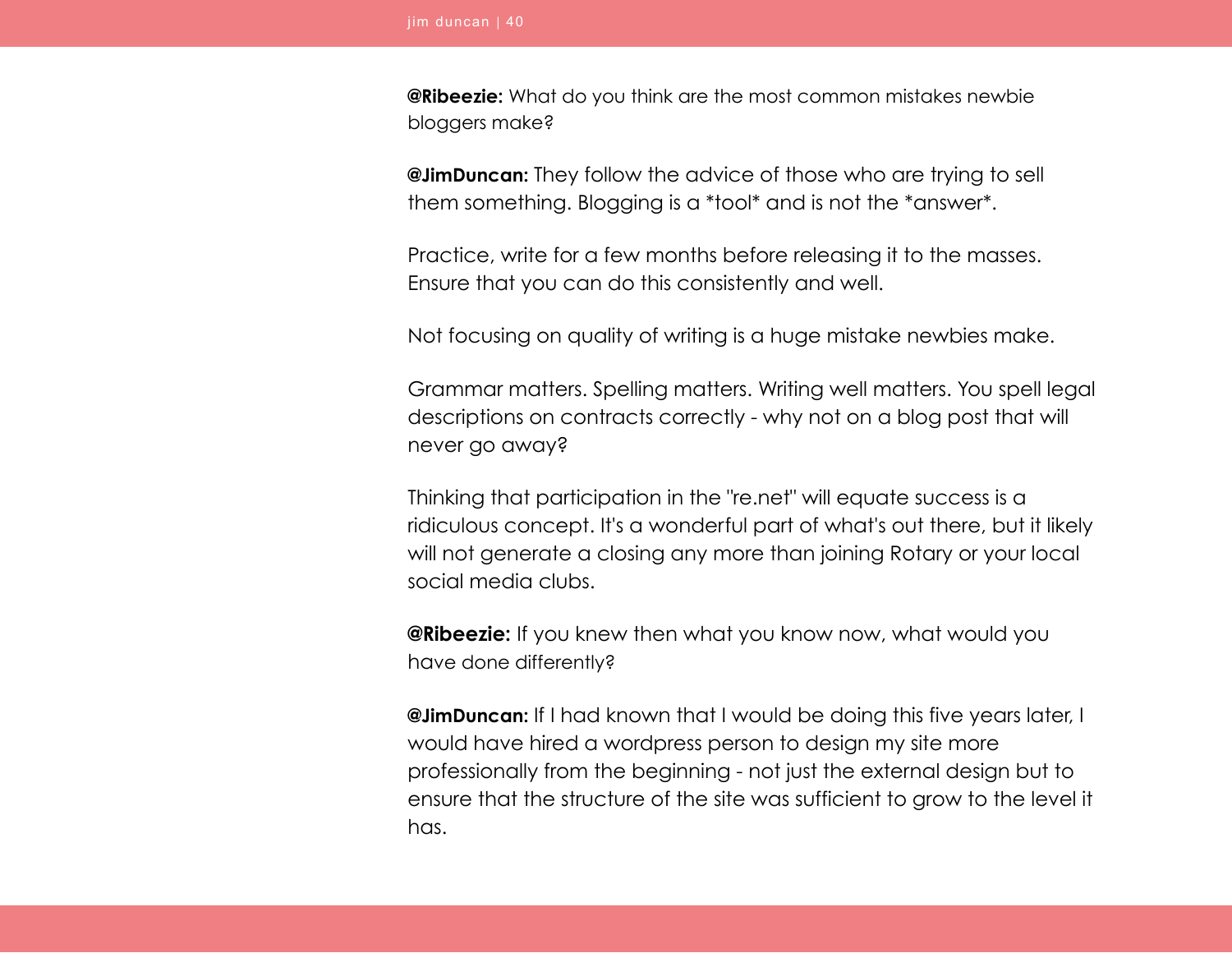**@Ribeezie:** What advice would you give to someone who wants to start their first blog?

**@JimDuncan:** Start with wordpress. Practice writing. Be thoughtful and considerate. Don't attack. Admit when you're wrong. Don't delete controversial posts.

Don't be stupid. If you think it's a bad decision, it probably is.

**@Ribeezie:** What are some of your favorite blogs? ("Must Reads" that you visit daily).

**@JimDuncan:** 1000Wattblog, Calculated Risk, TechCrunch, WSJ.com, RealCrozetVA, Cvillenews.com.

**@Ribeezie:** What are some of your favorite books that you recommend to other (especially newbie) bloggers?

**@JimDuncan:** I've never read a book about blogging or tangentially related to blogging.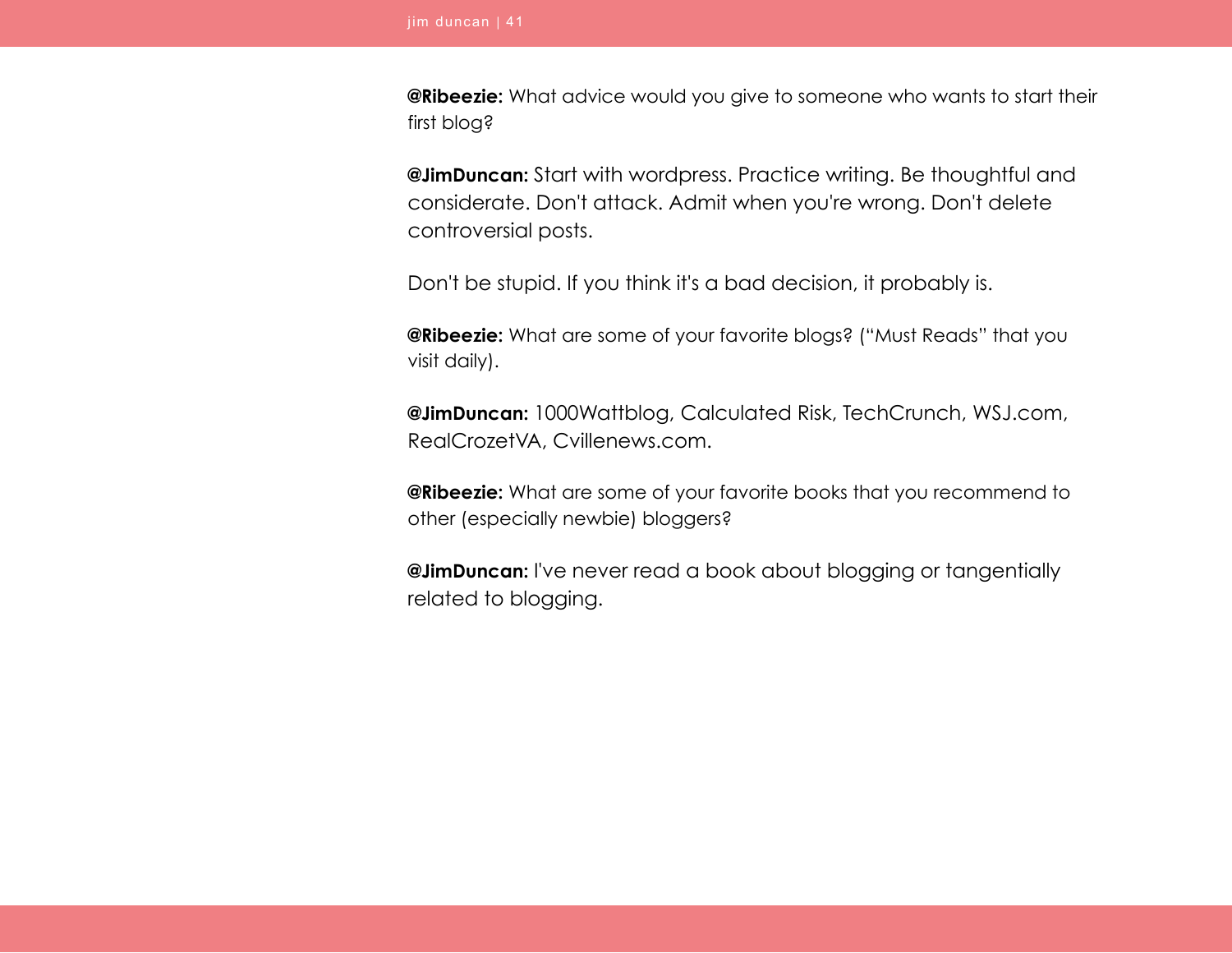# <span id="page-41-1"></span> **7** Brian Copeland



**Brian Copeland** [@NashvilleBrian](http://www.twitter.com/nashvillebrian) [nashvilleandbeyond.com](http://www.nashvilleandbeyond.com/)

rian Copeland is a licensed Real Estate Broker (Village Real Estate Services) in Nashville, Tennessee. He holds a master's degree from UT, Knoxville in communications management and was chosen as Greater Nashville Association of REALTORS® Rookie of the Year, selling more homes than any other like-agent in the metropolitan area. Currently in the top 1% of all agents in his marketplace, you'll find Brian blogging about his passion, selling real estate and doing a might fine job at it.  $\sum_{\text{Knowill}}$ 

#### <span id="page-41-0"></span>Interview With Real Estate Blog Blazer, Brian Copeland **@Ribeezie:** What defines a successful blog for you? Is it site traffic, number of

subscribers, number of comments, revenue, etc.?

**@NashvilleBrian:** As a former journalist and media professional, a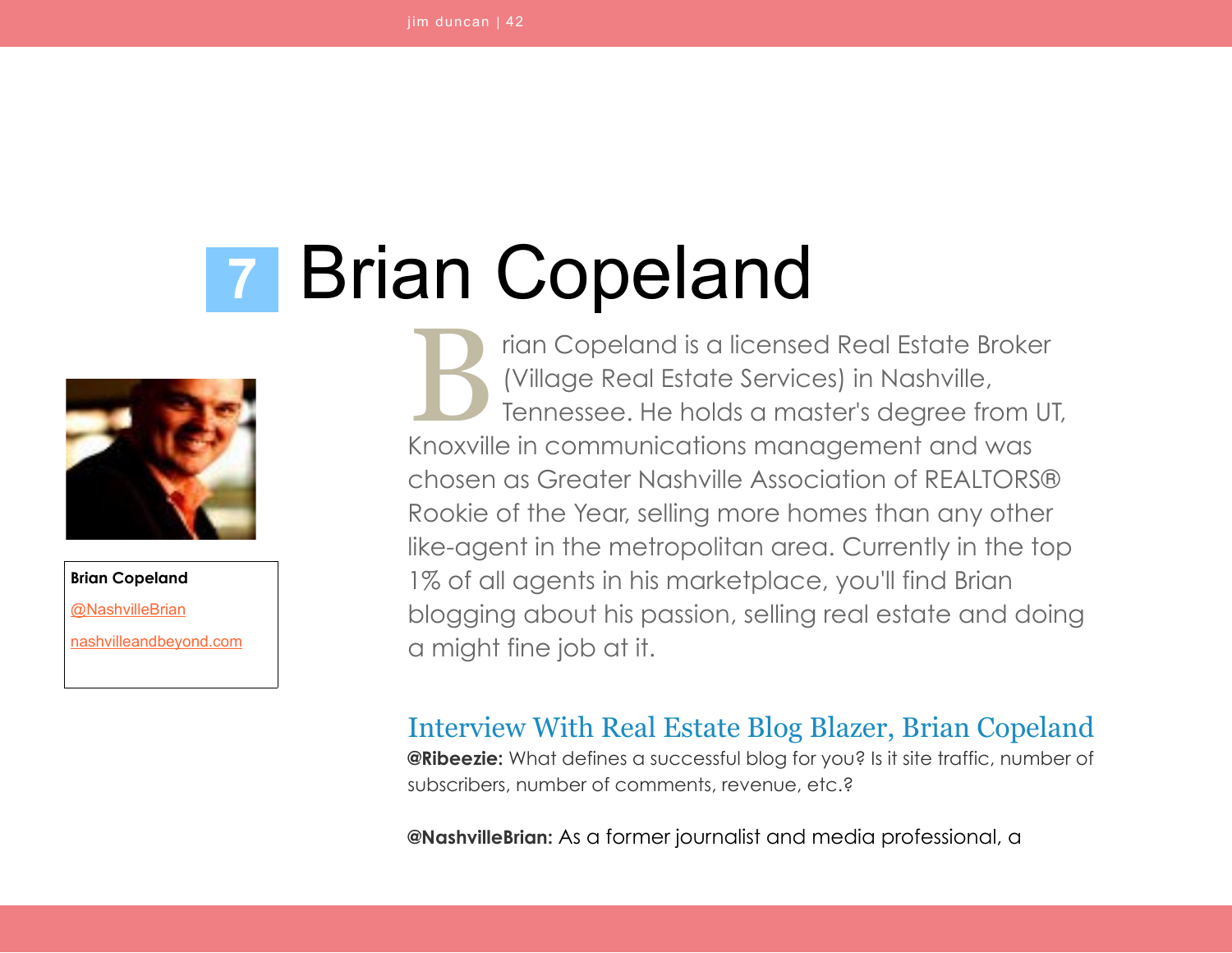successful blog to me is one that (1) creates loyalty via quality, salient information; (2) is seen as an important news source; and, (3) gets a buzz going in the off-line world.

**In 2009, after blogging for three years, I realized that every listing appointment party I walked into mentioned they had found me via my blog or had spent a lot of time there once a friend had told them about it. I never really thought where my business came from...it always just came. I realized at that point, my blog had turned into a Farming 2.0 success in my business. Spent a lot of**<br>**Spent a lot of**<br>**never really**<br>**came. I reali**<br>2.0 success i

**@Ribeezie:** When did you decide you finally reached success with your blog?

**@NashvilleBrian:** In 2009, after blogging for three years, I realized that every listing appointment party I walked into mentioned they had either found me via my blog or had spent a lot of time there once a friend had told them about it. I never really thought where my business came from...it always just came. I realized at that point, my blog had turned into a Farming 2.0 success in my business.

**@Ribeezie:** What do you consider to be your most successful blog post ever?

**@NashvilleBrian:** "Why Isn't My Home Getting Shown" has been the shining star of all my blogs. It has been re-posted and shared through multiple agents, national and international brokerages and consumer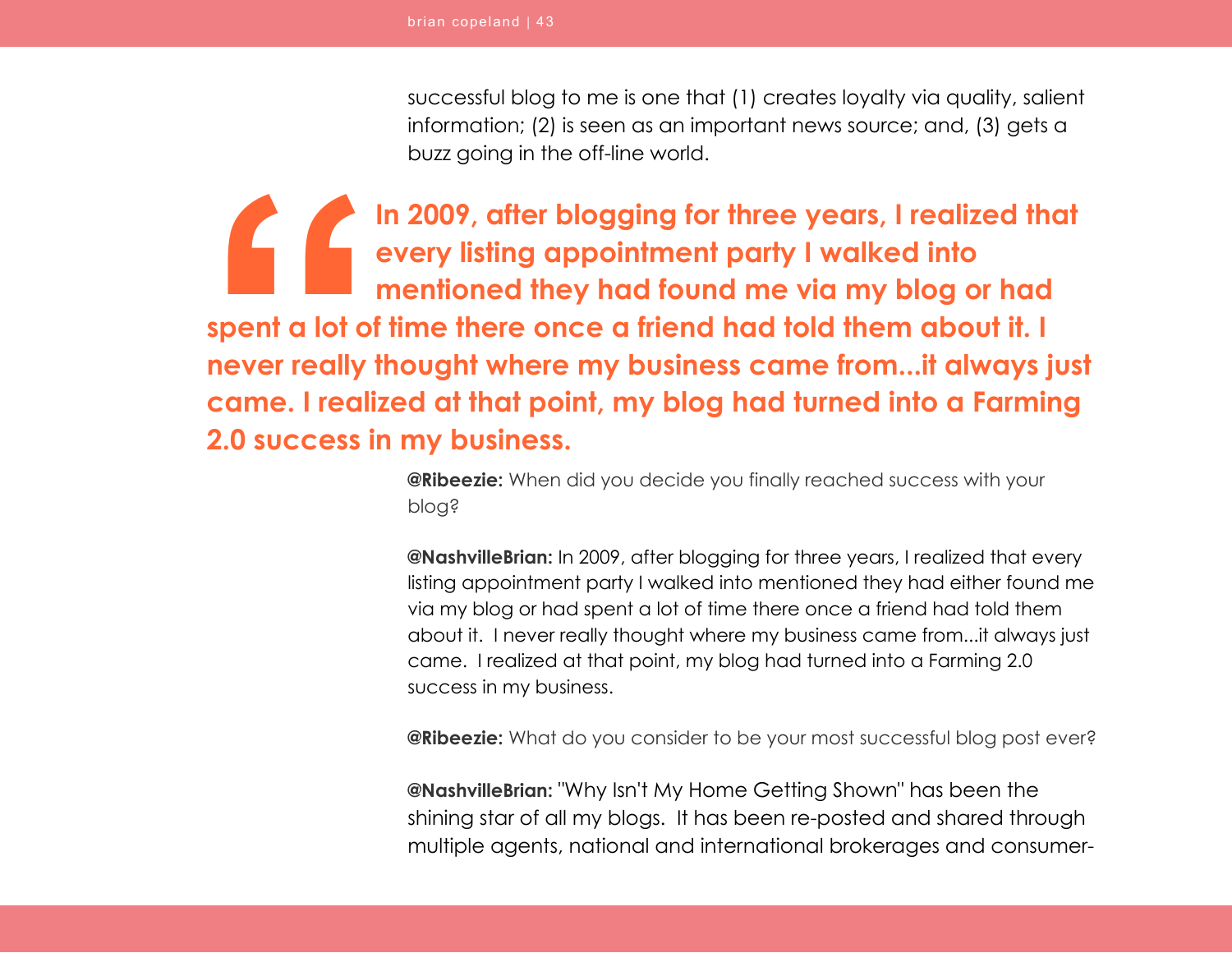to-consumer. It gets 50-75 hits each day, even in its oldest form. In my analytics, it's amazing the people who nationally search for this very title and land on me.

**@Ribeezie:** What's your best advice on writing a successful blog post?

**@NashvilleBrian:** Achieve a conversational tone. So many RE blogs are statistical blah-blah-blah. Try to be concise, tight and personable. I want every reader to say, "Wow, I feel like I already know you." That is brand-building, people!

**@Ribeezie:** What's your best advice on developing content and writing consistently on your blog?

**@NashvilleBrian:** Watch the local news and follow your local news stations' Twitter feeds. As soon as something is reported, send it through your "real estate filter" to see how it's salient, then start writing immediately. Usually my first idea doesn't make the cut. The third and beyond idea from the news story is the keeper!

**@Ribeezie:** How important do you think headlines are when writing content for your blog?

**@NashvilleBrian:** My headlines are bor-or-oring. I title everything through the eyes of "what is the 'Googler' typing in her toolbar." My analytics support my approach. They aren't sexy.

**@Ribeezie:** Do you spend any time and money marketing your blog?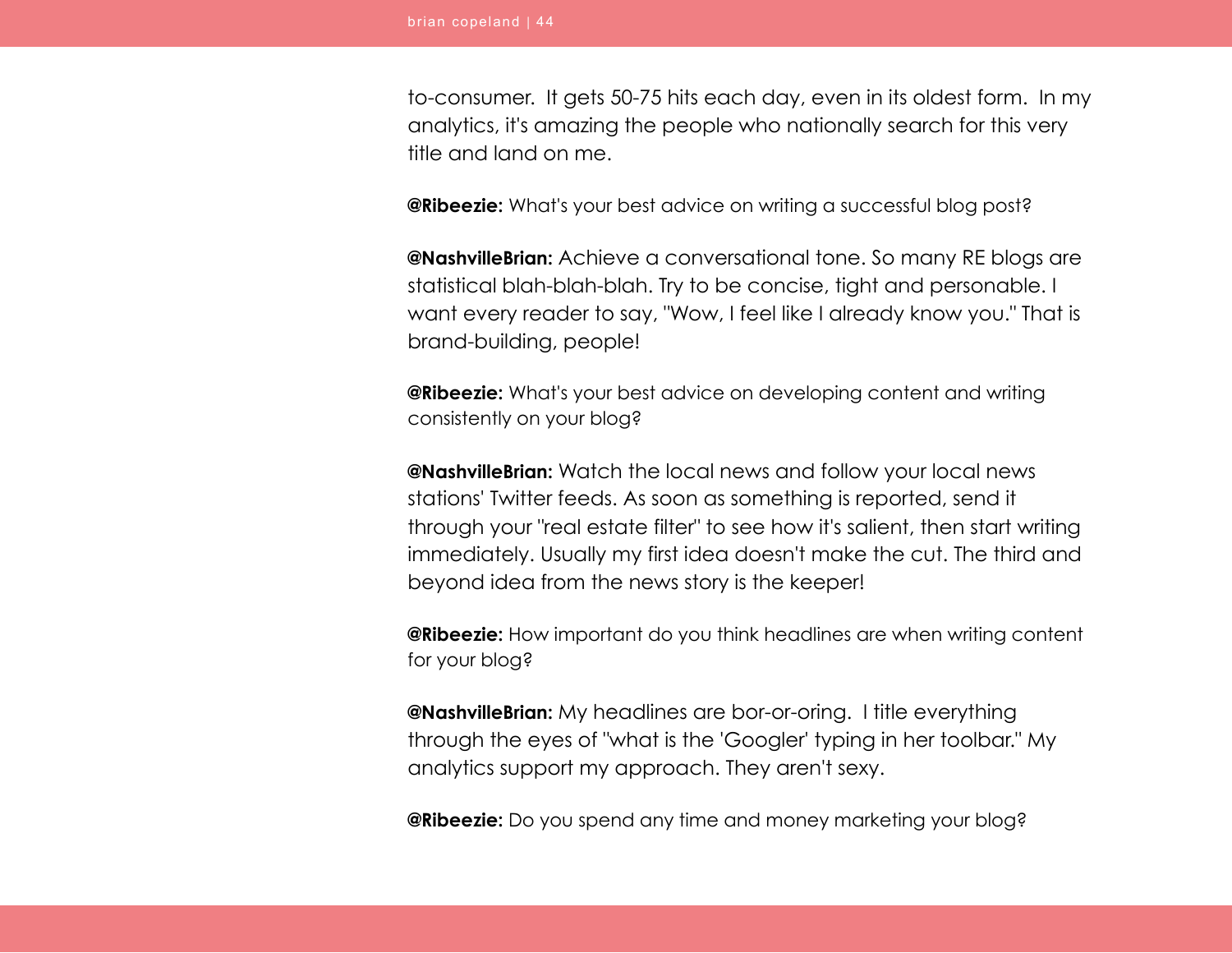**@NashvilleBrian:** If you consider tweeting and facebooking links to your blog "time spent," then yes. That's the only extra marketing I do for the blog. The one exception is when I do a farming piece on my zip code reports. I create a masked URL so I can measure the mailer. I've only experimented with it, and honestly, it hasn't returned yet.

**@Ribeezie:** How do you measure results (if at all)?

**@NashvilleBrian:** My blog measurement is most qualitative. I receive emails, street comments and shout outs all the time about peoples' read of NashvilleAndBeyond. I check my analytics 3 to 6 times each day.

**@Ribeezie:** What's your best success story or experience that happened as a result of the blog?

**@NashvilleBrian:** Luckily, I'm in the top 1% of all agents in Nashville. Twice a year, I post the list of the top 1% for the consumers. Not only do I get 10 to 15 buyers or sellers a year from those blogs, my fellow agents on the list come up to me all the time, hug me hard and say, "Thank you, thank you, thank you for your blog. I got another client off it." Sure, my blog serves me; but what a joy it has become to serve in a friendly team spirit. Remember, there IS enough business to go around for us all.

**@Ribeezie:** In your opinion, what are the elements of a successful blog design?

**@NashvilleBrian:** (1) A consistently branded visual, central graphic and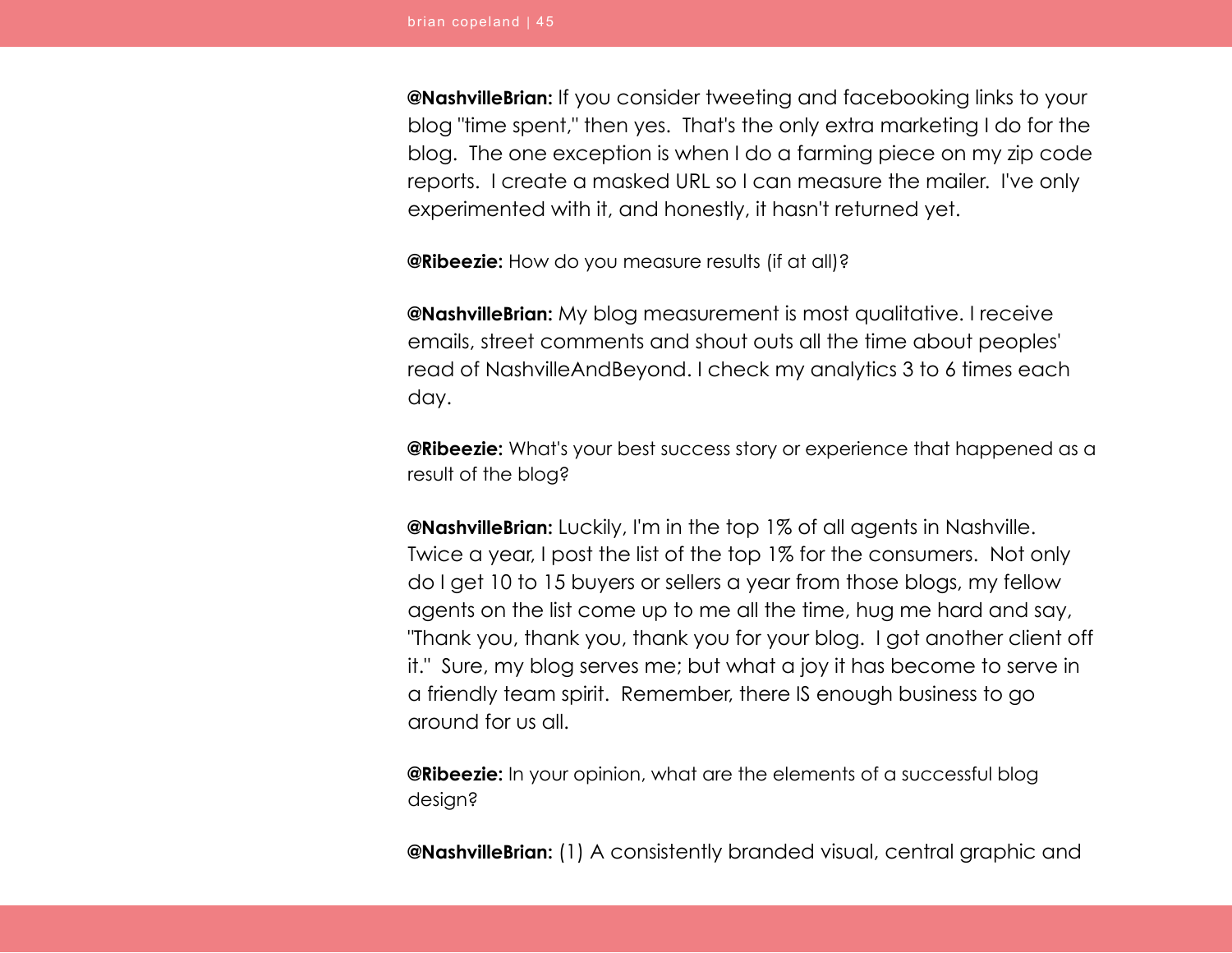matching thumbnail; (2) a drop cap at the beginning for a professional feel; (3) The <!--more--> tag; (4) and for Heaven's sake, remember just because you have all those fonts, colors and widgets doesn't mean you have to use them all (or even any of them). SIMPLICITY IS OUR FRIEND.

**@Ribeezie:** What are your best Top Five tips for better blogging? (In 140 characters or less).

**@NashvilleBrian:** 1. Blog as hyperlocally as humanly possible. Approach your topics as you are choosing a subject for doctoral dissertations.

2. Don't be too serious. Include something out of your comfort zone every now and then.

3. Create gorgeous charts and visuals to support your subject matter. Be a visual snob about how good those visual look!

4. Be a grammar freak. Know the uses for their, they're, there; you're, your; inaugural vs. annual; and many, many more.

5. Just start typing. Don't over think your intro. You can always erase and edit later. Don't screw up your creativity.

**@Ribeezie:** What do you think are the most common mistakes newbie bloggers make?

**@NashvilleBrian:** Newbie bloggers must remember that a blog is a CROCK POT not a MICROWAVE. You're not going to get your tasty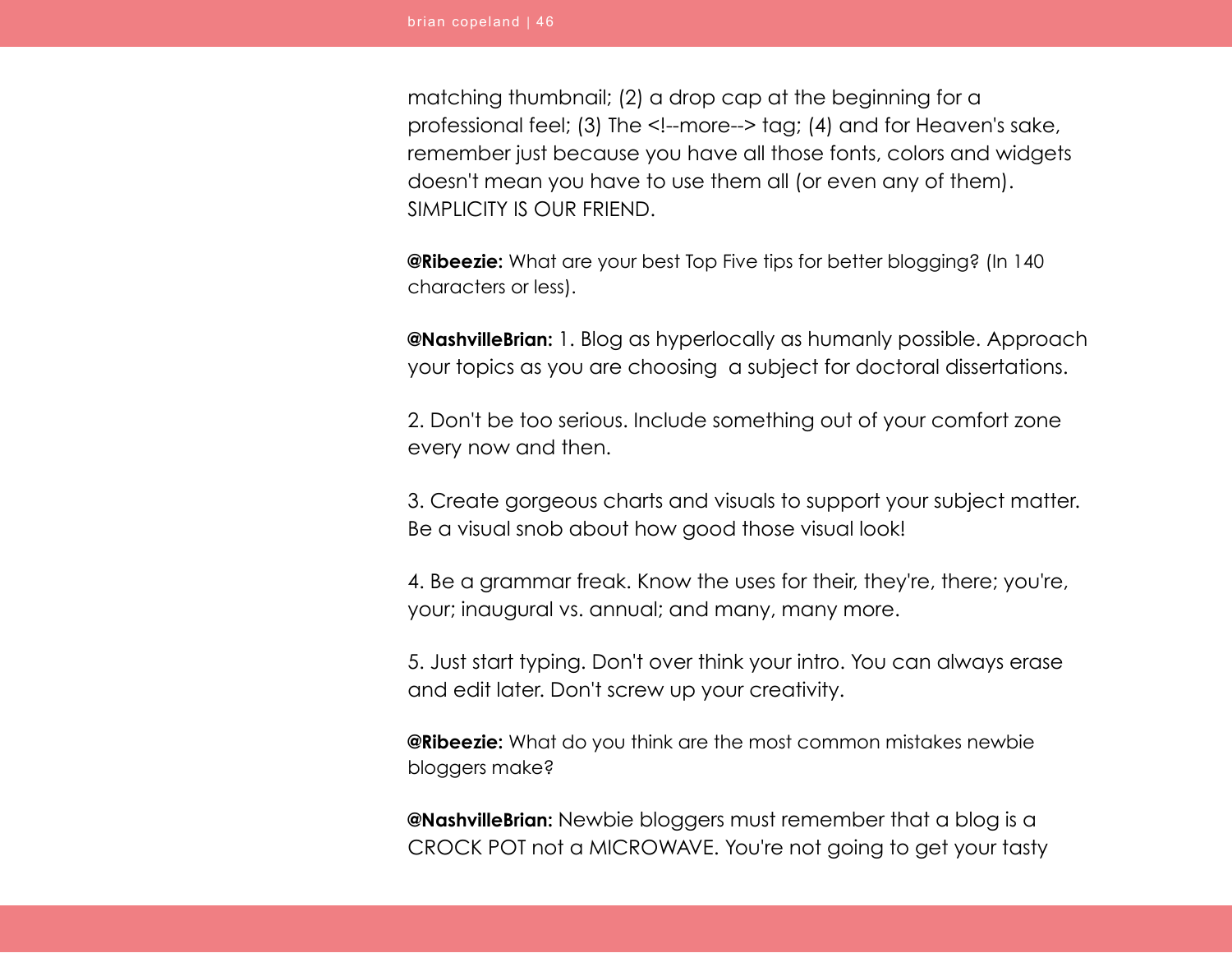treat (ROI) until you stew your goodies. If you're expecting immediate results, you will be disheartened and fail.

**@Ribeezie:** If you knew then, what you know now, what would you have done differently?

**@NashvilleBrian:** I would have started with a self-hosted WordPress out of the gate. Honestly, it took Thesis to really wake me up.

**@Ribeezie:** What advice would you give to someone who wants to start their first blog?

**@NashvilleBrian:** You have to commit to writing your blog. You don't have to budget the time, but just make sure you get in AT LEAST four a week.

**@Ribeezie:** What are some of your favorite blogs? ("Must Reads" that you visit daily).

**@NashvilleBrian:** Embarrassingly, I don't read any. I have one friend who is a songwriter who is stinking hilarious. When she posts, I always read it.

**@Ribeezie:** What are some of your favorite books that you recommend to other (especially newbie) bloggers?

**@NashvilleBrian:** None of my readings influence my blogs. I try to use my own thoughts and inspiration. The books I read are simply for fun.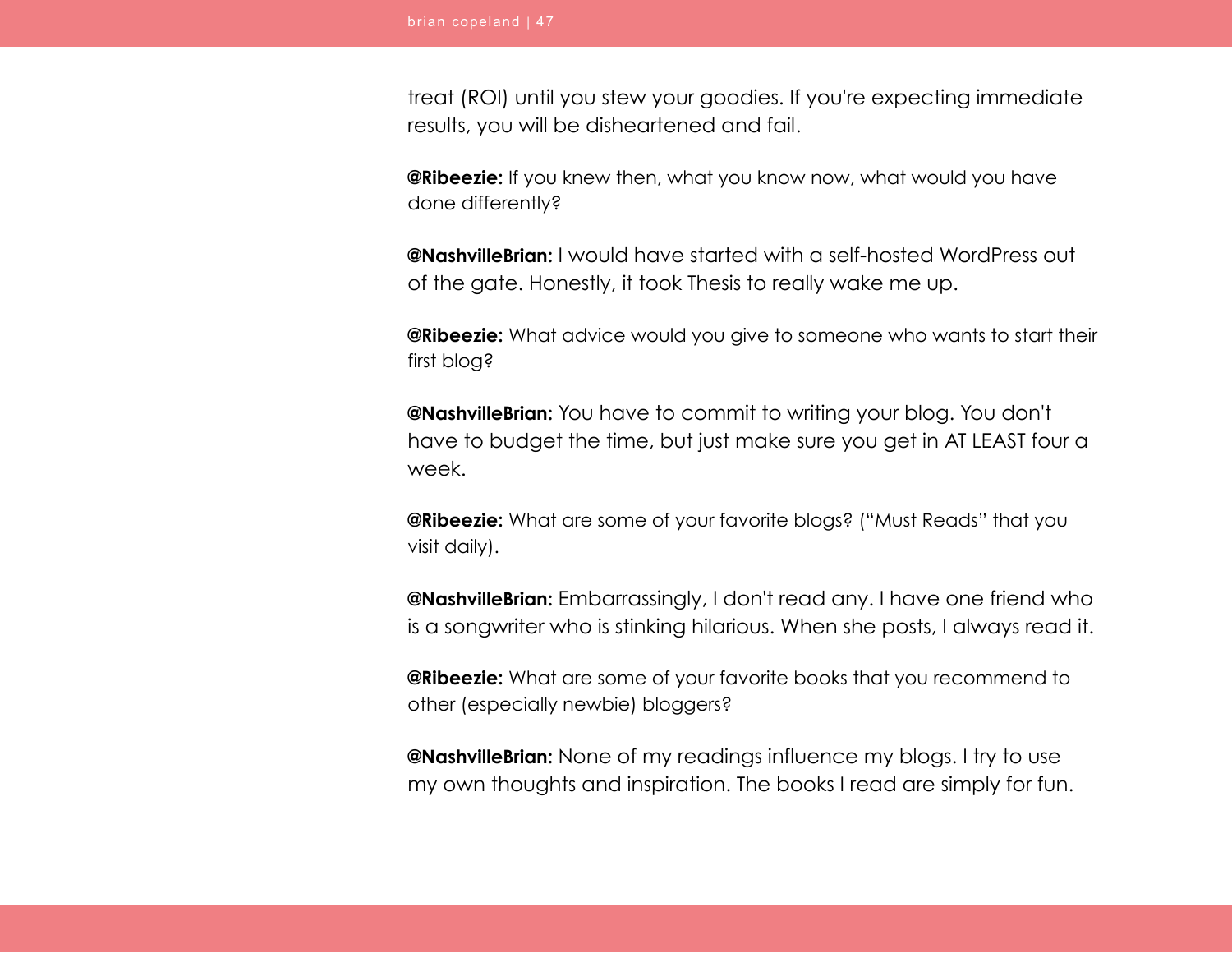# <span id="page-47-1"></span> **8** Ines Hegedes-Garcia



**Ines Hegedes-Garcia** [@ines](http://www.twitter.com/ines) [miamism.com](http://www.miamism.com/)

nes Hegedus-Garcia is a blogger and REALTOR® extraordinairre. Author of Miamism.com and REALTOR® at Majestic Properties, Ines has built quite the brand for herself serving Miami Beach Real Estate needs from luxury single-family homes to waterfront condominiums. No stranger to the blog-o-sphere and new media, Ines is someone to follow closely as someone you can learn a great deal from in this space. I

#### <span id="page-47-0"></span>Interview With Real Estate Blog Blazer, Ines Hegedus-Garcia

**@Ribeezie:** What defines a successful blog for you? Is it site traffic, number of subscribers, number of comments, revenue, etc.?

**@ines:** A successful blog to me is one that achieves the objectives of the creator. We all have a different approach and our goals will vary - from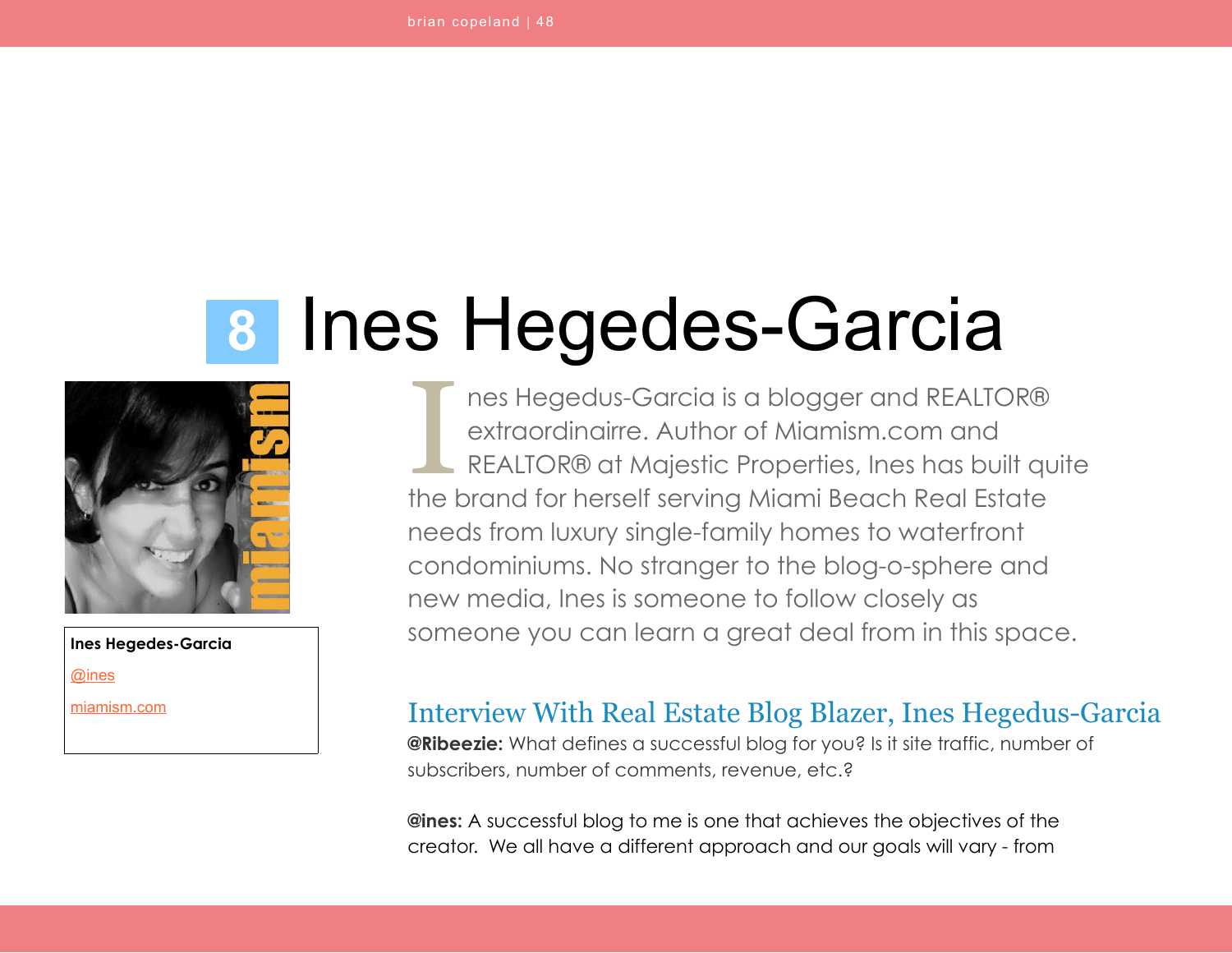engagement, revenue, communication and even top of mind.

**@Ribeezie:** When did you decide you finally reached success with your blog?

**@ines:** Although I do think I've reached success with my blog and noticed when I started getting positive feedback from clients, I think there's always room for improvement. My goals are never static and I'm always looking for creative ways to increase my audience's curiosity and making my blog more relevant. It's a dynamic process that never ends.

**Creating a schedule helps with consistent content and releases pressure when it comes to coming up with new ideas on what to blog about. Use client questions as topics for blog posts, have series posts that piggyback from one another and pay attention to what kind of content gets the most attention. Example 15**<br>questions as<br>back from of<br>gets the mos

**@Ribeezie:** What do you consider to be your most successful blog post ever?

**@ines:** I don't think I can narrow it down to one post. All of my architectural posts have historically gotten more views, more feedback and more interest. I guess there's a lot to say about writing with a passion.

**@Ribeezie:** What's your best advice on writing a successful blog post?

**@ines:** Write about what you like and know - if you have a passion for something, words will flow and your enthusiasm will be evident to your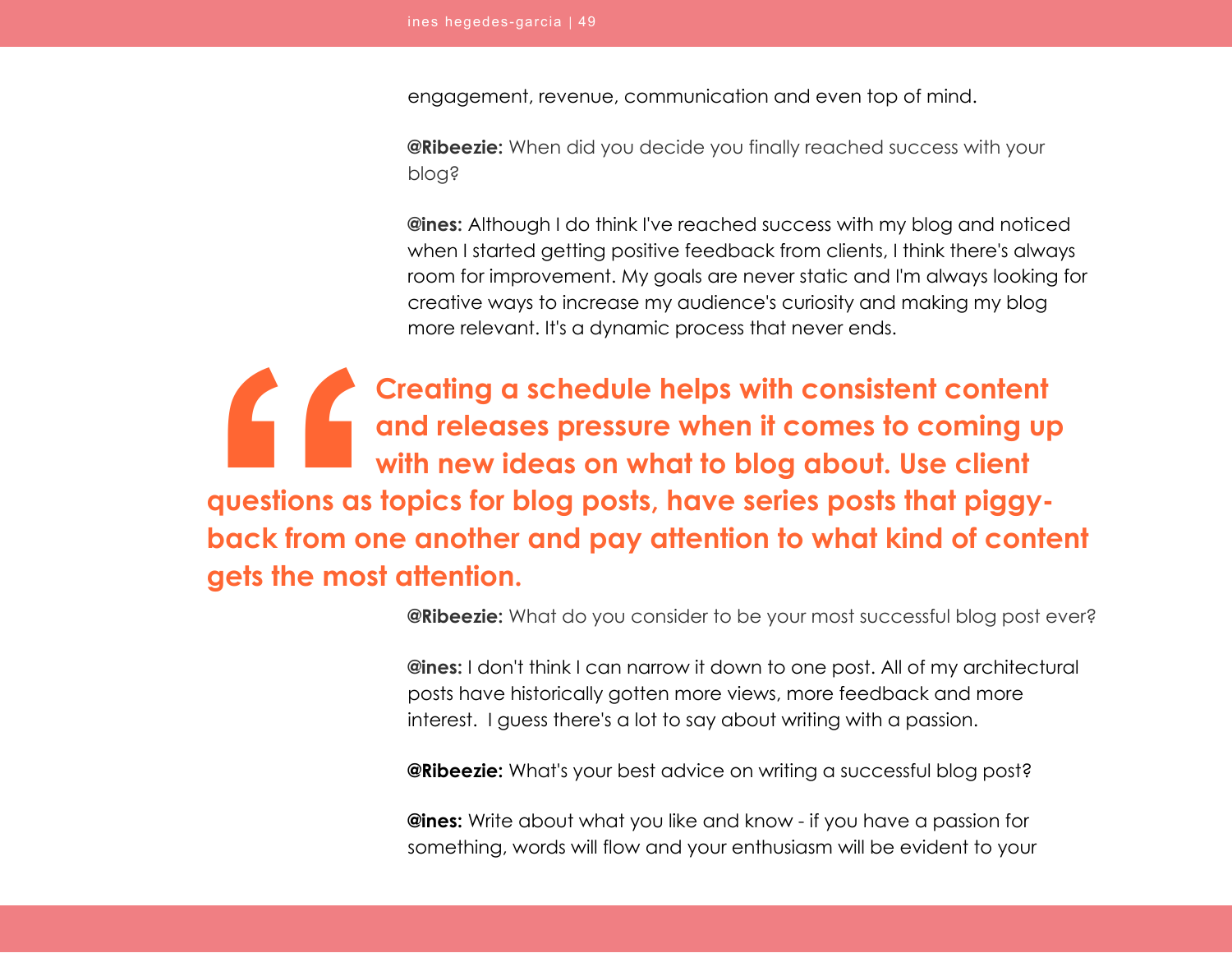readers.

**@Ribeezie:** What's your best advice on developing content and writing consistently on your blog?

**@ines:** Creating a schedule helps with consistent content and releases pressure when it comes to coming up with new ideas on what to blog about. Use client questions as topics for blog posts, have series posts that piggy back from one another and pay attention to what kind of content gets the most attention.

**@Ribeezie:** How important do you think headlines are when writing content for your blog?

**@ines:** Some people say headlines should be catchy, others say they should be keyword rich - since I'm not an expert, I do both.

**@Ribeezie:** Do you spend any time and money marketing your blog?

**@ines:** I'm always marketing my blog as our team's brand. Whether it is with direct mailers or while I'm participating in different social media platforms. I treat that brand as an extension to our value system and the "marketing" doesn't come out as pushy.

**@Ribeezie:** How do you measure results (if at all)?

**@ines:** I measure results by consistently getting business from our on-line efforts. We do ask our clients where they find us and on a regular basis study how many of those find us through traditional vs. social media means.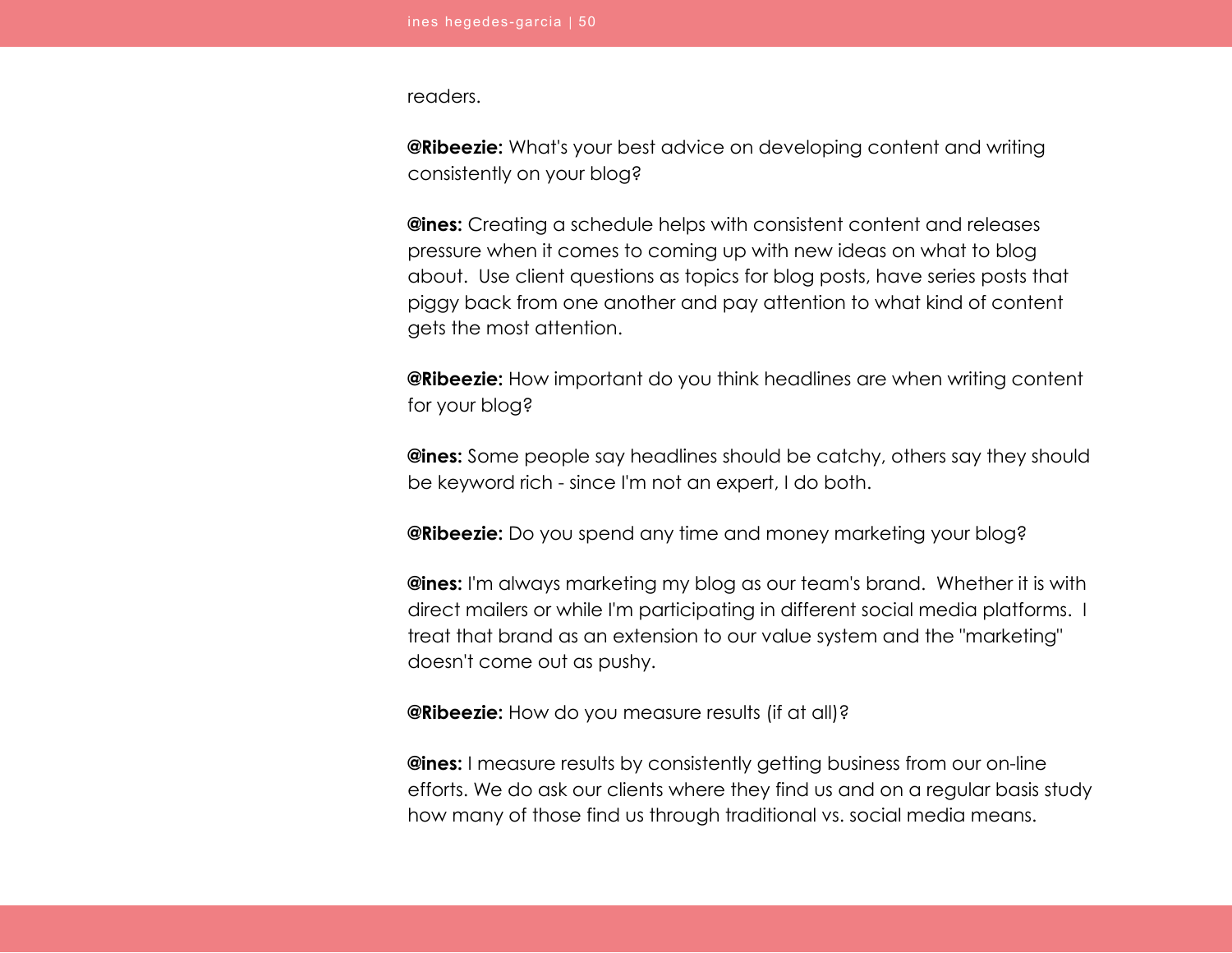**@Ribeezie:** What's your best success story or experience that happened as a result of the blog?

**@ines:** Recognition in general is our best success story but I have to say that people feeling like they know us before meeting us because of our blog and social media exposure is something that you can't put a price on.

**@Ribeezie:** In your opinion, what are the elements of a successful blog design?

**@ines:** Successful blog design is subjective in my opinion - some people are visual other are auditory, others are intellectual and non-visual. What I may consider good, someone else may think it's terrible. The approach should be to make the design appealing to the author, knowing that will attract likeminded individuals. At the same time, trying to incorporate different types of communications: writting, vlogging, podcasts - in order to expand the audience base.

**@Ribeezie:** What are your best Top Five tips for better blogging? (In 140 characters or less).

**@ines:** 1 - write about what you like and know. 2 - practice makes better, so keep at it. 3 - use conversational language and drop formalities. 4 - use your voice. 5 - be genuine.

**@Ribeezie:** What do you think are the most common mistakes newbie bloggers make?

**@ines:** Common mistakes newbie bloggers make is not writing with depth and not being consistent.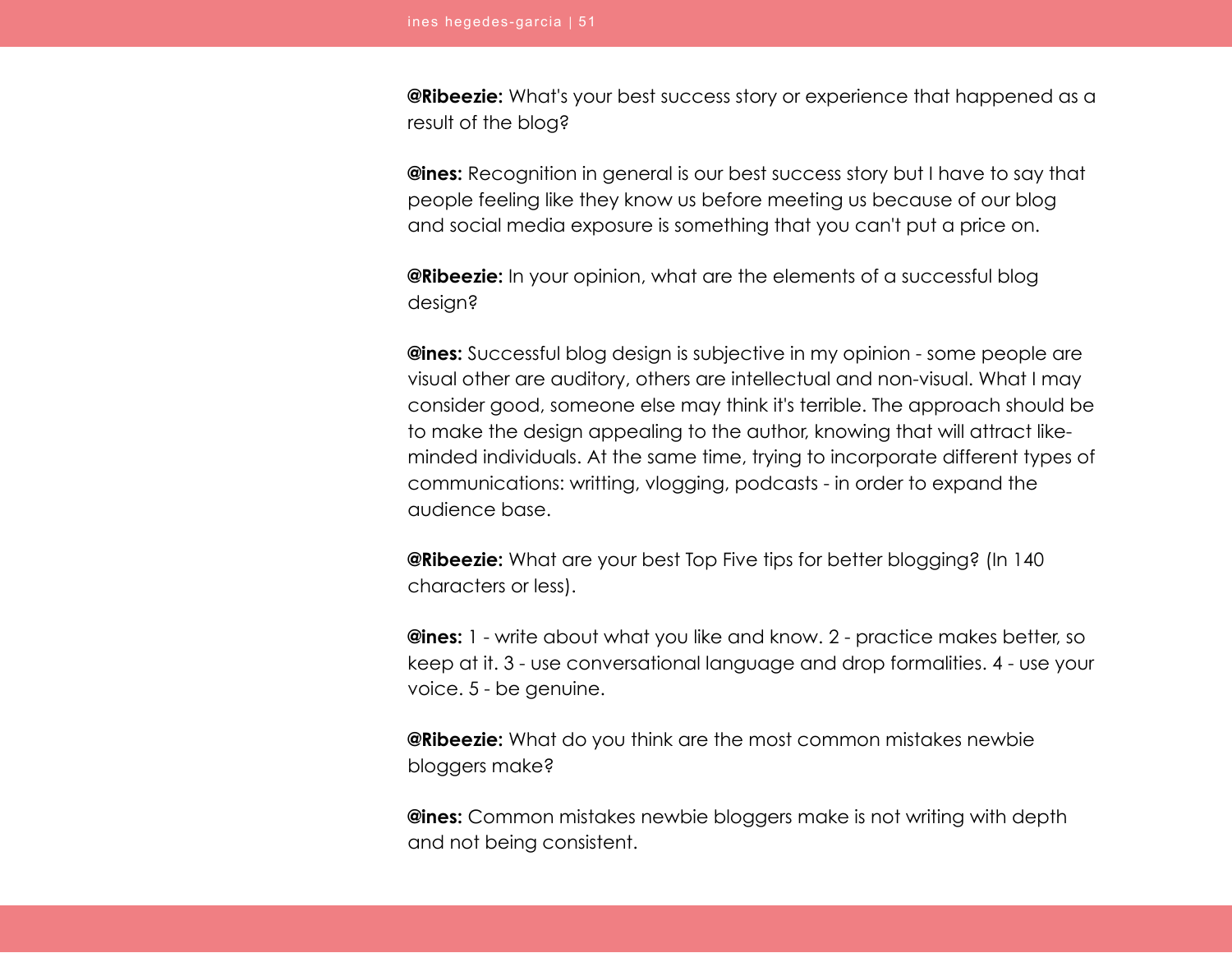**@Ribeezie:** If you knew then, what you know now, what would you have done differently?

**@ines:** I would have started my own blog in an open source blogging platform from the start.

**@Ribeezie:** What advice would you give to someone who wants to start their first blog?

**@ines:** Read other blogs, participate in conversations, keep it real and genuine.

**@Ribeezie:** What are some of your favorite blogs? ("Must Reads" that you visit daily).

**@ines:** my blogroll has my favorites: <http://www.miamism.com/links/blogroll>

**@Ribeezie:** What are some of your favorite books that you recommend to other (especially newbie) bloggers?

**@ines:** Realty Blogging by Paul Chaney and Richard Natch is a "MUST." Secrets of online persuasion by JP and Deborah Micek. Crush it by Gary Vaynerchuck.

**@Ribeezie:** Anything else that you'd like to add? (Closing comments, etc.)

**@ines:** The rewards you will get from blogging will exceede any and all expectations, it's important to keep it real and genuine and to be consistent. Remember to pay it forward and always be willing to help others succeed.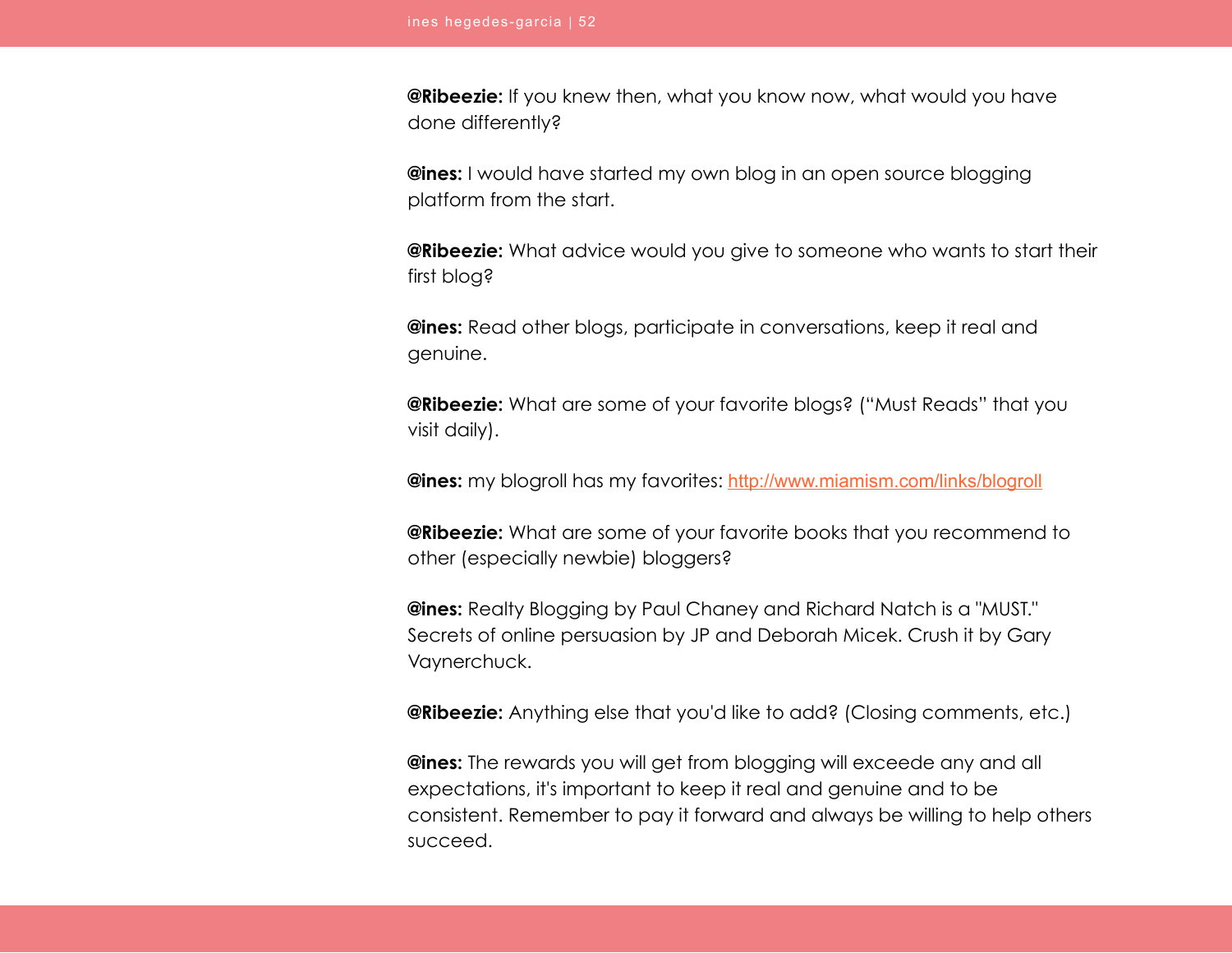## <span id="page-52-0"></span> **9** Tools And Resources

his is a list of tools and resources that I think you'll find useful from around the web. For more tutorials and resources, subscribe to [RicardoBueno.com]: <http://feeds.feedburner.com/ricardobueno>

or join the [RicardoBueno.com] :: Starter Steps Newsletter:

<http://www.ricardobueno.com/newsletter>

- • [http://www.copyscape.com](http://www.copyscape.com/) this service is dedicated to protecting your content online. Their service includes a detection program that checks for copies of your pages online and offers your resources/guides for dealing with plagiarists.
- •<http://www.google.com/alerts> Google Alerts is like having an assistant that searches Google daily for specified key search terms (provided by you) and then emails you any time something comes up. You can register to receive these alerts either via RSS or email. I recommend you sign up for alerts on a couple of things: your company name, your competitor's name(s), and any industry terms that you'd like to keep track of.
- •<http://www.google.com/analytics> You need to install an analytics solution on your